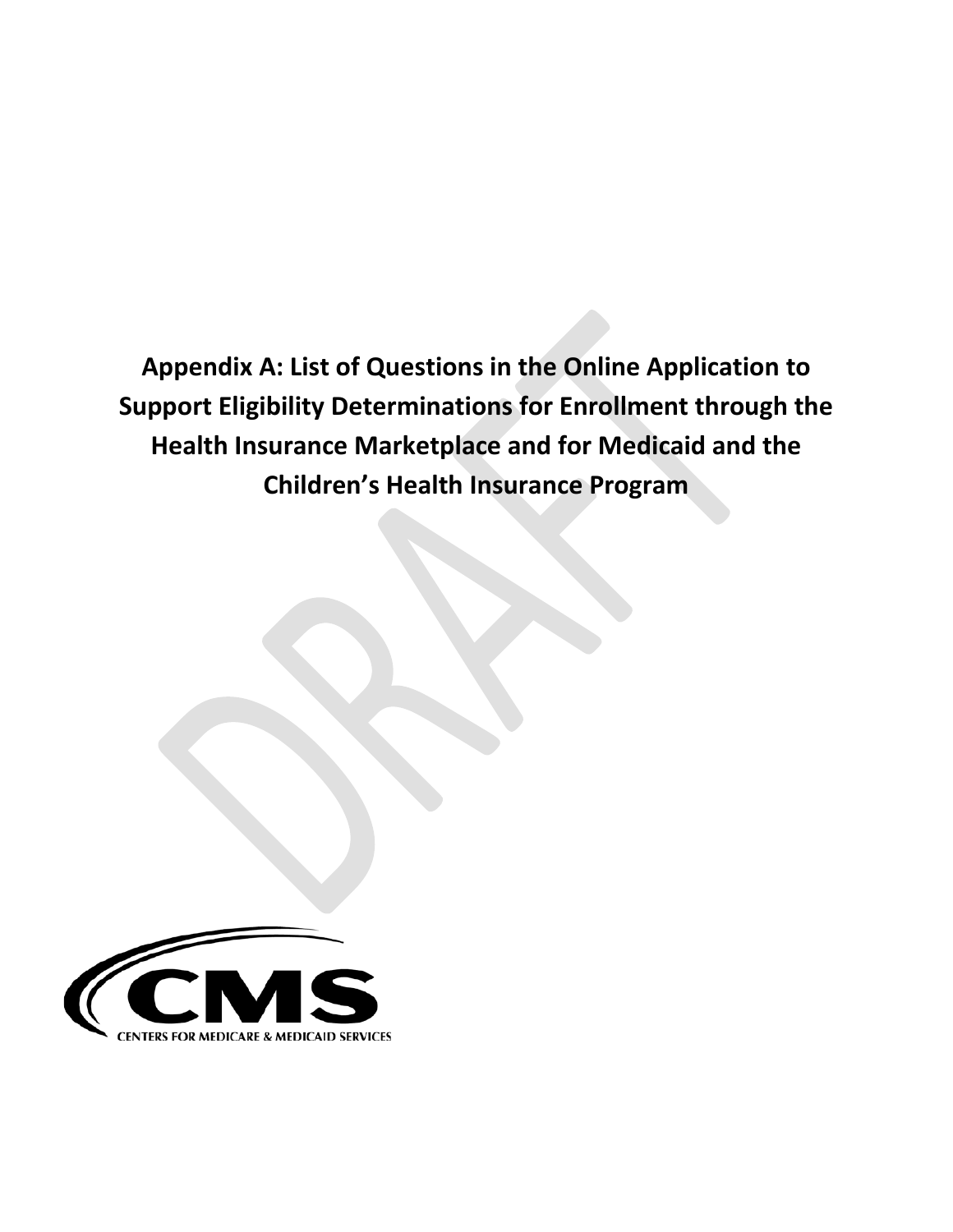## **Background**

This document represents a full draft of questions and systems logic that CMS is developing for the online application. This document (the "questionnaire") represents each possible item that may need to be asked for successful eligibility determinations. The questionnaire accounts for many different application scenarios: applicants may be applying for insurance affordability programs (e.g. Advanced Payment of the Premium Tax Credit, Medicaid, or CHIP) or just for eligibility to purchase a qualified health plan in the Health Insurance Marketplace.

The questionnaire contains all potential items that can be displayed on the online application. Items will be displayed depending on applicants' household and income situations, so applicants won't be required to complete this entire list of items. Most applicants will need to complete less than one-third of these items.

The online application is a dynamic process that's tailored based on the application filer's responses to questions and the electronic verification of data available during the application process. You can follow conditional logic through the italicized directions in the questionnaire—these wouldn't appear on the screen.

For the purposes of this posting, we've provided headings for different sections and descriptions of the purpose of each section in "Notes to reviewers." We've also provided an annotated outline at the beginning of the questionnaire.

The questionnaire doesn't include help language, pop ups, or links to explanations, which we acknowledge will be critical to successful completion of the application for many people. We'll be developing that text over the next several weeks.

To view demonstrations of the online application, see Appendix B.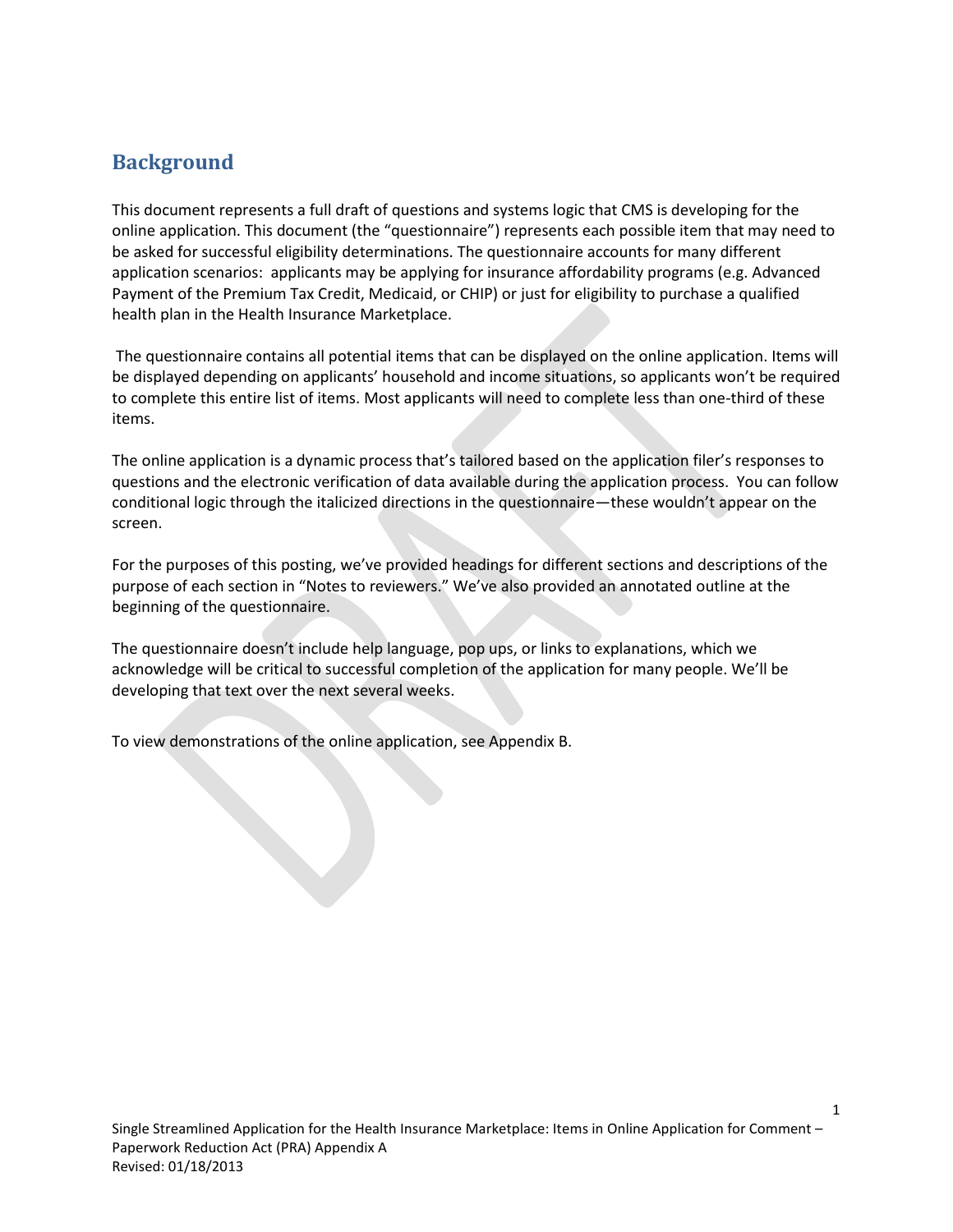# **Individual Questionnaire Annotated Outline**

- I. **My account**: Individuals must create an account to use the online application to apply for coverage through the Health Insurance Marketplace.
- II. **Privacy**: Users must indicate they understand how their information is going to be used to continue with the online application.
- III. **Getting started**: Gathers contact information for the application.
- IV. **Help paying for coverage**: Asks whether people want assistance paying for coverage.
- V. **Tell us how many people are applying for health insurance**: Creates a list of all people applying for coverage in the household.
- VI. **Family & household**: Determines household composition for APTC, Medicaid, and CHIP.
- VII. **Personal information**: Collects demographic information.
- VIII. **Other addresses**: Collects addresses for other individuals on the application.
- IX. **Special circumstances**: Collects information about students, disabilities, and pregnancy, etc.
- X. **Expedited income**: Collects annual income for individuals who appear eligible for advance payments of the premium tax credit.
- XI. **Current/monthly income**: Collects current monthly income.
- XII. **Discrepancies**: Collects information on any discrepancies between what an individual reported and data sources.
- XIII. **Health coverage (APTC eligible): access**: Collects information about access to employer health insurance.
- XIV. **Employer health coverage information**: Collects information about access to health insurance. This section also provides a link to the "Employer Coverage Form" for applicants to gather information from their employers so they can answer these items.
- XV. **Other insurance (APTC eligible)**: Collects information about access to other non-employer insurance (e.g., Medicaid, TRICARE, etc.).
- XVI. **American Indian/Alaska Native (APTC eligible)**
- XVII. **Tax filer & other information:** Double checks some data points for those who appear otherwise APTC eligible.
- XVIII. **Special Enrollment Periods**
- XIX. **Medicaid & CHIP specific questions**: Only displayed if someone appears Medicaid or CHIP eligible.
- XX. **Review & sign**: Printable review and summary of the application, requests required documents be uploaded (if needed), and signatures.
- XXI. **Plan enrollment (for APTC or QHP eligible applicants)**: Displays tobacco questions, compare and select plan(s), etc.

The following items are asked if the person checked that they didn't want financial assistance. These are required in order to enroll in a qualified health plan on the marketplace.

- XXII. **List applicants**: Collects all individuals applying for health insurance.
- XXIII. **Tell us how many people are applying for health insurance**
- XXIV. **Personal information:** Collects demographic information.
- XXV. **Other addresses**: Collects addresses of all applicants on the application.
- XXVI. **American Indian/Alaska Native**: Collects information on applicants who are American Indian and Alaska Native.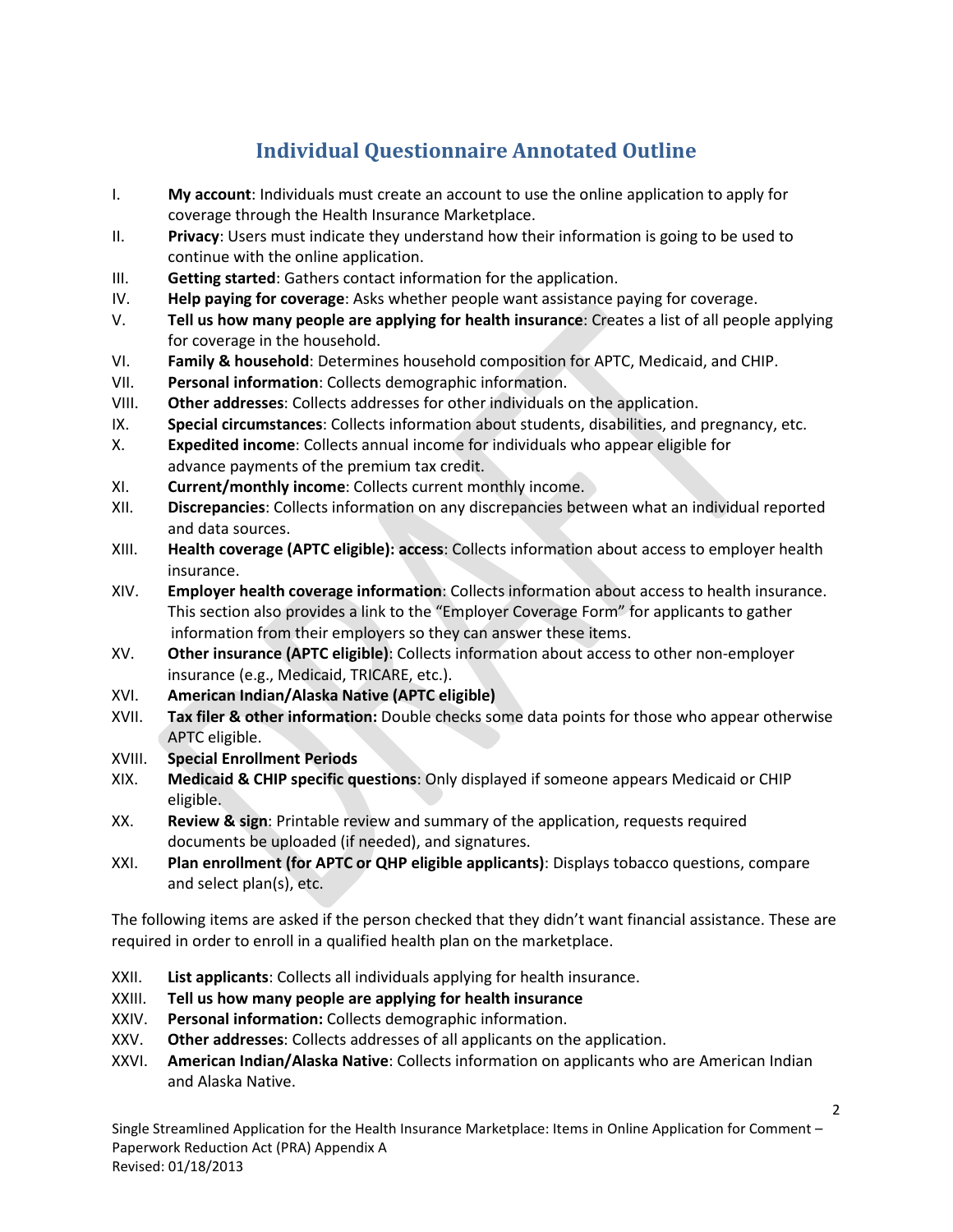- XXVII. **Special Enrollment Periods**: Collects information to see if applicants qualify for a Special Enrollment Period.
- XXVIII. **Review & sign:** Printable review and summary of the application, requests required documents be uploaded (if needed), and signatures.
- XXIX. **Plan enrollment**: Displays tobacco questions, compare and select plan(s), etc.

Single Streamlined Application for the Health Insurance Marketplace: Items in Online Application for Comment – Paperwork Reduction Act (PRA) Appendix A Revised: 01/18/2013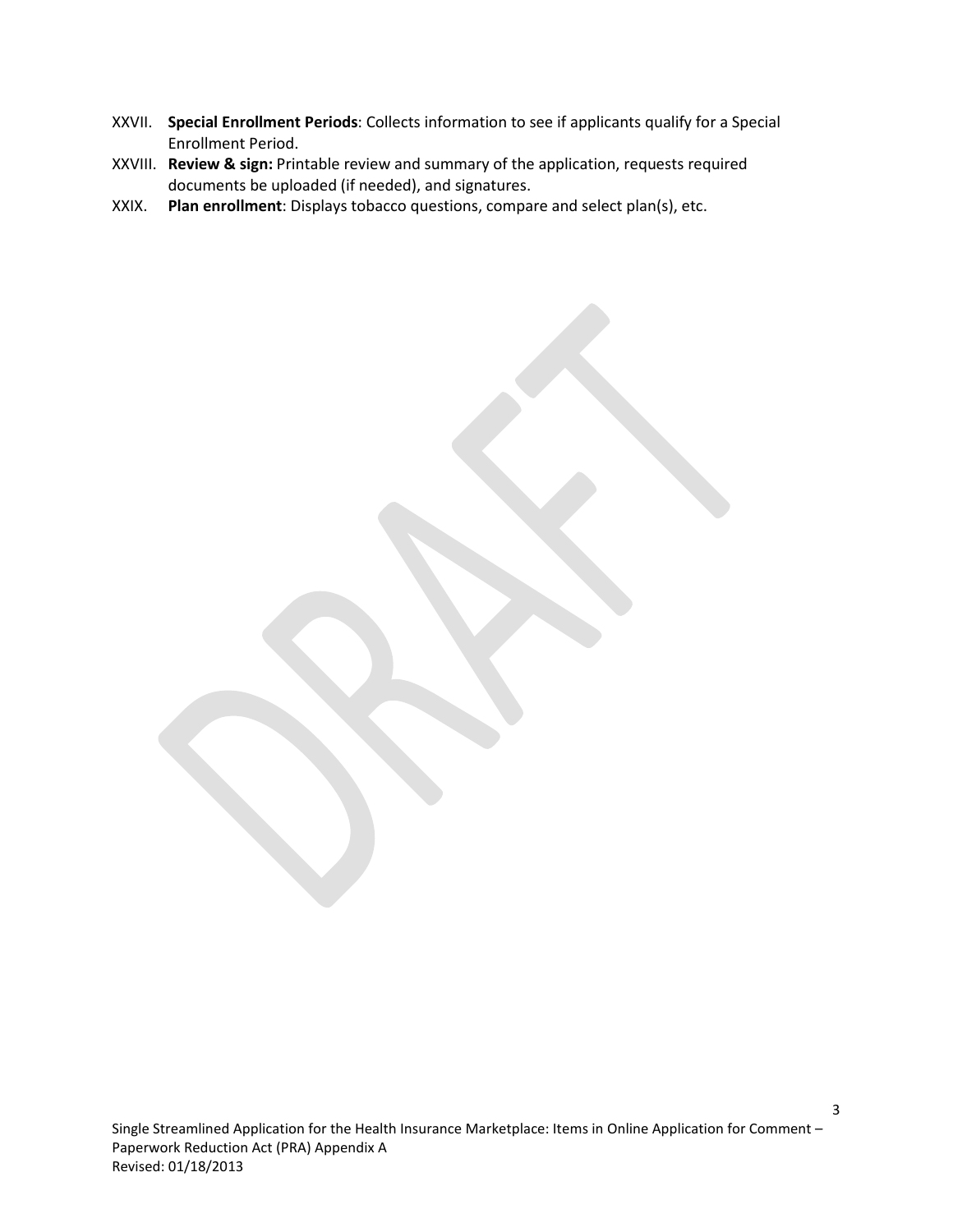## **I. My account**

**Note to reviewers**: To access the Health Insurance Marketplace online application, the individual filling out the application must first set up "My account." This account will allow for individuals to access or update their contact information, communication preferences, notices, coverage status, and other information in a secure environment. Part of the account creation and application processes is for the individual to establish their identity via an authentication process. This entails entering some personal information and answering a set of "challenge" questions. We aren't providing the list of challenge questions in order to protect the security and integrity of the system. The individual is then able to initiate the application process from within "My account." It's possible some amount of additional authentication and consent steps may need to be taken during the application process depending on the individual's household makeup.

### **A. Create an account**

*(Display for users setting up an account. One account is required per application.)*

- 1. Create account *(Display check box.)*
	- a. First name:
	- b. Middle name:  $($ optional)
	- c. Last name:
	- d. Suffix: *(Display dropdown menu of suffixes.)* (optional)
		- i. Jr.
		- ii. Sr.
		- iii. III
		- iv. IV
	- e. Street address:
	- f. Apartment or suite number:
	- $g.$  City:  $\qquad \qquad$
	- h. State: *(Display dropdown menu of states.)*
	- $i.$  ZIP code:  $\blacksquare$
	- j. County: *(Display dropdown selection of potential counties if ZIP code crosses more than one county.)*
	- k. No home address? *(Display check box. If selected, prompt to enter a mailing address.)*
	- 1. Phone number:  $(\_)$  \_\_\_\_\_\_\_\_\_\_\_\_\_\_ Ext. \_\_\_\_
	- m. Email address: \_\_\_\_\_\_\_\_\_\_\_\_\_\_\_\_\_\_\_\_\_\_\_\_(optional)
	- n. Social Security number (SSN): \_\_\_-\_\_\_\_\_\_\_\_ (optional)
	- o. Date of birth: MM/DD/YYYY
- 2. Authentication process (includes challenge questions; *questions TBD.)*

**Note to reviewers**: Once a user has set up an account, he or she can click on "Apply now" to start the application. The first section they'll see is section II ["Privacy"]. It's followed by section III ["Getting started"]. As part of the Privacy step, an individual also provides agreement and consent for their information to be used and retrieved from data sources. They also agree that they have permission from all other persons they may list on the application for their information to be used and retrieved as part of the application process for verifying the household's information in order to make eligibility determinations. The specific components of the consent language are still under review across the federal agencies, but the essence of the language will address the basic agreement to the retrieval and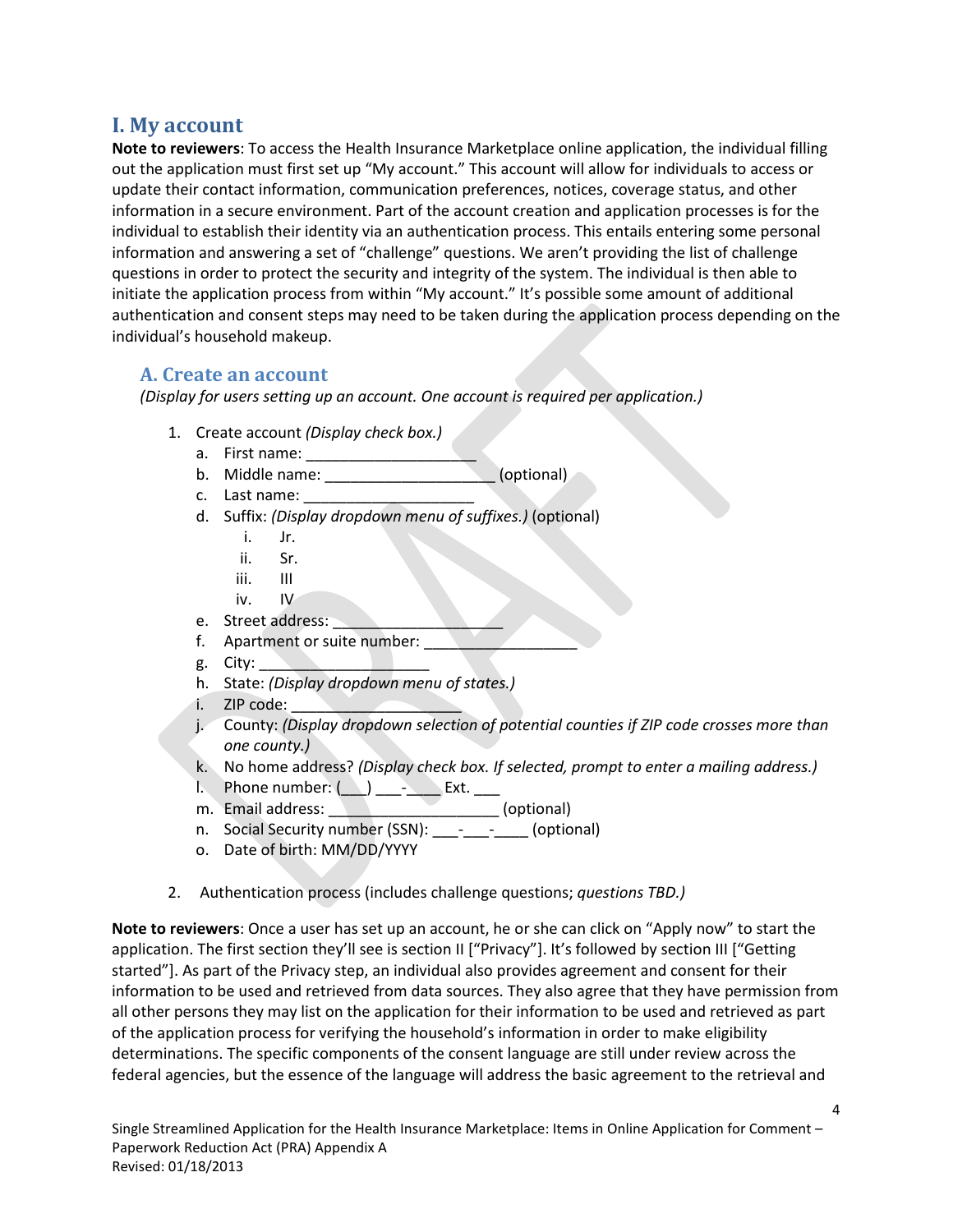use of their household's data for verifying information and making eligibility determinations and will include language that agreement is provided under penalty of perjury and understanding of potential prosecution for false information (similar to when a person signs and submits the application).

# **II. Privacy**

### **A. Privacy & use of your information**

*(Display privacy statement & consent language.)*

1. I agree to allow my information to be used and retrieved from data sources for this application. I have consent for all people I will list on the application that allows their information to be retrieved and used from data sources for this application. *(Display check box. Provide links to: Learn more about your data and Privacy Act Statement.)*

## **III. Getting started**

### **A. Contact information**

- *(Pre-populate from section I ["My account"], and allow for editing.)*
	- 1. Name:
		- a. First name :
		- b. Middle name:
		- c. Last name:
		- d. Suffix: *(Display dropdown menu of suffixes.)*
	- 2. Date of birth: MM/DD/YYYY *(Pre-populate from section I ["My account"], and allow for editing.)*

### **B. Contact home address**

*(Pre-populate from section I ["My account"], and allow for editing.)*

- 1. Address:
	- a. Street address:
	- b. Apartment or suite number:
	- c. City:
	- d. State: *(Display dropdown menu of states.)*
	- e. ZIP code: \_\_\_\_\_\_\_\_\_\_
	- f. County: *(Display dropdown selection of potential counties, if ZIP code crosses more than one county.)*
- 2. No home address *(Display check box. If selected, prompt to enter a mailing address.)*

### **C. Contact mailing address**

- 1. Is your mailing address the same as your home address?
	- a. Yes *(If selected, skip to D ["Contact phone"].)*
	- b. No *(If selected, continue to item 2.)*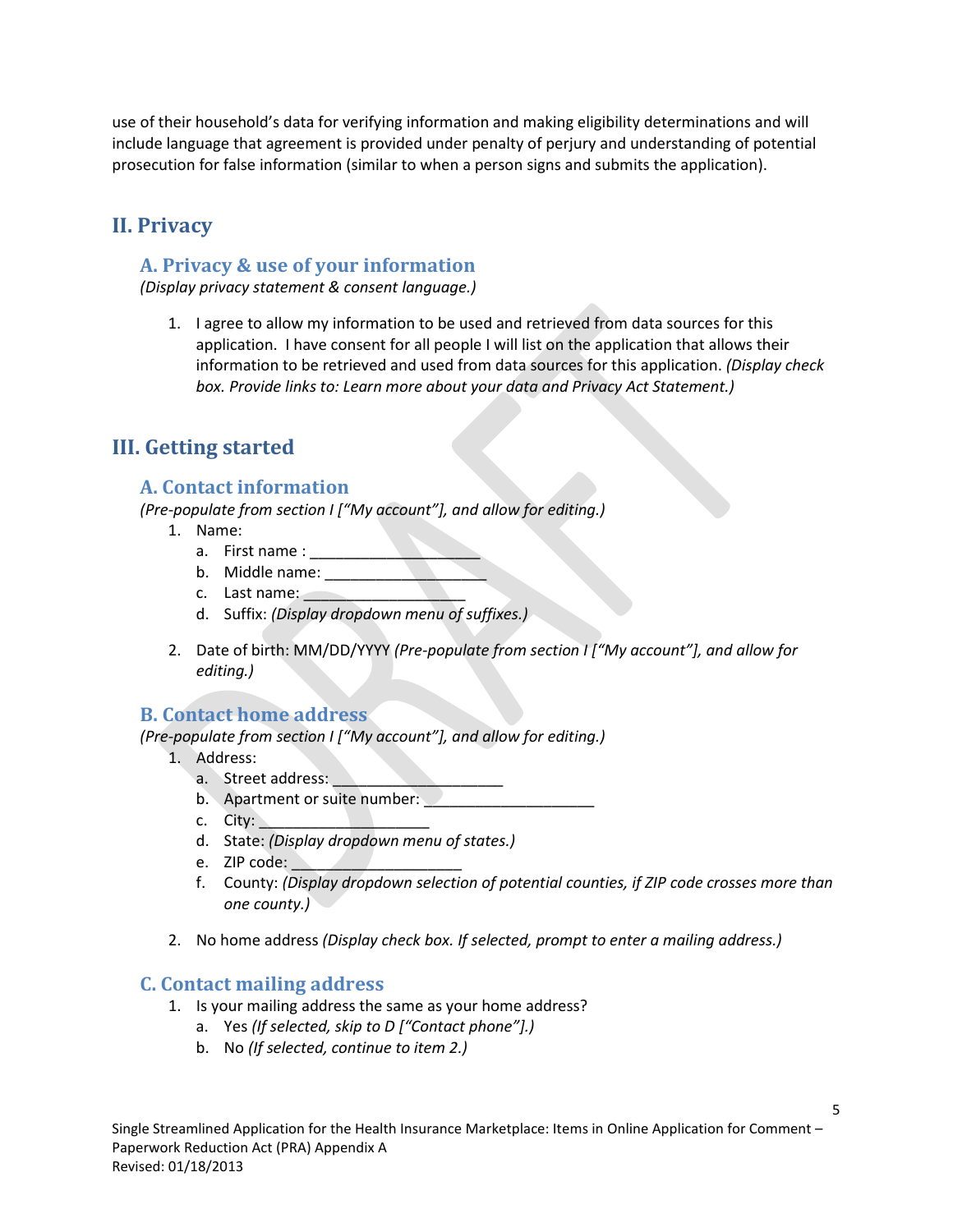- 2. Address:
	- a. Street address: \_\_\_\_\_\_\_\_\_\_\_
	- b. Apartment or suite number:
	- c. City:
	- d. State: *(Display dropdown menu of states.)*
	- e. ZIP code:
	- f. County: *(Display dropdown selection of potential counties, if ZIP code crosses more than one county.)*

### **D. Contact phone**

*(Pre-populate from section I ["My account"], and allow for editing.)*

- 1. Phone number:  $(\_\_\_) \_\_\_$  Ext.  $\_\_$
- 2. Phone type: (select one.)
	- a. Cell
	- b. Home
	- c. Work
- 3. Second phone number:  $($   $)$   $-$  Ext.
- 4. Phone type: (select one.)
	- a. Cell
	- b. Home
	- c. Work

### **E. Contact preferences**

- 1. Preferred spoken language:
	- a. *(Default to English and display dropdown menu of languages.)*
- 2. Preferred written language:
	- a. *(Default to English and display dropdown menu of languages.)*
- 3. I can get information about this application by (select all that apply.):
	- a. Text message *(Display check box. If selected, display "i.")*
		- i. Phone number:  $\frac{1}{2}$  *(Pre-populate from cell phone above if one was entered, and allow for editing.)*
	- b. Email *(Display check box. If selected, display "i.")*
		- i. Email address: \_\_\_\_\_\_\_\_\_\_\_\_ *(Pre-populate from section I ["My account"] if available, and allow for editing.)*
	- c. In the mail *(Display check box.)*
- 4. *(Display item if "a" or "b" was selected in item 3.)* We'll contact you by [text, email, or text and email] to let you know there's a message for you to read on "My account." Do you also want to get paper copies in the mail?
	- a. Yes b. No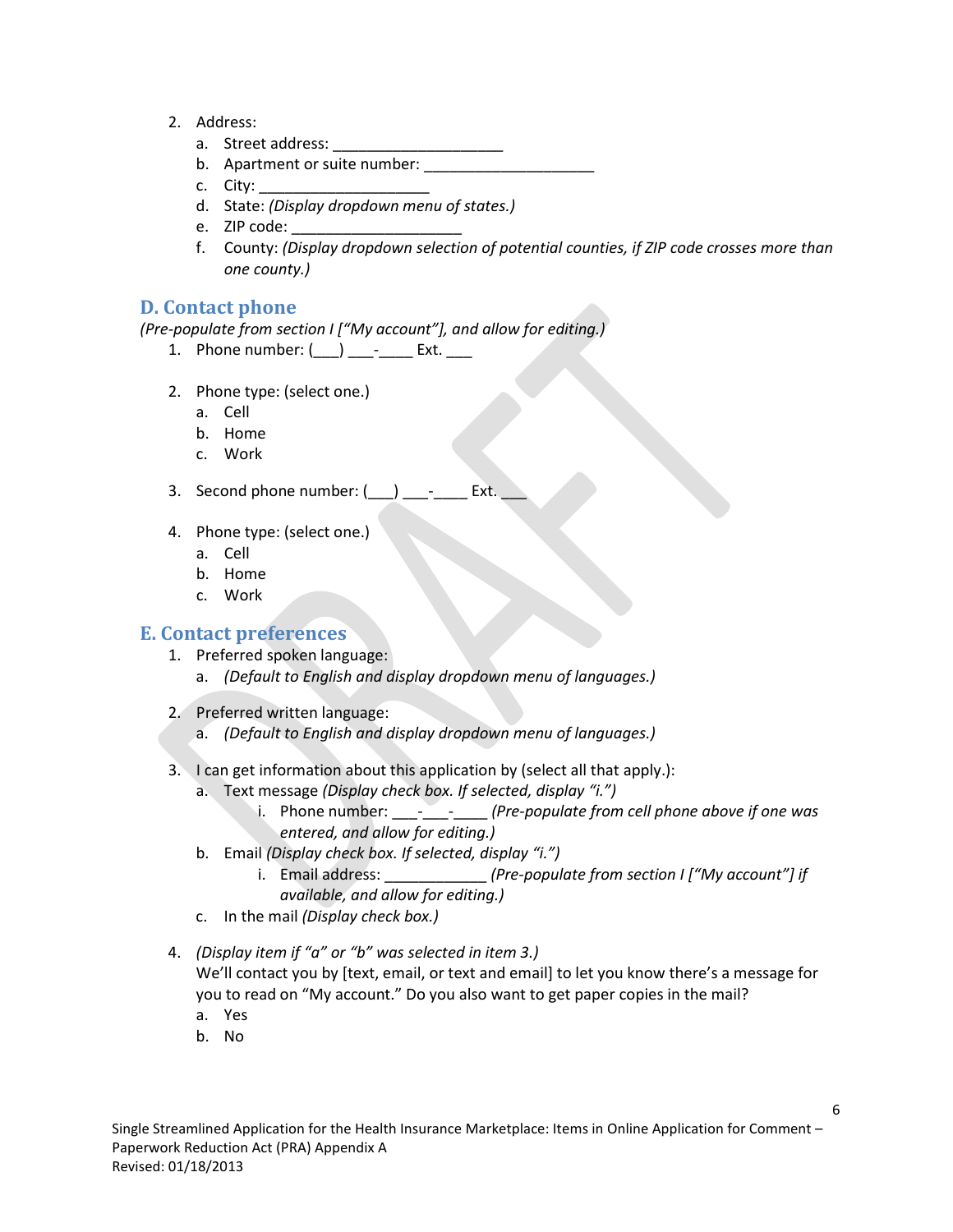## **F. Authorized representative**

**Note to reviewers**: The definition of an authorized representative and the procedures for identifying an authorized representative for purposes of filing an application are currently being discussed with federal agencies as part of pending policies on authentication and consent. Definitions of authorized representative are proposed in the Medicaid and Exchange sections of the ACA II proposed rule that CMS recently released. Thus, the definition is subject to change when this rule is finalized.

You can give a trusted friend or partner permission to talk about this application with us, see your information, and act for you on matters related to this application, including getting information about your application and signing your application on your behalf. This person is called an "authorized representative."

- 1. Do you want to name someone as your authorized representative?
	- a. Yes *(If selected, continue to item 2.)*
	- b. No *(If selected, skip to section IV ["Help paying for coverage"].)*
- 2. Contact information:
	- a. First name:
	- b. Middle name:
	- c. Last name:
	- d. Suffix *(Display dropdown menu of suffixes.)*
	- e. Street address: \_\_\_\_\_\_\_\_\_\_\_\_\_\_\_\_\_\_\_\_
	- f. Apartment or suite number:
	- $g.$  City:
	- h. State: *(Display dropdown menu of states.)*
	- i. ZIP code:
	- j. Phone number:  $($   $)$   $-$  Ext.
	- k. Phone type: (select one.)
		- i. Cell
			- ii. Home
		- iii. Work
	- l. Email address:
- 3. Is this person part of an organization helping you apply for health insurance?
	- a. Yes *(If selected, continue to item 4.)*
	- b. No *(If selected, skip to item 5.)*
- 4. *(Display item if "a" was selected in item 3.)* 
	- a. Company name:
		- b. Organization ID:
- 5. To make someone your authorized representative, [Household contact] needs to sign here or provide proof of a legal reason that [Name in item 2] can represent [Name of household contact]. Select an option below.
	- a. Signature *(Collect signature of applicant.)*
	- b. Submit document for proof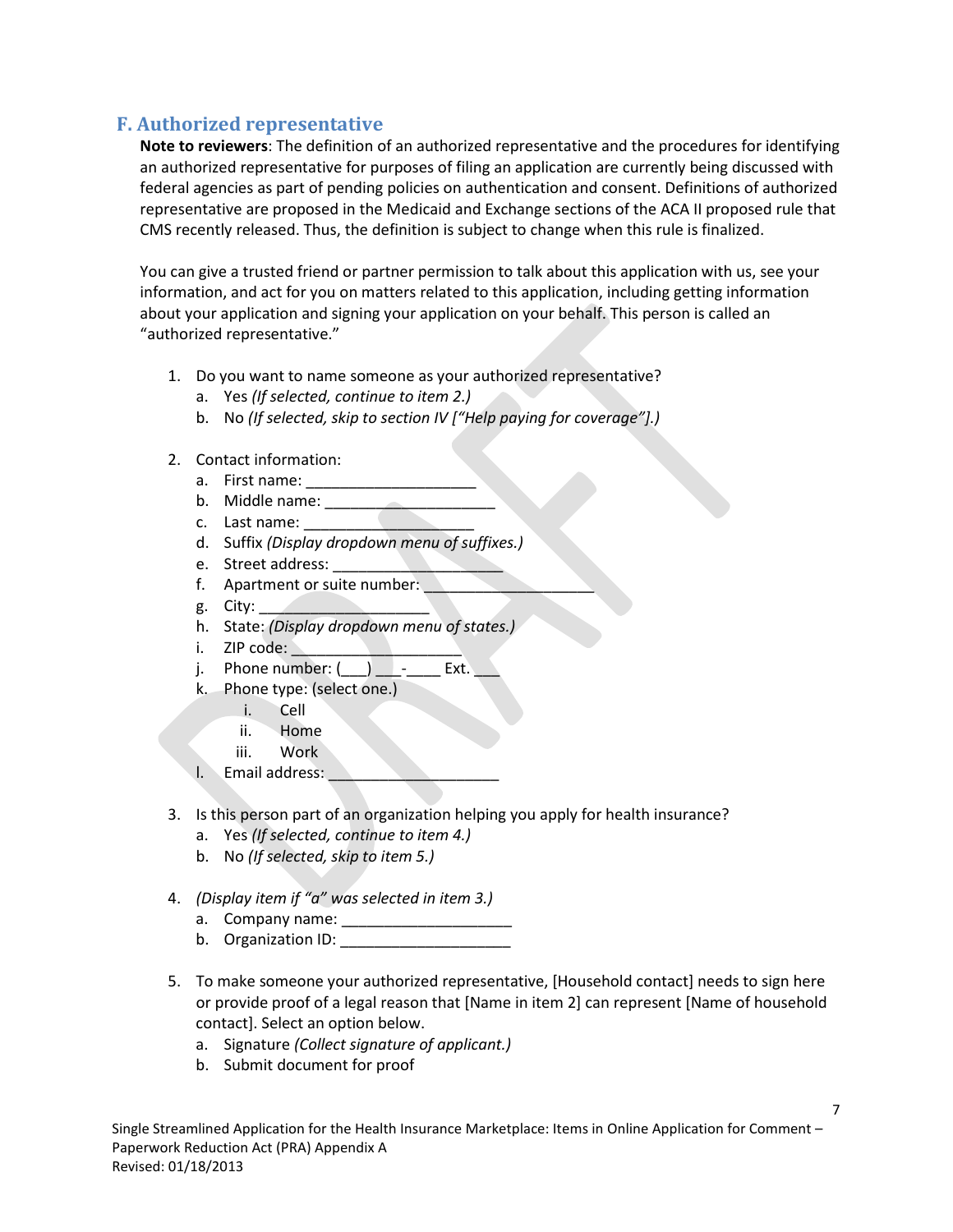## **IV. Help paying for coverage**

### **A. Who needs health insurance**

- 1. Who are you applying for health insurance and health benefits for?
	- a. [Household contact] only *(Display check box.)*
	- b. [Household contact] & other family members *(Display check box.)*
	- c. Other family members, not [Household contact] *(Display check box.)*
- 2. Do you want to find out if [you/your family] can get help paying for health insurance?
	- a. Yes (*If selected, skip to section V ["Tell us how many people are applying for health insurance"].)*
	- b. No (*If selected, continue to B ["Income screener"], and go the non-financial assistance question sequence.)*

## **B. Income screener (Get help with costs) (optional)**

**Note to reviewers:** The next two questions are only asked if the person checks that they don't want to apply for financial assistance in the item above. The idea is to capture a couple of items to assess whether it may be worth their time to apply anyway. These items serve the purpose of trying to promote the use of the financial aid application for people who initially may not think they qualify. These questions aren't an actual determination of eligibility.

Even working families can pay less for health insurance right now. You may be eligible for a free or low cost plan, or a new kind of tax credit that lowers your monthly premiums right away. Answer 2 questions to see if you can get a break on costs.

- 1. How many people are on your federal income tax return this year? (If you didn't file taxes last year, tell us how many people live with you, including yourself.)  $a.$
- 2. Based on your best guess, do you expect your total household income be less than [Equivalent to 400% of the federal poverty level in dollars for family size listed plus buffer] this year?
	- a. Yes *(If selected, display text below.)*
		- We encourage you to apply to see what help you can get paying for health insurance. Based on what you told us, you may be eligible to get health benefits or help paying for health insurance through the Health Insurance Marketplace. To begin the application, select "yes" on the next question.
	- b. No *(If selected, display text below.)* Based on what you told us, your income may be too high to get help paying for health insurance. You can still get a good deal on insurance from the Health Insurance Marketplace, and you won't pay higher costs for pre-existing conditions.
	- c. I don't know *(If selected, display text below.)* We encourage you to apply to see what help you can get paying for health insurance. We'll walk you through questions to find out what health benefits or help paying for health insurance you can get through the Health Insurance Marketplace. To begin the application, select "yes" on the next question.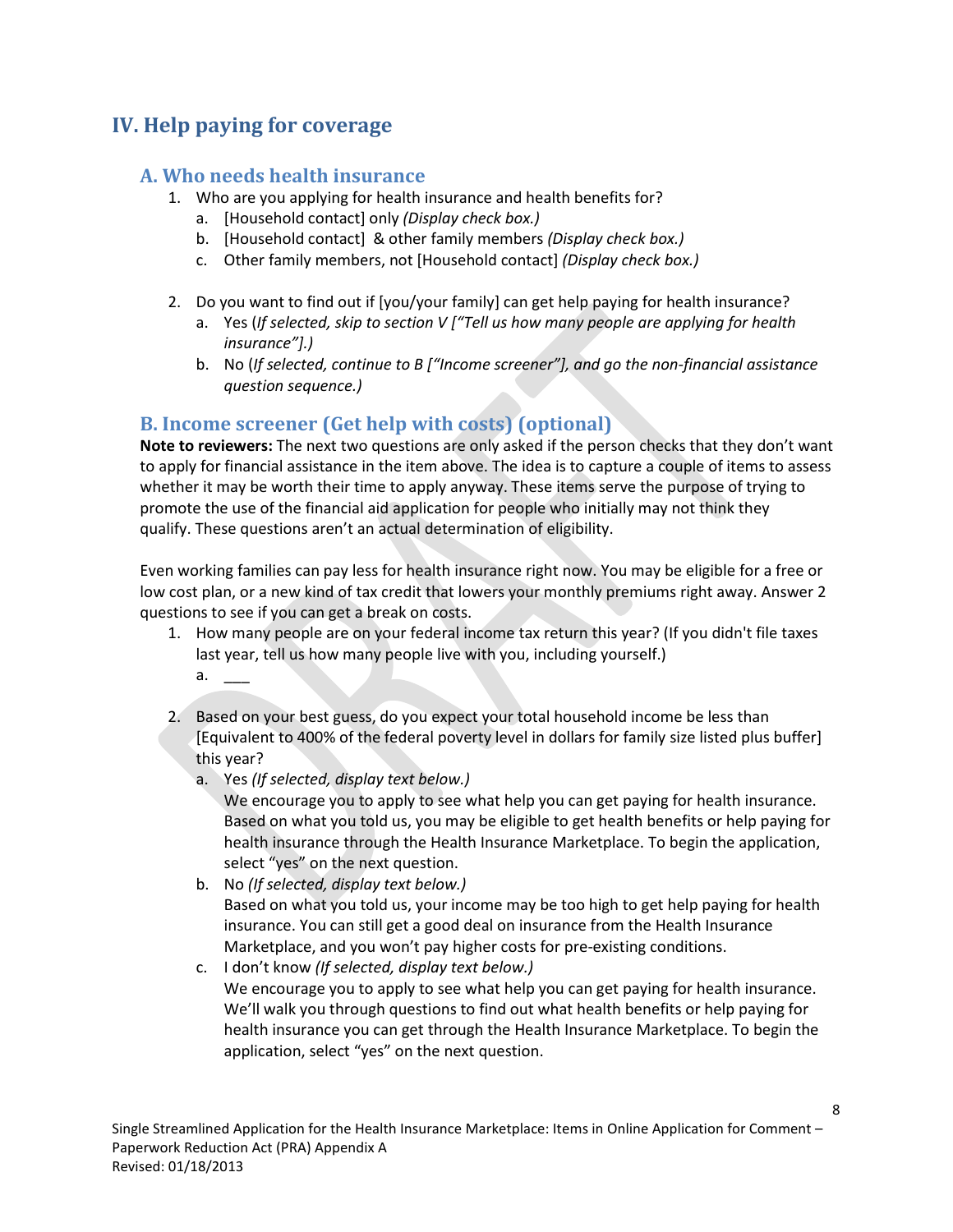- 3. Do you want to see what help [you/ you and your family] can get paying for health insurance?
	- a. Yes

We'll ask you questions about your income and personal situation to see how much you qualify for.

b. No

You'll answer fewer questions, but you won't get help paying for health coverage. *(If selected, go the non-financial assistance question sequence.)*

## **V. Tell us how many people are applying for health insurance**

*(Display section if household contact indicated that other family members want insurance/benefits.)*

- 1. How many people in your family and household want health insurance? Include yourself.  $a.$
- 2. Tell us about this person:
	- a. First name:
	- b. Middle name:
	- c. Last name:
	- d. Suffix: *(Display dropdown menu of suffixes.)*

3. Date of birth: MM/DD/YYYY *(Repeat items 2-3 for all applicants.)*

## **VI. Family & household**

**Note to reviewers:** The sequencing of items in this section is governed by complex logic in order to ask the fewest number of questions possible to determine both the tax household and Medicaid household of each applicant. In a conventional family living together where a tax filer parent is the household contact, there will be 6-8 questions total, depending on the ages of the children. Note the relevant year for questions about the tax household is the coverage year, so during initial open enrollment, questions would refer to 2014. For example, "Does [Household contact] plan to file a federal income tax return for 2014?" Please also note that during certain times of the year, particularly during annual open enrollment, application filers/applicants will be asked to provide certain application information for both the current year and for the coming coverage year, due to the availability of Special Enrollment Periods.

We start by creating the household composition for the household contact and only cycle through the questions again if someone listed on the applicant list above isn't in the household contact's tax household or Medicaid household. We also try to provide ways for people to continue with the application even if complete information on both Medicaid and tax household members isn't available, such as when a custodial or non-custodial parent applies and can't attest to the income of the other parent. "[FNLNS]" stands for "First name, Last name, Suffix" and indicates that the appropriate person's name would be pre-populated.

## **A. Tell us about your household**

1. *(Display this item first to the household contact. After returning to this item for an additional applicant as necessary, display this item only if applicant is age 18 or older. If under age 18,*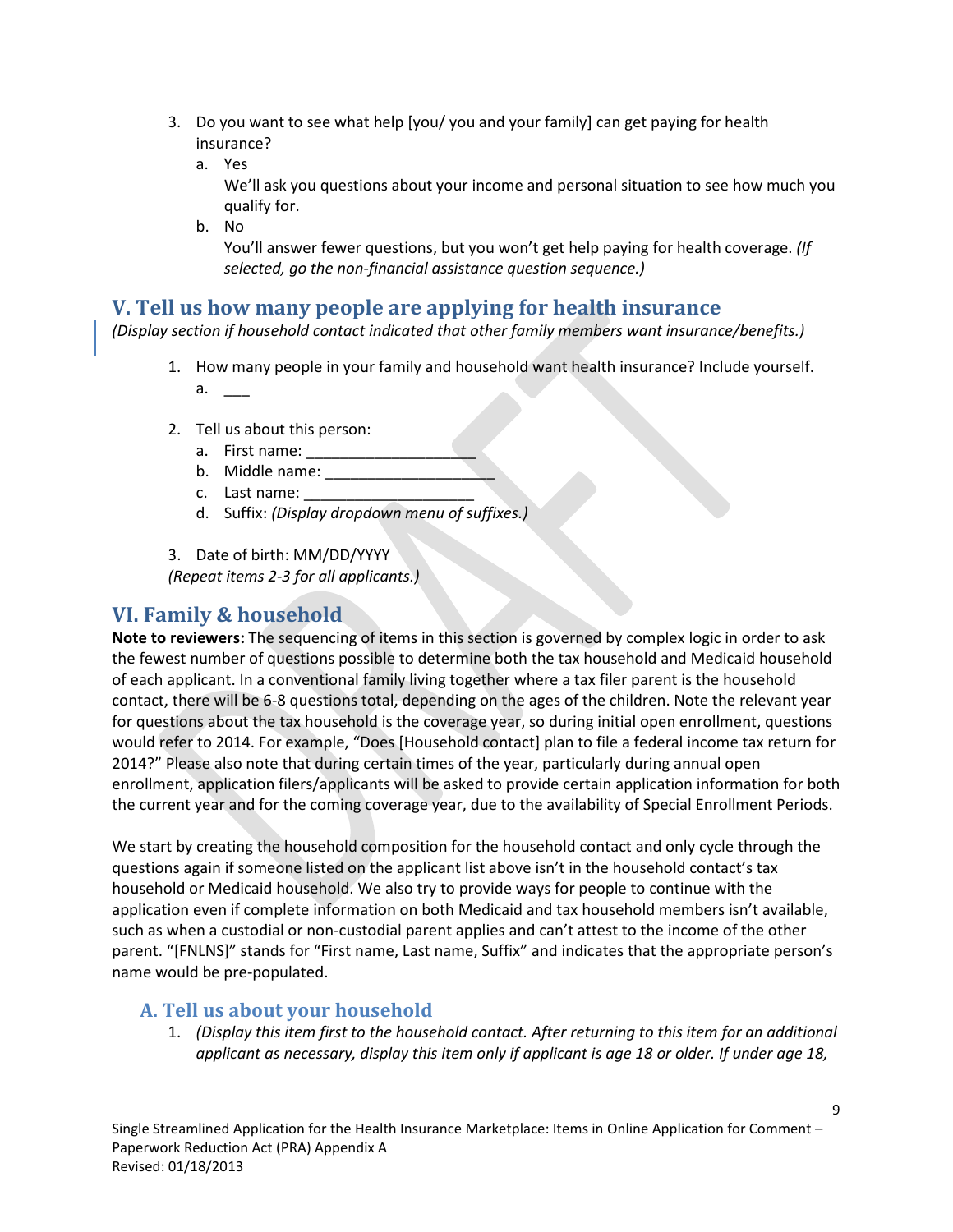*ask whether the applicant is a dependent first [item 7], and return to this item if applicant isn't claimed as a dependent.)*

Does [Household contact] plan to file a federal income tax return for [coverage year]? a. Yes

b. No *(If selected, and applicant whose household is being completed has already selected "b" in item 7, skip to item 18.)*

*(Continue to item 2.)*

- 2. Is [Household contact] married?
	- a. Yes (*If selected and a married tax filer, continue to item 3. If selected a married non-filer, skip to item 5.*)
	- b. No *(If selected and a tax filer, skip to item 6. If selected and not a tax filer, skip to item 7.)*
- 3. *(Display this item only if a married tax filer.)* Does [Household contact] plan to file a joint federal income tax return with his or her spouse for [coverage year]?
	- a. Yes *(If selected, continue to item 4.)*
	- b. No *(If selected, skip to item 5.)*
- 4. Who is [Household contact]'s spouse?

- a. *(Display all applicants as options, and don't allow multi-select.)*
- b. Someone else not seeking health insurance *(If selected, display "i" and "ii.")*

| i. | Name of spouse:                              |  |  |
|----|----------------------------------------------|--|--|
|    | First name:                                  |  |  |
|    | Middle name:                                 |  |  |
|    | Last name:                                   |  |  |
|    | Suffix: (Display dropdown menu of suffixes.) |  |  |

ii. Date of birth: MM/DD/YYYY

*(If a tax filer, skip to item 6. If a non-filer, skip to item 22.)* 

- 5. *(Display this item if married but either a non-filer or a filer not filing a joint return.)* Does [Household contact] live with this spouse?
	- a. Yes *(If selected, return to item 4.)*
	- b. No *(If selected, continue to item 6.)*
- 6. *(Display this item for tax filers.)*

Will [Household contact] [and spouse name (if "a" was selected in item 3)] claim any dependents on [his, her, or their] federal income tax return for [coverage year]?

- a. Yes (*If selected, display "i" and "ii," then skip to item 8.)*
	- i. (*Display all household members who haven't already been identified as part of a tax household, and allow multi-select.)*
	- ii. Someone else not seeking health insurance *(If selected, display "1" and "2.")*

| Name of dependent: |
|--------------------|
| First name:        |
| Middle name:       |
| Last name:         |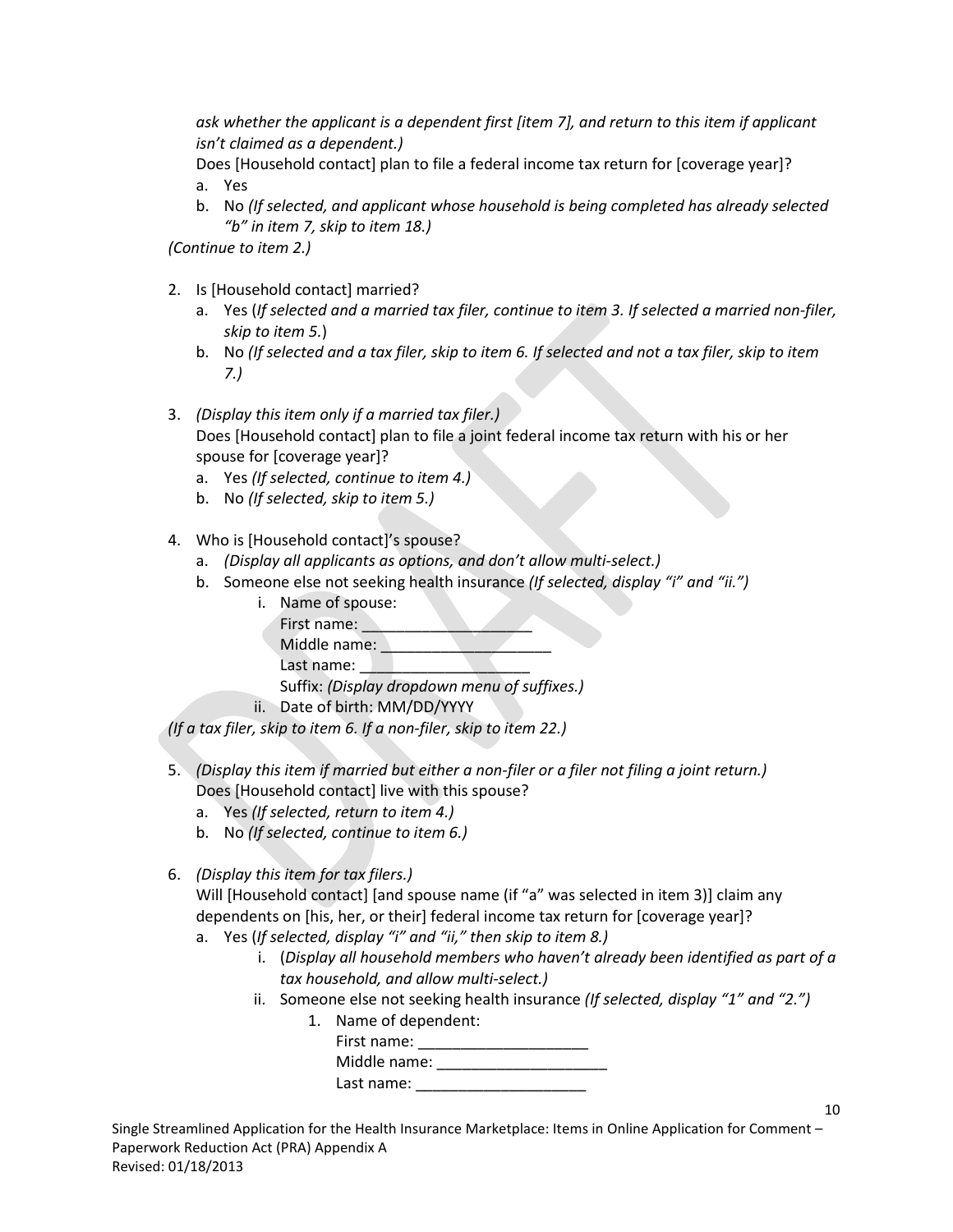Suffix: *(Display dropdown menu of suffixes.)*

- 2. Date of birth: MM/DD/YYYY
- b. No *(If selected, continue to item 7.)*
- 7. *(Display this item if a non-filer or a filer not claiming a dependent, or start with this item if the applicant whose household is being completed is under age 18.)* Will [Household contact] be claimed as a dependent on someone else's federal income tax return for [coverage year]?
	- a. Yes *(If selected, display "i," then skip to item 9.)*
		- i. Who is the tax filer that will claim [Household contact] on their income tax return? If [Household contact] is claimed by a married couple filing a joint tax return, select either spouse below.
			- 1. *(Display all household members not already in completed tax households.)*
			- 2. Someone else not seeking health insurance *(If selected, display "a" and "b.")*

| a. | Name of tax filer:                           |
|----|----------------------------------------------|
|    | First name:                                  |
|    | Middle name:                                 |
|    | Last name:                                   |
|    | Suffix: (Display dropdown menu of suffixes.) |
| b. | Date of birth: MM/DD/YYYY                    |

- b. No
- *(If selected and household contact is an applicant tax filer, the household contact's tax household is complete.*
- *If selected and household contact is a non-filer applicant, skip to non-filer questions starting with item 18 [if under age 21] or item 22 [if age 21 or over].*
- *If selected and the household contact isn't an applicant, return to item 1, beginning with the oldest applicant and substituting the name of the oldest applicant wherever it says "household contact."*
- *If selected and the oldest applicant is under the age of 18, return to item 7 (about being claimed as a dependent). If "b" was selected in item 7, return to item 1.)*
- 8. *(Display this item if there's a tax household with dependents who are applicants for coverage.)*

How is [Dependent FNLNS] related to [Tax filer FNLNS]? *(Repeat for joint tax filer, if there is one.)*

*(Display relationship dropdown menu.)*

- a. Husband/wife
- b. Domestic partner
- c. Parent
- d. Stepparent
- e. Parent's domestic partner
- f. Son/daughter
- g. Stepson/stepdaughter
- h. Child of domestic partner
- i. Brother/sister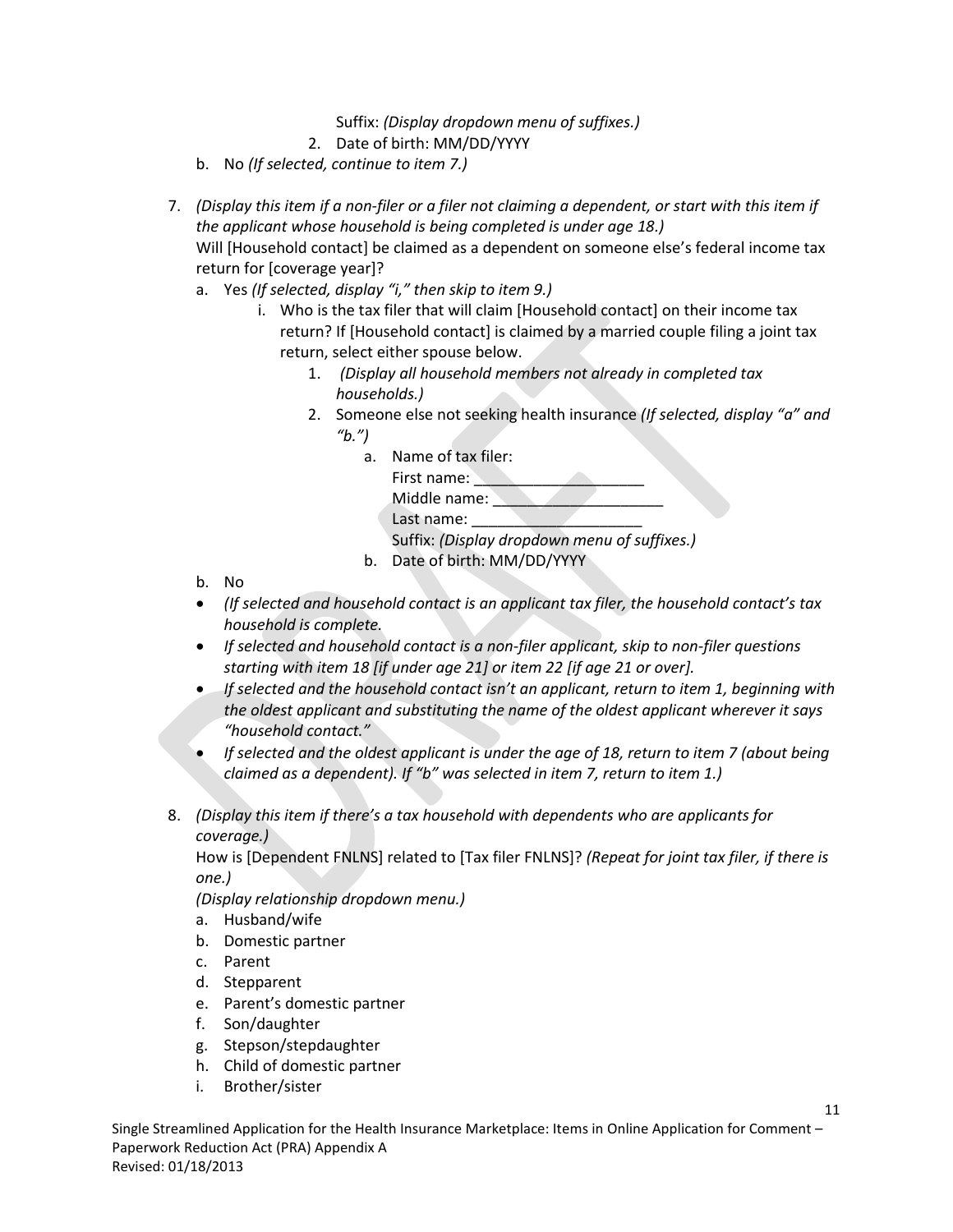- j. Uncle/aunt
- k. Nephew/niece
- l. First cousin
- m. Grandparent
- n. Grandchild
- o. Other *(If selected, display subsequent list of relationships allowed for plan enrollment.)*
	- i. Adopted son/daughter
	- ii. Foster child
	- iii. Son-in-law/daughter-in-law
	- iv. Brother-in-law/sister-in-law
	- v. Former spouse
	- vi. Guardian
	- vii. Father-in-law/mother-in-law
	- viii. Sponsored dependent
	- ix. Trustee
	- x. Ward
	- xi. Court-appointed guardian
	- xii. Collateral dependent
	- xiii. Other relative
	- xiv. Other unrelated

*(Repeat for all dependents in tax household.)*

- *(If the claiming tax filer's data hasn't yet been collected, continue to item 9.*
- *If the claiming tax filer's data has been collected:*
	- o *If any applicant dependent's relationship is son/daughter or stepson/stepdaughter of tax filer and younger than age 21, skip to item 15.*
	- o *If applicant dependent is a son/daughter or stepson/stepdaughter age 21 or over, dependent household is complete and can return to item 1 for additional applicants.*
	- o *If applicant dependent is spouse of the tax filer, dependent's household is complete and can return to item 1 for additional applicants.*
	- o *If applicant dependent selects a relationship other than son/daughter or stepson/stepdaughter, and is younger than age 21, skip to item 18 for non-filer questions.*
	- If applicant dependent selects a relationship other than son/daughter or *stepson/stepdaughter, and is age 21 or older, skip to item 23 for non-filer questions.)*
- 9. *(Display item if household contact is claimed as a dependent.)* Is [Claiming tax filer FNLNS] married?
	- a. Yes *(If selected, display item "i," then continue to item 10.)*
		- i. Who is [Claiming tax filer FNLNS]'s spouse?
			- 1. *(Display all household members, and don't allow multi-select.)*
			- 2. Someone else not seeking health insurance *(If selected, display "a" and "b.")*

- a. Name of spouse:
	- First name: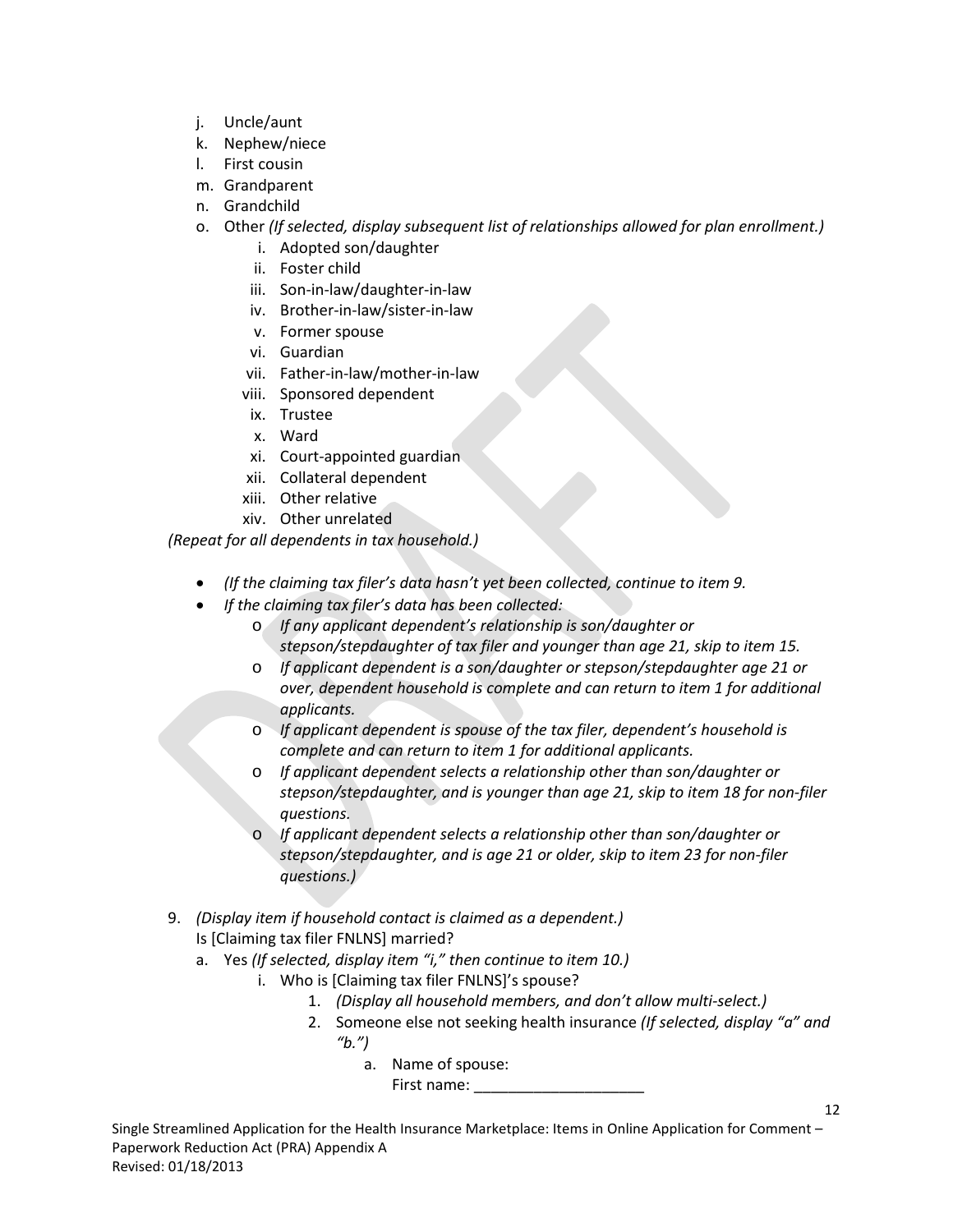Middle name: \_\_\_\_\_\_\_\_\_\_\_\_\_\_\_\_\_\_\_\_

Last name: Suffix: *(Display dropdown menu of suffixes.)*

b. b. Date of birth: MM/DD/YYYY

- b. No *(If selected, skip to item 14.)*
- 10. *Does [Applicant dependent FNLNS] live with [Tax filer] and/or [Spouse]?*
	- a. Yes
	- b. No

*(Continue to item 11.)*

- 11. Do [Tax filer] and [Spouse] plan to file a joint federal income tax return for [coverage year]?
	- a. Yes *(If selected, skip to item 13.)*
	- b. No *(If selected, continue to item 12.)*
	- c. I don't know *(Display this option only if tax filer(s) is/are not an applicant(s) and if either the relationship between household contact and tax filer isn't child-parent relationship or if applicant is under age 21 and doesn't live with claiming tax filer. If selected, display "i," then skip to non-filer household questions beginning at item 18.)*
		- i. In order for [Applicant dependent] to get a tax credit to help pay for health insurance, [Tax filer] [or Tax filer spouse] must fill out an application. However, [Household contact] can continue with this application to see if [Applicant] can get covered by [Names of state Medicaid and CHIP programs].
- 12. *(Display item if tax filer is married and not filing jointly and tax filer is an applicant.)* Does [Claiming tax filer FNLNS] live with this spouse?
	- a. Yes *(If selected, continue to item 13.)*
	- b. No *(If selected, skip to item 14.)*
- 13. *(Display item if household contact is claimed as a dependent and household contact or his/her claiming tax filer(s) are applicants. If none are applicants, return to item 1 beginning with the oldest applicant. Start with item 7 if the applicant is under age 18.)* Will [Tax filer (and spouse if "a" was selected in item 10)] claim any other dependents for [coverage year]?
	- a. Yes *(If selected, display "i" and "ii," then continue to item 14.)*
		- i. *(Display all household members not already in completed tax households, and allow multi-select.)*
		- ii. Someone else not seeking health insurance *(If selected, display "1" and "2.")* 1. Name of dependent:

| <b>1.</b> INGHIC UI UCUCHUCHU.               |  |
|----------------------------------------------|--|
| First name:                                  |  |
| Middle name:                                 |  |
| Last name:                                   |  |
| Suffix: (Display dropdown menu of suffixes.) |  |
| Date of birth: MM/DD/YYYY                    |  |

- b. No *(If selected, continue to item 14.)*
- c. I don't know *(Display this option only if tax filer(s) is/are not an applicant(s) and relationship between household contact and tax filer that was selected wasn't a childparent relationship. If selected, skip to non-filer HH build beginning at item 18.)*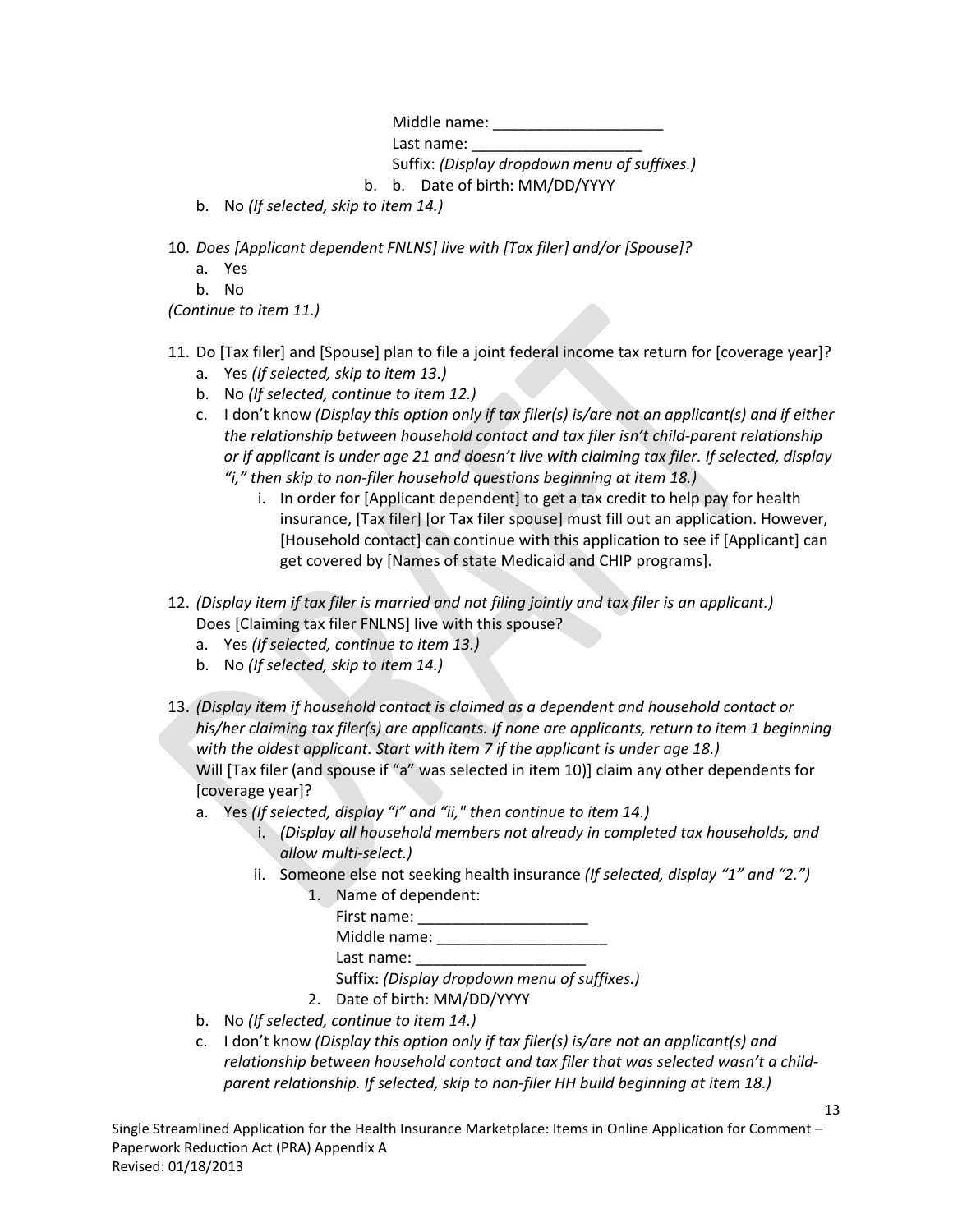- 14. *(Display item if household contact claims dependents and any dependent is an applicant.)* How are these dependents related to [Claiming tax filer FNLNS]? *(Display relationship dropdown menu for each applicant dependent.)*
	- (*If relationship is son/daughter or stepson/stepdaughter of tax filer and less than age 21, continue to item 15.*
	- *If applicant dependent is a son/daughter or stepson/stepdaughter over age 21, dependent household is complete. Return to item 1 for additional applicants.*
	- *If applicant dependent selects a relationship other than son/daughter or stepson/stepdaughter, and is younger than age 21, skip to item 18 for non-filer questions.*
	- *If applicant dependent selects a relationship other than son/daughter or stepson/stepdaughter, and is age 21 or older, skip to item 23 for non-filer questions.)*
- 15. *(Display item if applicant dependent has child-parent relationship with tax filer.)* Does [Applicant dependent FNLNS] live with [Tax filer FNLNS] [or spouse FNLNS]?
	- a. Yes
	- *(If selected and tax filer isn't married, continue to item 16.*
	- *If selected and tax filer is married, repeat questions for other applicant dependents in the household that have a child-parent relationship with tax filer, or return to item 1 for other applicants whose households haven't yet been identified.)*
	- b. No *(If selected, continue to item 16.)*
- 16. Does [Dependent FNLNS] live with a parent or stepparent other than [Tax filer(s)]?
	- a. Yes *(If selected, display item "i.")*
		- i. Who is the parent or stepparent?
			- 1. *(Display all household members older than applicant dependent as options.)*
			- 2. Someone else not seeking health insurance *(If selected, display "a" and "b.")*

14

a. First name: \_\_\_\_\_\_\_\_\_\_\_\_\_\_\_\_\_\_\_\_

Middle name: \_\_\_\_\_\_\_\_\_\_\_\_\_\_\_\_\_\_\_\_ Last name:

Suffix: (Display dropdown menu of suffixes.)

- b. Date of birth: MM/DD/YYYY
- *(If selected and household contact is a non-custodial parent tax filer, and custodial parent isn't seeking health insurance on the application, continue to item 17.*
- *If selected and applicant dependent lives with tax filer and another parent that doesn't claim him/her as a dependent, skip to item 20 for non-filer questions.)*
- b. No *(If selected, household for this applicant dependent is complete and repeat items 15 and 16 for other applicant dependents in the household that have a child-parent relationship with tax filer as needed or return to item 1 for other applicants whose households haven't yet been identified.)*
- 17. *(Display item if household contact is a non-custodial parent tax filer of an applicant child.)*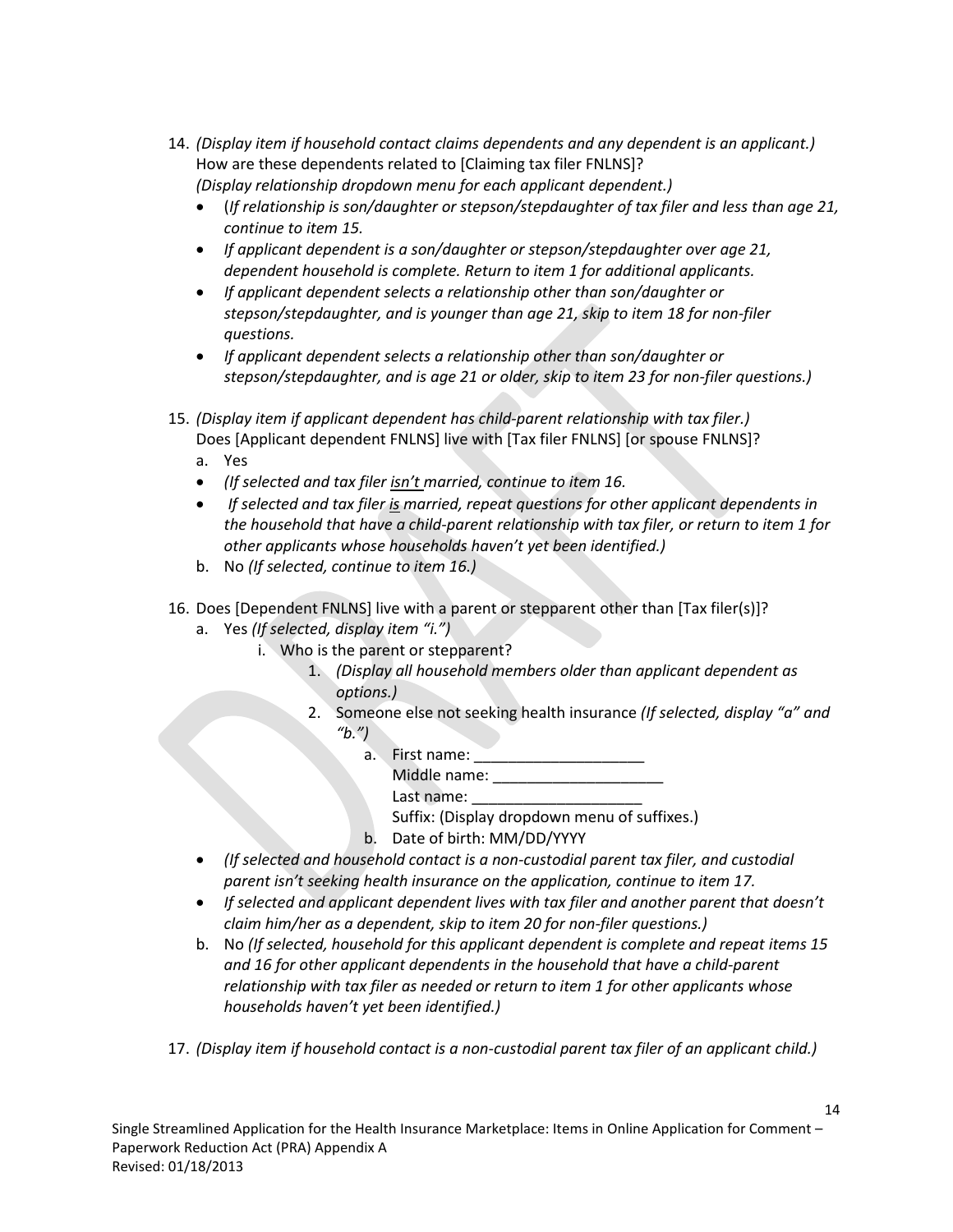[Dependent FNLNS] may be eligible for Medicaid or the Children's Health Insurance Program (CHIP) through the parent they live with. That parent can file their own application. To do so, he or she can create their own account on this website, call 1-800-XXX-XXXX, or print a paper application at www.healthcare.gov/paperapp to mail in. You can also continue with this application now to see if [Tax filer(s) name(s)] can get a tax credit to pay for health insurance for [Dependent FNLNS] instead.

- 18. *(Display item if applicant is less than 21 years old and a non-filer not claimed as a dependent or if applicant is less than 21 years old and relationship between applicant and tax filer was selected as non child-parent.)*
	- Does [Applicant FNLNS] live with their parent or stepparent?
	- a. Yes *(If selected, continue to item 19.)*
	- b. No *(If selected, skip to item 20.)*
- 19. *(Display item if applicant selects "a" in item 18.)*
	- Who is [Applicant dependent FNLNS]'s parent or stepparent(s)?
	- a. *(Display all household members older than applicant as options, and allow multi-select.)*
	- b. Someone else not seeking health insurance *(If selected, display "i" and "ii.")*

|     | Name of parent or stepparent:                |
|-----|----------------------------------------------|
|     | First name:                                  |
|     | Middle name:                                 |
|     | Last name:                                   |
|     | Suffix: (Display dropdown menu of suffixes.) |
| ii. | Date of birth: MM/DD/YYYY                    |

*(Continue to item 20.)*

- 20. *(Display item if non-filer household is being built.)*
	- Does [Applicant FNLNS] live with brothers or sisters?
	- a. Yes *(If selected, continue to item 21.)*
	- b. No *(If selected, skip to item 22.)*

#### 21. *(Display item if "a" was selected in item 20.)*

- Who is the brother or sister living with [Applicant dependent FNLNS]?
- a. *(Display all household members as options unless relationship to applicant is known, and allow multi-select.)*
- b. Someone else not seeking health insurance *(If selected, display "i" and "ii.")*
	- i. Name of brother or sister: First name: Middle name: \_\_\_\_\_\_\_\_\_\_\_\_\_\_\_\_\_\_\_\_ Last name: Suffix: *(Display dropdown menu of suffixes.)*
	- ii. Date of birth: MM/DD/YYYY

*(Continue to item 22.)*

- 22. *(Display item if applicant is older than age 12 if non-filer household is being built.)* Does [Applicant FNLNS] live with their son, daughter, stepson, or stepdaughter?
	- a. Yes *(If selected, display "i" and "ii," then proceed to next applicant.)*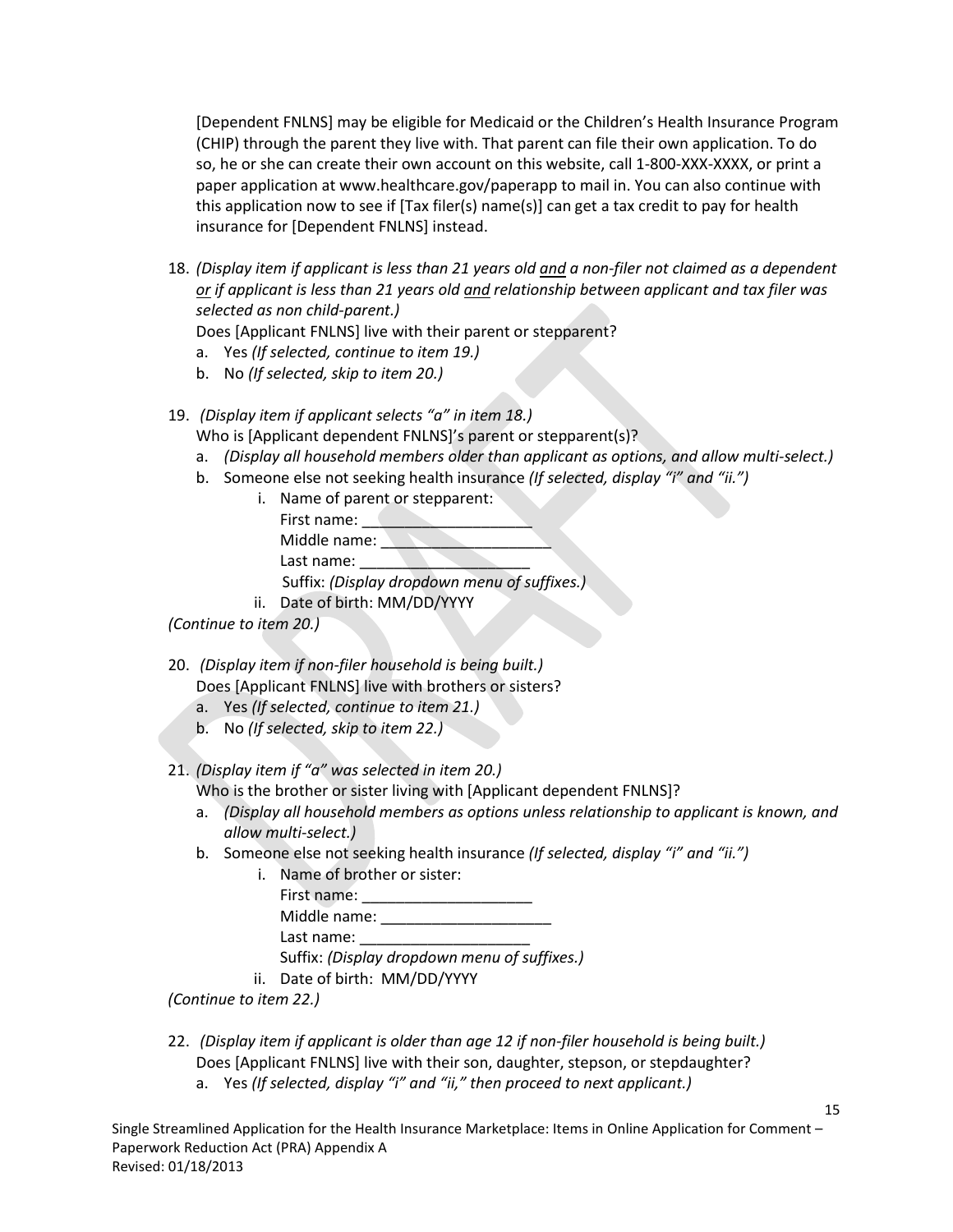- i. *(Display all appropriate household members as options.)*
- ii. Someone else not seeking health insurance *(If selected, display "1" and "2.")*



- b. No *(If selected, household composition is complete.)*
- 23. *(Display item if applicant is older than age 15 and item 2 wasn't already displayed.)* Is [Selected name FNLNS] married?
	- a. Yes *(If selected, continue to item 24.)*
	- b. No *(If selected, proceed to next applicant.)*
- 24. *(Display item if "a" was selected in item 23.)*

Does [Selected name FNLNS] live with a spouse?

- a. Yes *(If selected, display "i" and "ii," then continue to item 25 if other applicants' households haven't been built.)*
	- i. *(Display all appropriate household members as options, and don't allow multiselect.)*
	- ii. Someone else not seeking health insurance *(If selected, display "1" and "2.")*
		- 1. Name of spouse: First name: Middle name: Last name: Suffix: *(Display dropdown menu of suffixes.)* 2. Date of birth: MM/DD/YYYY
- b. No (*If selected, household composition is complete.)*
- 25. *(Display item if applicant list includes a person that isn't listed as a tax filer or claimed as a tax dependent by anyone yet.)*

How is [Next applicant FNLNS] related to [Household contact]?

[Dependent FNLNS] is the *(Display relationship dropdown menu)* of [Claiming tax filer FNLNS].

*(Continue to item 26.)*

26. *(Display item if item 25 was displayed.)*

Does [Next applicant FNLNS] live with [Household contact]?

- a. Yes
- b. No

*(Repeat as necessary until all relationships are determined.)*

27. *(Display item if applicant is over age 20 and isn't in the tax household nor Medicaid household of anyone in the household contact's tax or Medicaid household, and applicant isn't related to applicant members of the household contact's household in such a way that*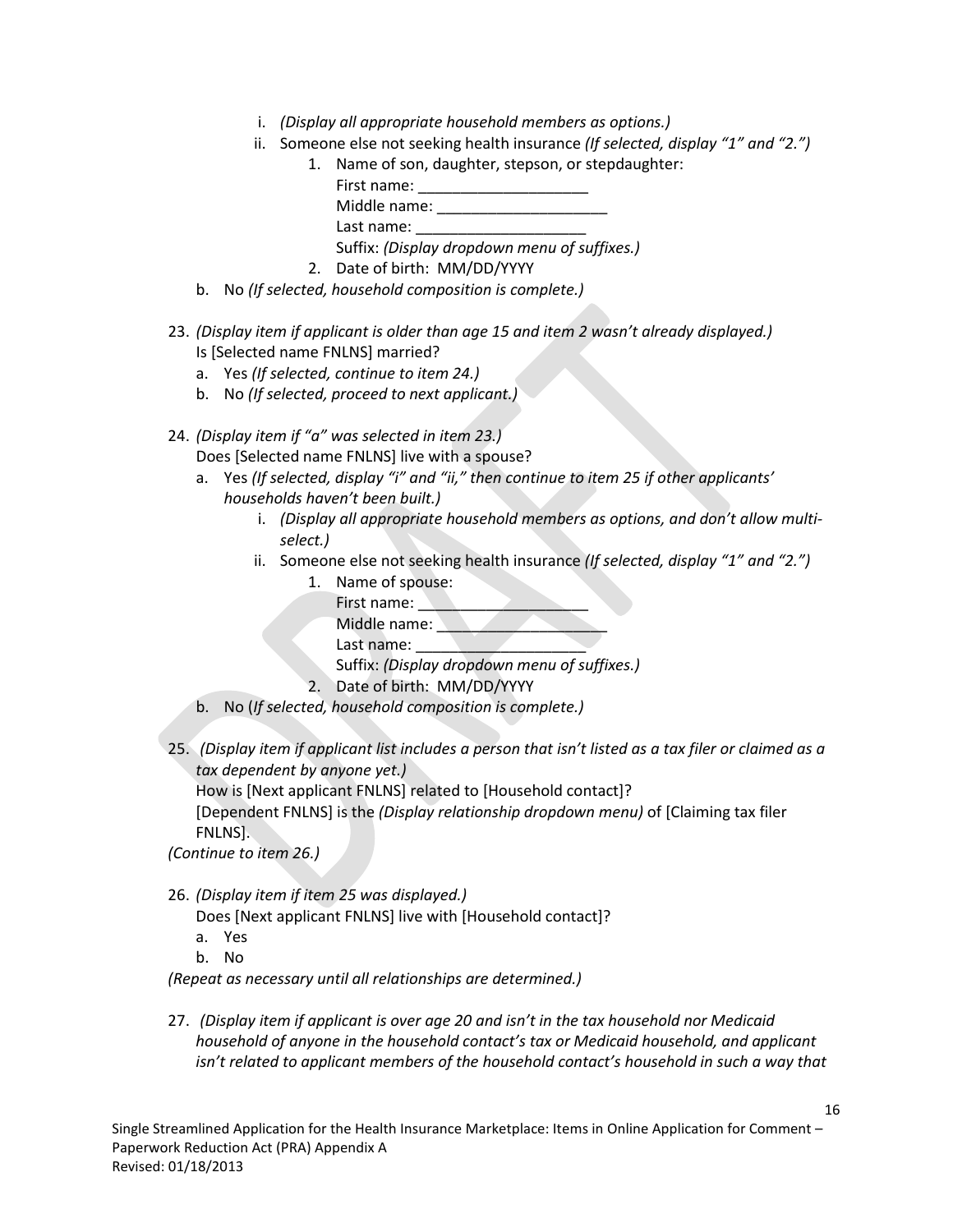*would allow the applicants to purchase a health insurance plan together based on state rules.)*

[Applicant FNLNS] needs to file his or her own application in order to get help paying for health coverage. To do so, he or she can create their own account on this website, call 1- 800-XXX-XXXX, or print a paper application at www.healthcare.gov/paperapp to mail in.

28. *(Display item if application is being completed during an open enrollment period beginning in October 2014 or later, when any applicant is part of a tax household, repeating as necessary for each tax household on the application.)* 

Does [Tax filer(s)] plan to change who they claim as a dependent on the tax return to be filed for  $[2^{nd}$  possible coverage year]?

- a. Yes, [Tax filer(s)] plan to change who [Tax filer(s)] claim as a dependent on [his, her, or their] tax return *(If selected, display "i.")*
	- i. Who will [Tax filer(s)] claim on [his, her, or their] tax return for [coverage year]?
		- 1. *(Display all household members as options, and allow multi-select.)*
		- 2. Someone else not seeking health insurance *(If selected, display "a" and "b.")*
			- a. Name of dependent:

| First name:  |                                              |
|--------------|----------------------------------------------|
| Middle name: |                                              |
| Last name:   |                                              |
|              | Suffix: (Display dropdown menu of suffixes.) |

- b. Date of birth: MM/DD/YYYY
- b. No, no plan to change

### **VII. Personal information**

**Note to reviewers:** This section is for additional household members. *(Repeat for each household member, with the household member's name displayed at the top.)*

#### **A. [FNLNS] personal information**

help paying for insurance.

- 1. Sex:
	- a. Male *(Display check box.)*
	- b. Female *(Display check box.)*
- 2. *(Display item if a household member is listed on the applicant list.)*

If [FNLNS] is applying for health insurance, you must provide a Social Security number (SSN) if available. If [FNLNS] doesn't have a SSN we can help [him/her] apply for one. Visit www.placeholder.gov. We only use SSNs to check income and other information to see if [FNLNS] can get help paying for health insurance. A SSN can also help with enrolling in a health plan if [FNLNS] is eligible for one.

*(Display item if a household member isn't listed on the applicant list.)* Because [FNLNS] isn't applying for health insurance, you may provide a Social Security number (SSN) for [Name] if [he/she] has one. It's optional. We'll use this SSN to check [Name]'s income. This can speed up the decision about whether household members get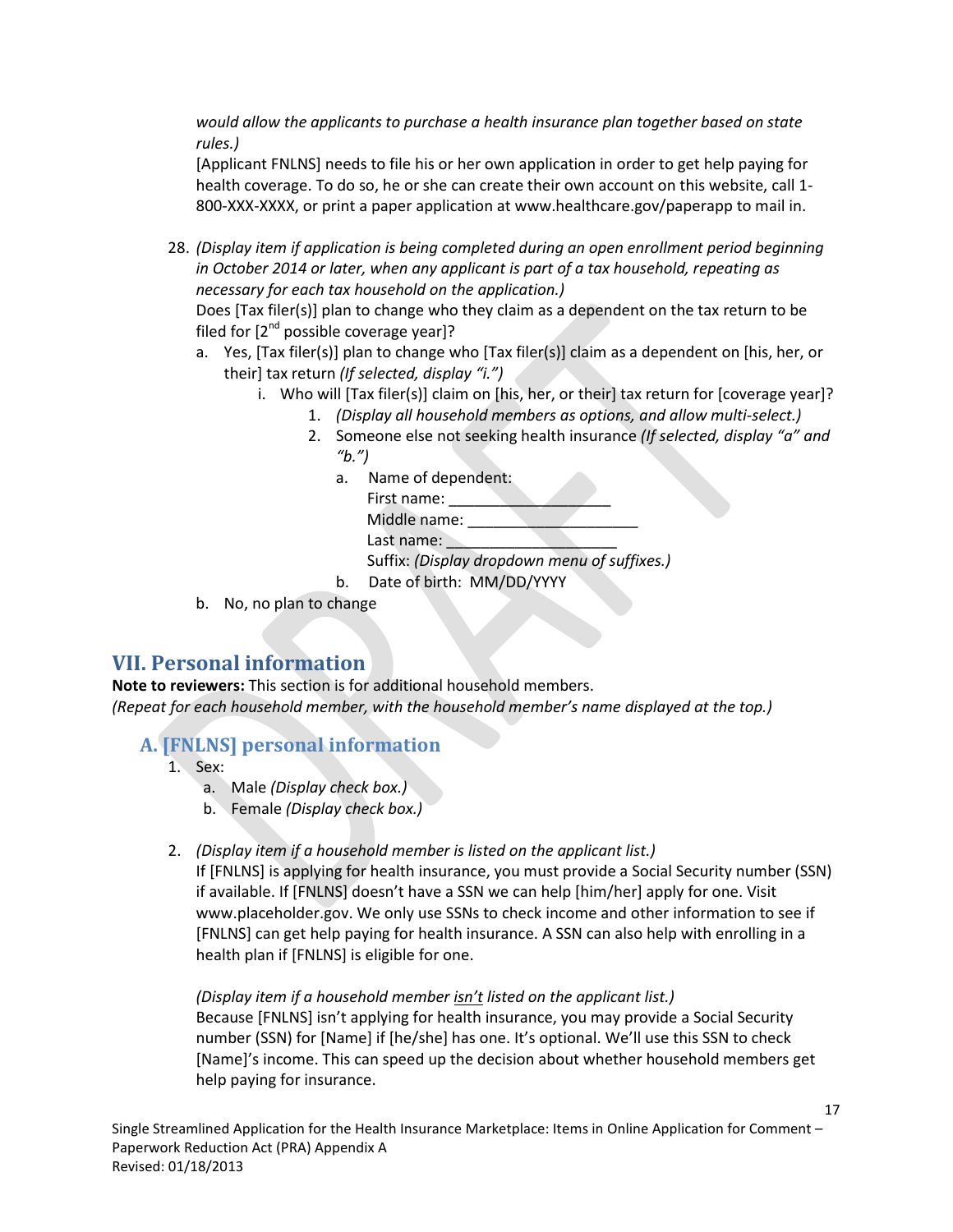- a. Social Security number: \_\_\_-\_\_\_\_-
- 3. *(Display item for everyone who enters a SSN.)* Is [FNLNS] the same name that appears on [his/her] Social Security card?
	- a. Yes *(If selected, skip to B ["Citizenship/immigration status"].)*
	- b. No *(If selected, continue item 4.)*
- 4. *(Display item if "a" was selected in item 3.)* Enter the same name as shown on [FNLNS]'s Social Security card:
	- a. First name: \_\_\_\_\_\_\_\_\_\_\_\_\_\_\_\_\_\_\_\_
	- b. Middle name: \_\_\_\_\_\_\_\_\_\_\_\_\_\_\_\_\_\_\_\_
	- c. Last name:
	- d. Suffix: *(Display dropdown menu of suffixes.)*

*(At this point, non-applicants are done with this screen, unless an SSN has been entered and not verified by SSA, prompting retries of name, date of birth, and SSN as necessary. All applicants continue to B ["Citizenship/immigration status"].)*

### **B. Citizenship/immigration status**

- 1. Is [FNLNS] a U.S. citizen or U.S. national?
	- a. Yes *(If selected and citizenship is verified with SSA, skip to C ["Parent/caretaker relatives"]. If selected and citizenship isn't verified with SSA, continue to item 2.)*
	- b. No *(If selected, skip to item 4.)*
- 2. *(Display item if SSA doesn't verify U.S. citizenship or U.S. national status.)* Is [FNLNS] a naturalized citizen?
	- a. Yes *(If selected, continue to item 3.)*
	- b. No *(If selected, inconsistency is found; skip to C ["Parent/caretaker relatives"], if applicable.)*
- 3. *(Display item if "a" was selected in item 2.)* Document type: (select one.)
	- a. Naturalization certificate *(If selected, display "i" and "ii.")*
		- i. Alien number:  $(Display check box for "I don't have$ *one.")*
		- ii. Naturalization number:
	- b. Certificate of citizenship *(If selected, display "i" and "ii.")*
		- i. Alien number: \_\_\_\_\_\_\_\_\_\_\_\_\_\_\_\_\_\_\_\_ *(Display check box for "I don't have one.")*
		- ii. Citizenship certificate number: \_\_\_\_\_\_\_\_\_\_\_\_\_\_\_\_\_\_\_\_
- 4. Check if [FNLNS] has eligible immigration status: *(Link to explanation of eligible immigration statuses.)*
	- a. *(Display checkbox. If check box is selected, continue to item 5. If check box isn't selected, show message explaining that this person might be eligible for services if he/she has an*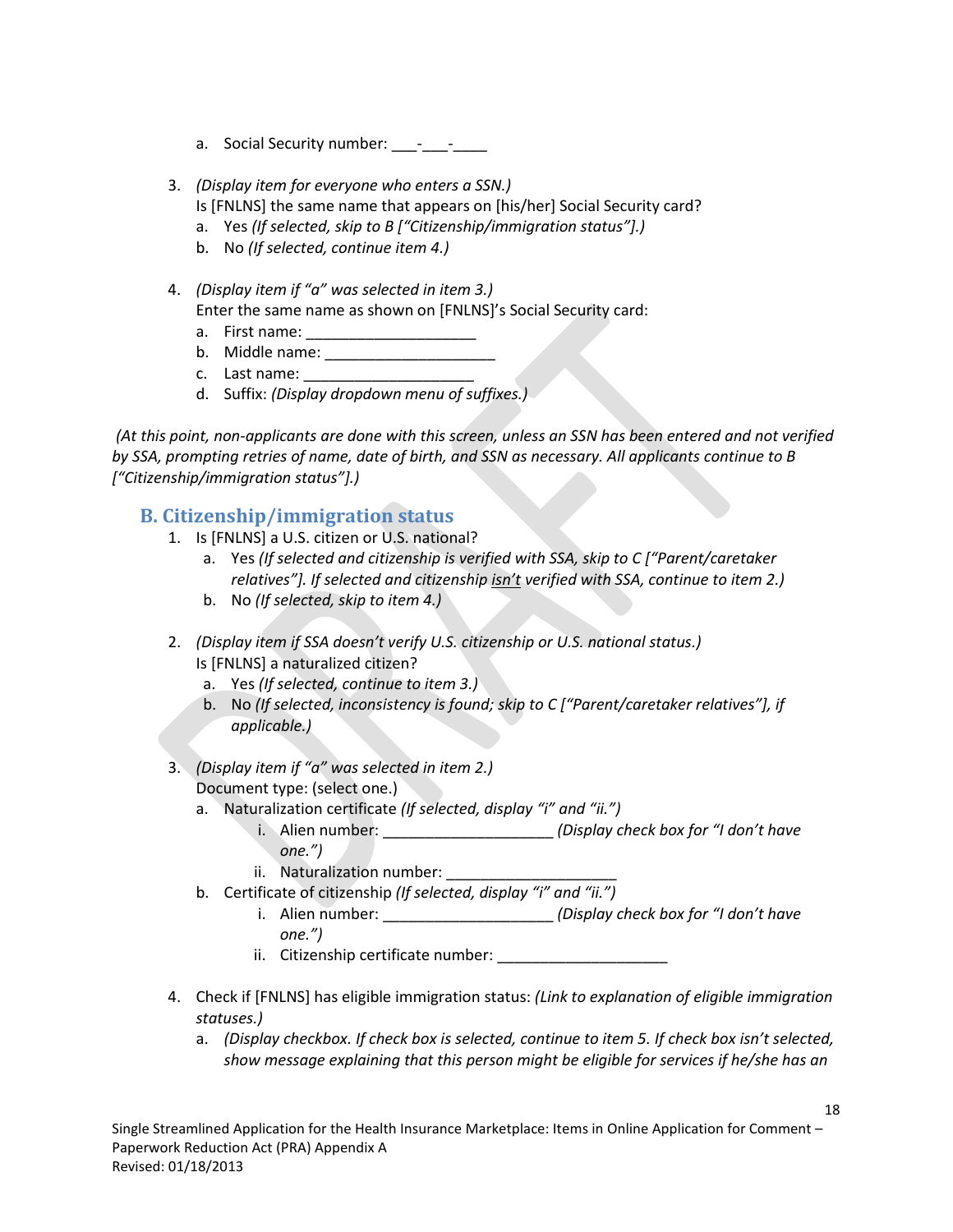*emergency or is pregnant, and encourage applicant to review list of eligible statuses available through help text and select an option, if applicable.)*

- 5. Document type: (select one.) *(If "a-m" is selected, display values shown in "5 i-vii" below. Link to explanation and images of document and status types.)*
	- a. Reentry Permit (I-327)
	- b. Permanent Resident Card ("Green Card," I-551)\*
	- c. Refugee Travel Document (I-571)
	- d. Employment Authorization Card (I-766)\*
	- e. Machine Readable Immigrant Visa (with temporary I-551 language)\*
	- f. Temporary I-551 Stamp (on passport or I-94, I-94A)\*
	- g. Arrival/Departure Record (I-94, I-94A) issued by U.S. Citizenship and Immigration Services\*
	- h. Arrival/Departure Record (I-94, I-94A) issued by U.S. Customs and Border Protection\*
	- i. Arrival/Departure Record in unexpired foreign passport (I-94)\*
	- j. Unexpired foreign passport
	- k. Certificate of Eligibility for Nonimmigrant (F-1) Student Status (I-20)
	- l. Certificate of Eligibility for Exchange Visitor (J-1) Status (DS2019)
	- m. Notice of Action (I-797)\*
	- n. Other documents or status types *(Link to "Other documents and status types.") (If selected, continue to item 6.)*

*(\*For these document types, allow one selection from item "5 a-m" and one selection from item "6.a-i." Otherwise, display items "5 a-n." If "n" is selected, disable other selections in item 5 and enable list of "other document and status types" below in "6 a-i.")*

*(Display appropriate option based on document type selected. The user will be prompted to provide one or more of the following based on the document type selection.)*

- i. Alien number:
- $ii.$  I-94 number:
- iii. Passport or document number:
- iv. Foreign passport country of issuance: *(Display dropdown list of countries.)*
- v. Passport expiration date: MM/DD/YYYY
- vi. SEVIS ID number:
- vii. Document description:
- 6. *(Display item if "n" was selected in item 5; show list of other document and statuses, as follows. For some status types that are unverifiable, the system may ask for the user to upload documents. For some document types, a user can select both a document type and status.)*
	- a. Document indicating American Indian born in Canada (LPR I-551)
	- b. Document indicating member of a federally-recognized Indian tribe *(If selected, ask for documents at document upload.)*
	- c. Certification from U.S. Department of Health and Human Services (HHS) Office of Refugee Resettlement (ORR)
	- d. Office of Refugee Resettlement (ORR) eligibility letter (if under 18)
	- e. Cuban/Haitian Entrant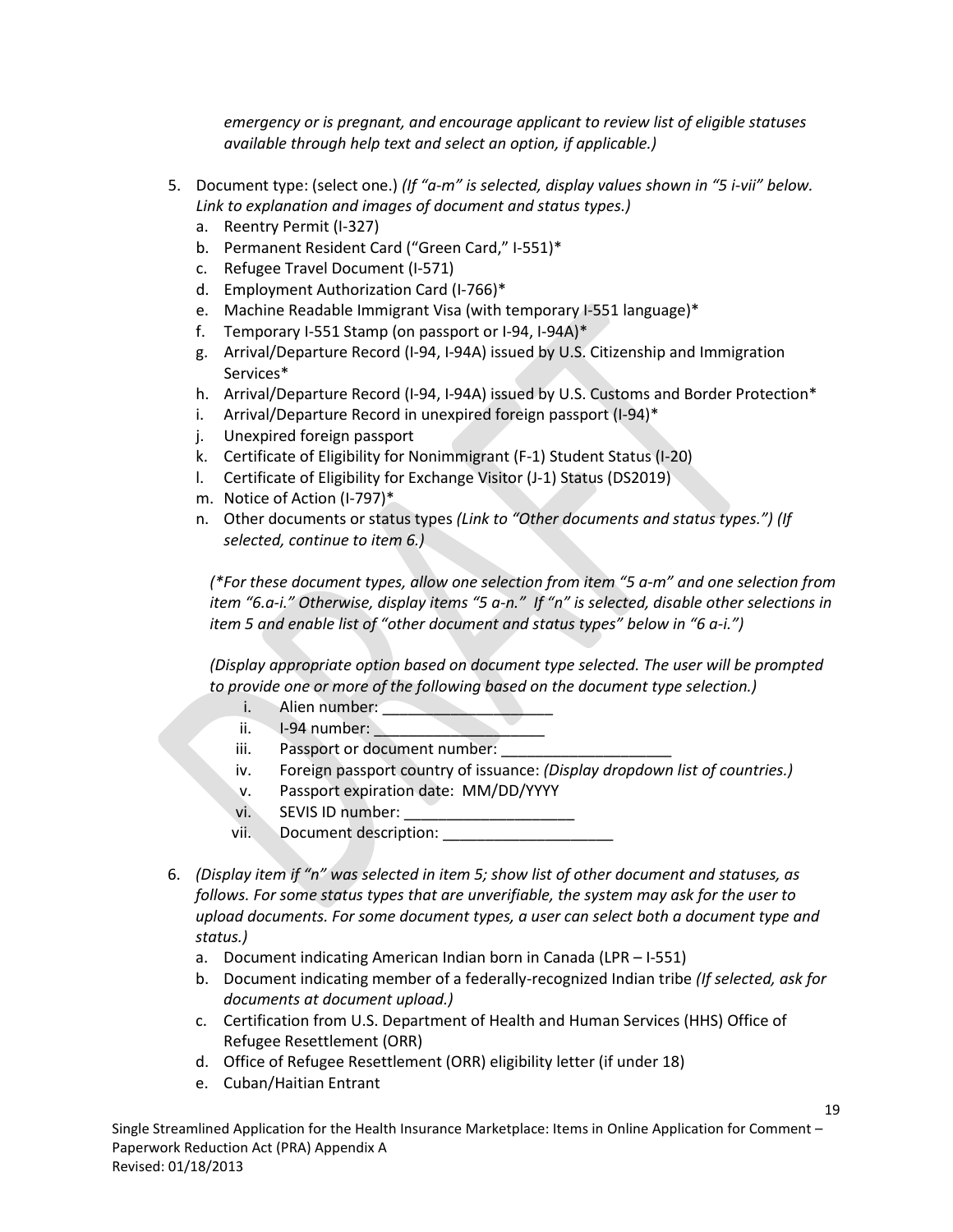- f. Document indicating withholding of removal
- g. Resident of American Samoa *(If selected, ask for documents at document upload.)*
- h. Resident of Commonwealth of the Northern Mariana Islands *(If selected, ask for documents at document upload.)*
- i. Other *(If selected, display these fields: Free text, Alien number, and I-94 number.)*
- 7. *(Display item for everyone who selects a verifiable immigration document type.)* Is [FNLNS] the same name that appears on [his/her] document?
	- a. Yes *(If selected, skip to item 9.)*
	- b. No *(If selected, continue to item 8.)*
- 8. *(Display item if "b" was selected in item 7.)* Enter the same name as shown on [FNLNS]'s document:
	- a. First name:
	- b. Middle name:
	- c. Last name: \_\_\_\_\_\_\_\_\_\_\_\_\_\_\_\_\_\_\_\_
	- d. Suffix: *(Display dropdown menu of suffixes.)*
- 9. *(Display item for everyone who checked "eligible immigration status" and has a birth date prior to August 22, 1996.)*

Has [FNLNS] lived in the U.S. since 1996?

- a. Yes
- b. No
- 10. *(Display item if applicant checked "eligible immigration status" and the Department of Homeland Security indicates that the five-year bar applies.)* Is [Person name– if over age 16; person name's spouse's name– if there is one; person name's parent name– if person is under age 19] an honorably discharged veteran or active duty member of the military?
	- a. Yes
	- b. No

*(After clicking "Save & continue" on section VII ["Personal information"], retries of the SSN and DHS numbers may occur if any information was unable to be verified.)*

### **C. Parent/caretaker relatives**

**Note to reviewers:** The age of dependent children may be substituted as 18 instead of 19 in the logic of questions 1-5 for states that take up the option of counting full-time students as age 18.

*(If the applicant is under age 19, skip to D ["Ethnicity & race"]. If the applicant has indicated that he/she lives with a child under 19 and claims him/her as a tax dependent, or the applicant has indicated that he/she is the parent of a child he/she lives with under age 19 and no one else claims that child as a tax dependent, then:*

> • *If the child's relationship to the applicant hasn't already been provided and the state has taken up an option to limit the allowable relationships of a caretaker relative to a dependent child, skip to item 4.*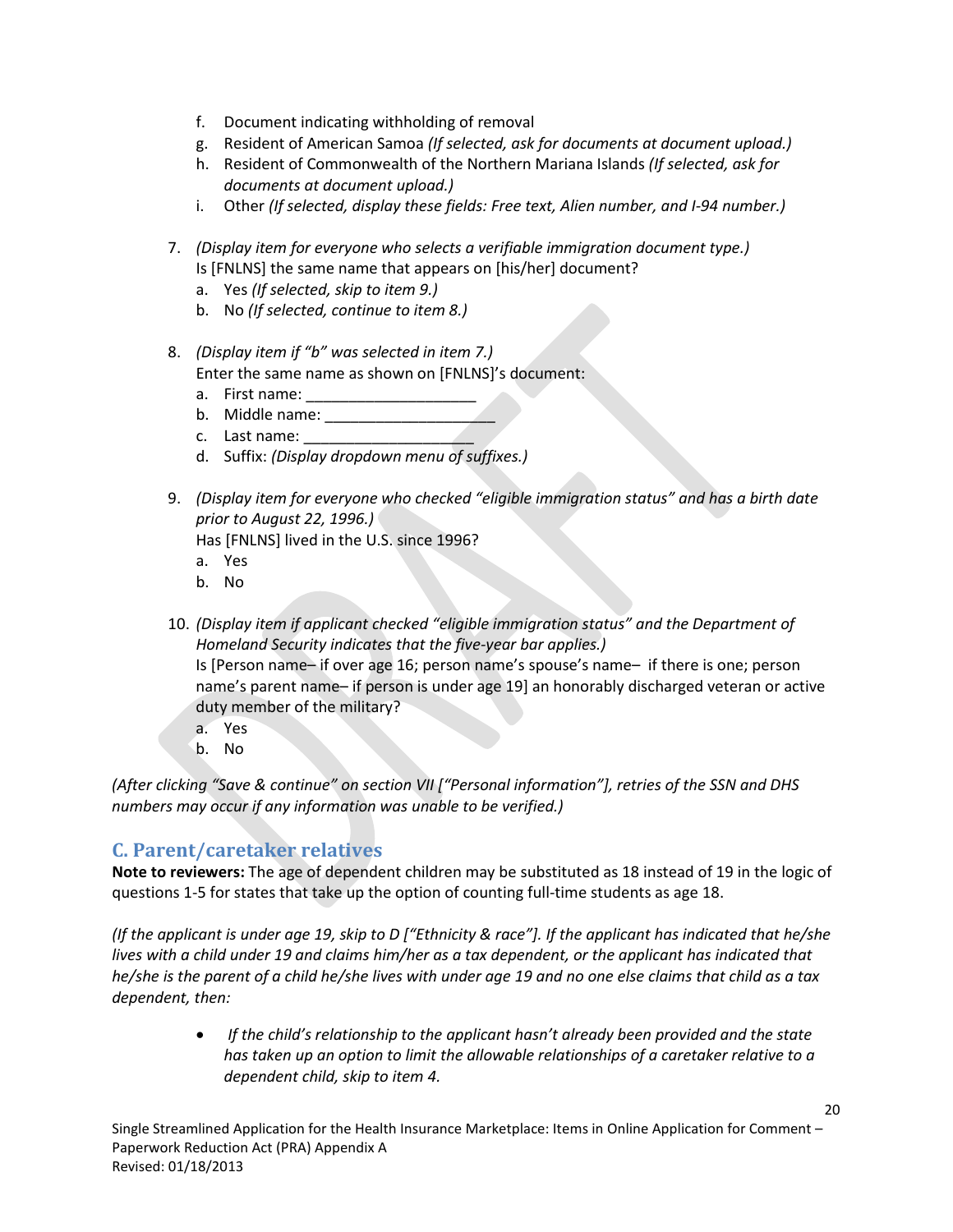- *If relationship is known or not needed, skip to D ["Ethnicity & race"].*
- 1. Does [FNLNS] live with at least one child under age [19] and is [he/she] the main person taking care of that child?
	- a. Yes *(If selected, if there are any children under 19 listed on the application continue to item 2, and if not, skip to item 3.)*
	- b. No *(If selected, skip to D ["Ethnicity & race"].)*
- 2. Who does [FNLNS] live with and take care of?
	- a. *(Display check boxes with names of all applicants and non-applicants under age 19 on the application.)*
	- b. Another child *(Display check box, and allow multi-select. If selected, continue to item 3.)*
- 3. *(Display item if "b" was selected in item 2, or "a" was selected in item 1 and item 2 was skipped.)*

What's the name and date of birth of one child that [FNLNS] lives with and takes care of?

- a. First name:
- b. Middle name:
- c. Last name:
- d. Suffix: *(Display dropdown menu of suffixes.)*
- e. Date of birth: MM/DD/YYYY
- f. Add another child *(Display as a button. If selected, repeat item 3.)*
- 4. *(For each child for whom the applicant assumes primary responsibility [indicated in answer to item 1 or item 2 or via backend logic derived from section VI ["Family & household"] and who is under age 19, and the child's relationship to this applicant hasn't already been provided, and the state has taken up an option to limit the allowable relationships of a caretaker relative to a dependent child, ask this question. Repeat as needed for multiple such children.)*

[Applicant name] is the *(Display relationship dropdown menu)* of [child name].

- a. Parent
- b. Stepparent
- c. Brother/sister
- d. Uncle/aunt
- e. Nephew/niece
- f. First cousin
- g. Grandparent
- h. Brother-in-law/sister-in-law
- i. Stepbrother/stepsister
- j. Other relative
- k. Other unrelated
- 5. *(Display item if the state hasn't eliminated the deprivation requirement for a child under 19 to be considered a "dependent child," for each child for whom the applicant assumes primary responsibility and who is under age 19 and who meets the state's relationship test, and if it's unknown whether the child lives with his or her parents.)* Does [Child name] live with 2 birth or adoptive parents?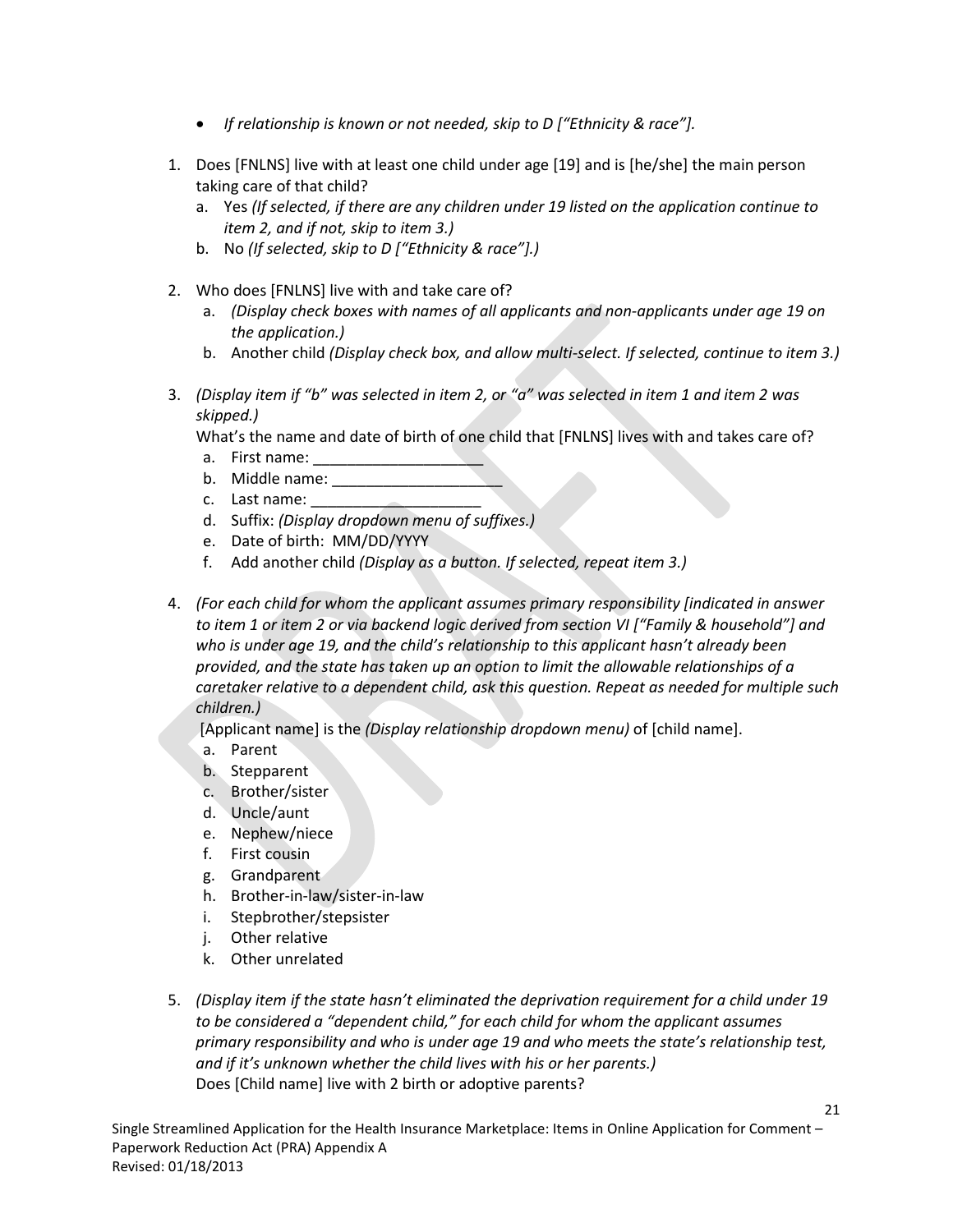- a. Yes *(If selected, repeat item 5 as necessary for other potential dependent children.)*
- b. No *(If selected, continue to* D ["*Ethnicity & race"].*)

#### **D. Ethnicity & race**

Optional information: This information will be used to help the U.S. Department of Health and Human Services (HHS) better understand and improve the health of and health care for all Americans. Providing this information won't impact your eligibility for health coverage, your health plan options, or your costs in any way.

- 1. Is [Person name] of Hispanic, Latino, or Spanish origin?
	- a. Yes *(If selected, display "i.")*
		- i. Ethnicity: (check all that apply.)

*(Display check boxes.)*

- 1. Cuban
- 2. Mexican, Mexican American, or Chicano/a
- 3. Puerto Rican
- 4. Other:

*(Continue to item 2.)*

- b. No *(If selected, skip to item 2.)*
- 2. Race: (check all that apply.)

*(Display check boxes.)*

- a. American Indian or Alaska Native
- b. Asian Indian
- c. Black or African American
- d. Chinese
- e. Filipino
- f. Guamanian or Chamorro
- g. Japanese
- h. Korean
- i. Native Hawaiian
- j. Other Asian
- k. Other Pacific Islander
- l. Samoan
- m. Vietnamese
- n. White
- o. Other:

### **VIII. Other addresses**

**Note to reviewers:** States have developed divergent definitions of "temporary absence" for Medicaid and CHIP residency. The Marketplace may tailor help text to state-specific rules to help people understand how to answer item 3 if adequate information is available to do so.

1. *(Display item if there are any applicants other than the household contact.)* Do any of the people below live at an address other than [Household contact address]? a. *(Display all applicant and non-applicant household members.)*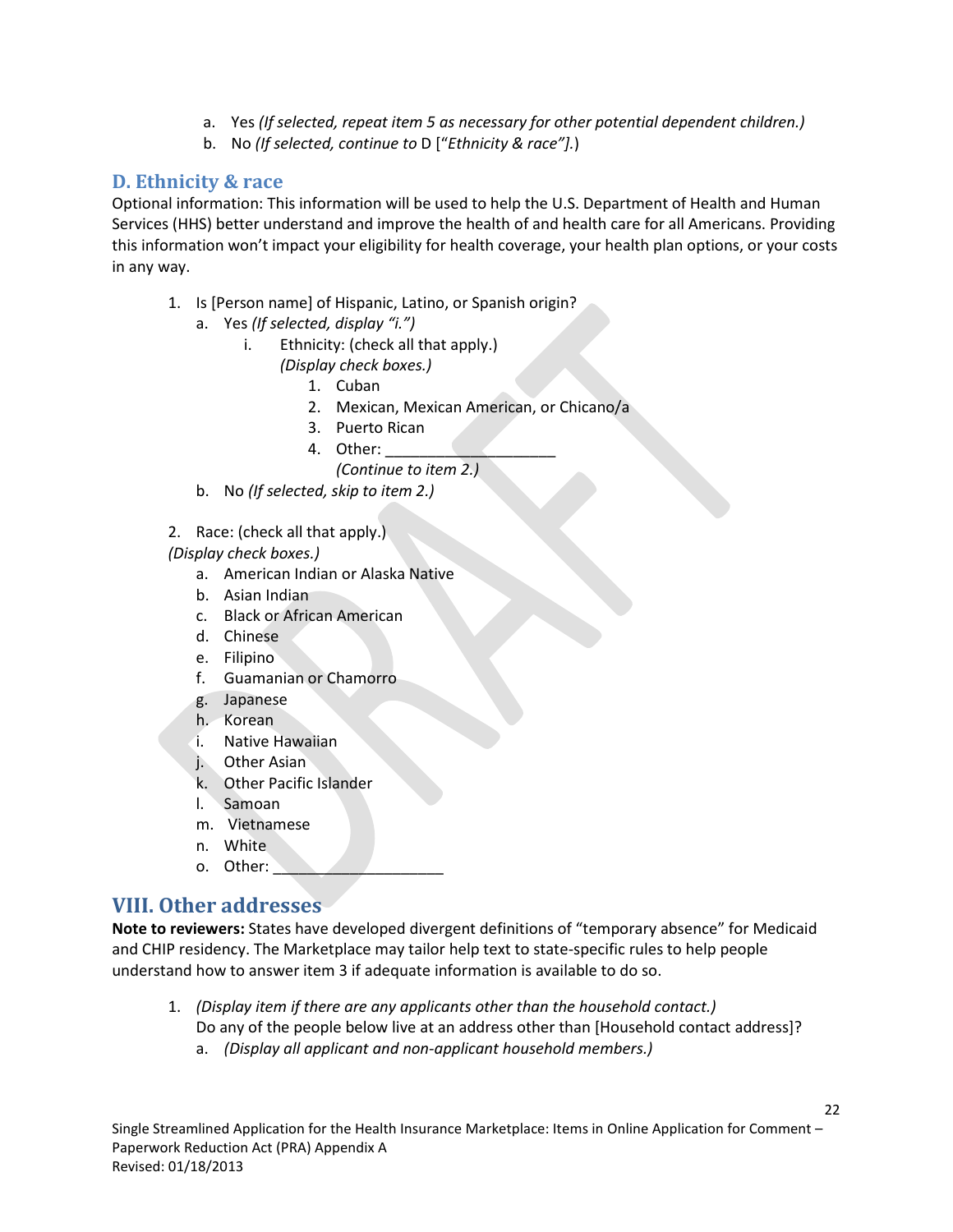- b. None of these people *(Disable list of names. If selected, skip to section IX ["Special circumstances."].)*
- 2. *(Display item if anyone is selected to have a different address in item 1, and repeat as necessary.)*
	- Where does [FNLNS] live?
	- a. Street address:
	- b. Apartment or suite number:
	- c. City:
	- d. State: *(Display dropdown menu of states.)*
	- e. ZIP code:
	- f. County: *(Display dropdown selection of potential counties if ZIP code crosses more than one county.)*
- 3. *(Display item if applicant lists any address [in item 2] for an applicant outside state of Exchange.)*
	- Is [FNLNS] living outside [State of Exchange] temporarily?
	- a. Yes *(If selected, continue to item 4.)*
	- b. No *(If selected, skip to section IX ["Special circumstances"].)*
- 4. *(Display item if "a" was selected in item 3).*

Where will [FNLNS] be living in [State of Exchange]?

- a. City:  $\overline{\phantom{a}}$
- $b.$  ZIP code:
- c. County: *(Display dropdown selection of potential counties if ZIP code crosses more than one county.)*

## **IX. Special circumstances**

**Note to reviewers:** The items on disability and long-term care need were developed under the guidance of the Center for Disability and Aging Policy in the Administration for Community Living and are used to screen whether any applicant could be potentially eligible for Medicaid on a basis other than MAGI. The items on full-time students will be asked in accordance with state Medicaid agency options taken up for students in relation to household composition, maximum age of dependent children for

parent/caretaker relative status, and residency rules. The items on American Indian/Alaska Native status were developed with the office of Tribal Affairs following tribal consultation and focus groups. The items on foster care are subject to upcoming CMCS rulemaking.

The items in this section are formatted to work when there's more than one person to whom the question applies. If there's only one person to whom the question is relevant, we would maintain the substance, but alter the format for clarity and simplicity. For example, if there's only one applicant listed on the application, item 1 would read: "Does [FNLNS] have a disability?" with yes/no answer options.

- 1. Do any of the people below have a disability? (Click here for help answering this question.)
	- a. *(Display each applicant name with a check box, and allow multi-select.*)
	- b. None of these people *(Disable list of names.)*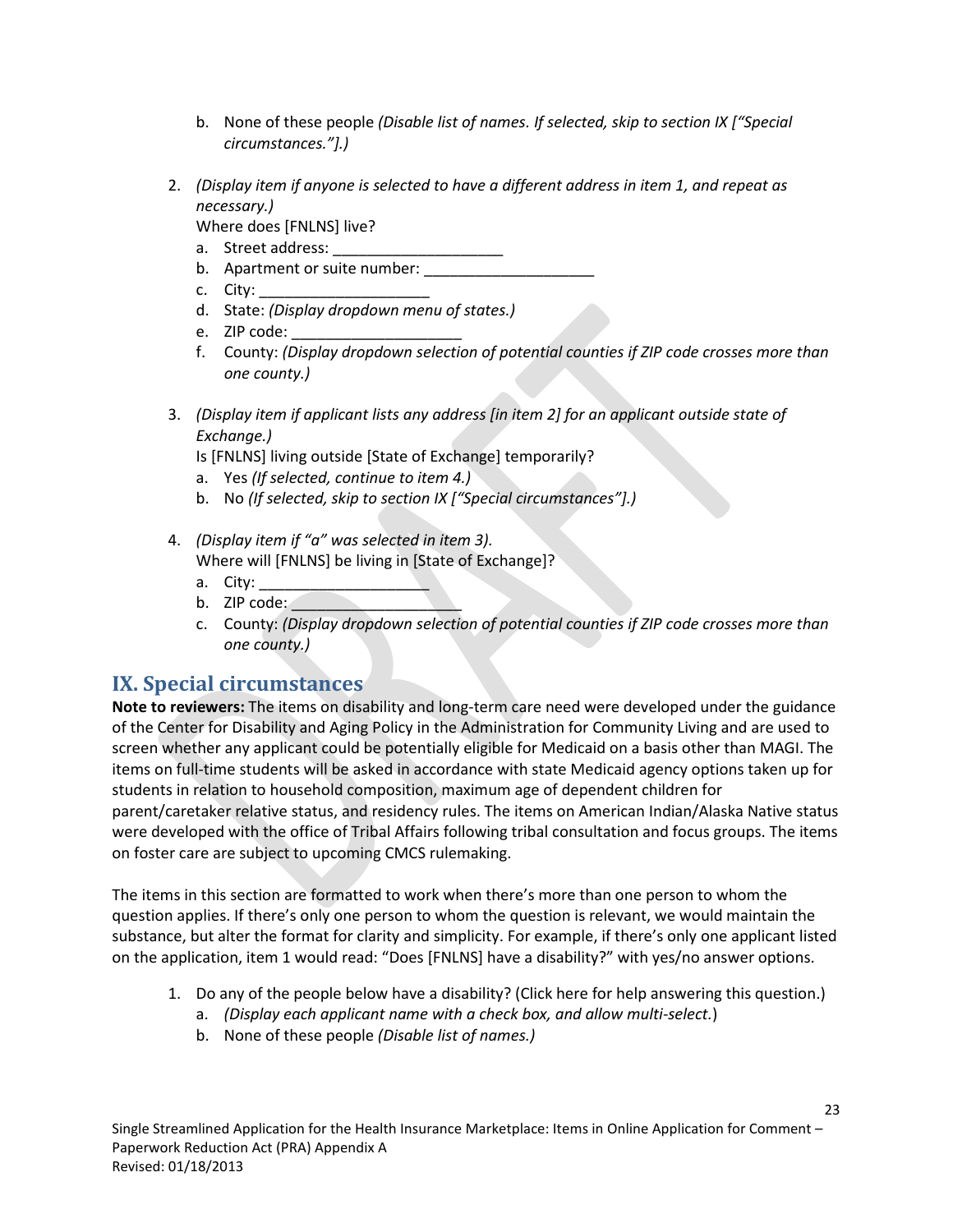- 2. Do any of the people below need help with activities of daily living through personal assistance services, a nursing home, or other medical facility?
	- a. *(Display each applicant name with a check box, and allow multi-select.*)
	- b. None of these people *(Disable list of names.)*
- 3. *(Display item if there's at least one person listed on the application who fits into categories "a-c" below.)*

Are any of the people below full-time students?

- a. *(If state has adopted a restriction on residency for students going to school in their state, display each applicant aged 18-22 with a check box, and allow multi-select. If selected, continue to item 4.)*
- b. *(Display each potential parent/caretaker relative child who is age 18, even if nonapplicant or not in HH with a check box, and allow multi-select. If selected, skip to item 5.)*
- c. *(Display each non-applicant aged 19 or 20 if state has elected to include such full-time students as children for purposes of household composition with a check box, and allow multi-select. If selected, skip to item 5.)*
- d. None of these people *(Disable list of names. If selected, skip to item 5.)*
- 4. *(Display item if applicant aged 18-22 was selected in item 3 and if state has adopted a restriction on residency for students going to school in their state.)* Does [Applicant name selected above] have a parent living in the same state where [Applicant name] goes to school?
	- a. Yes *(If selected, skip to item 6.)*
	- b. No *(If selected, continue to item 5.)*
- 5. *(Display item if "b" was selected in item 4 and there isn't already a parent on the application whose address is listed in the state of application.)*

Do one or more of [Applicant]'s parents live in [State of application]?

- a. Yes
- b. No
- 6. Are any of the people below American Indian/Alaska Native?
	- a. (*Display all applicants and non-applicants and pre-populate with checkmarks those who have already selected AI/AN on the race and ethnicity questions, and allow multi-select.)*
	- b. None of these people *(Disable list of names.)*
- 7. Are any of the people below pregnant?
	- a. *(Display names of each applicant and non-applicant female with a check box, and allow multi-select. For each person selected, display item 8.)*
	- b. None of these people *(Disable list of names. If selected, skip to item 9.)*
- 8. *(Display item if an applicant was indicated in item 7 or a non-applicant was indicated in item 7 in a state that has taken up option to count more than one unborn baby in Medicaid household size in case of a pregnant non-applicant.)* How many babies is [Name selected above] expecting during this pregnancy?
	- a. *(Display dropdown menu of 1-8.)*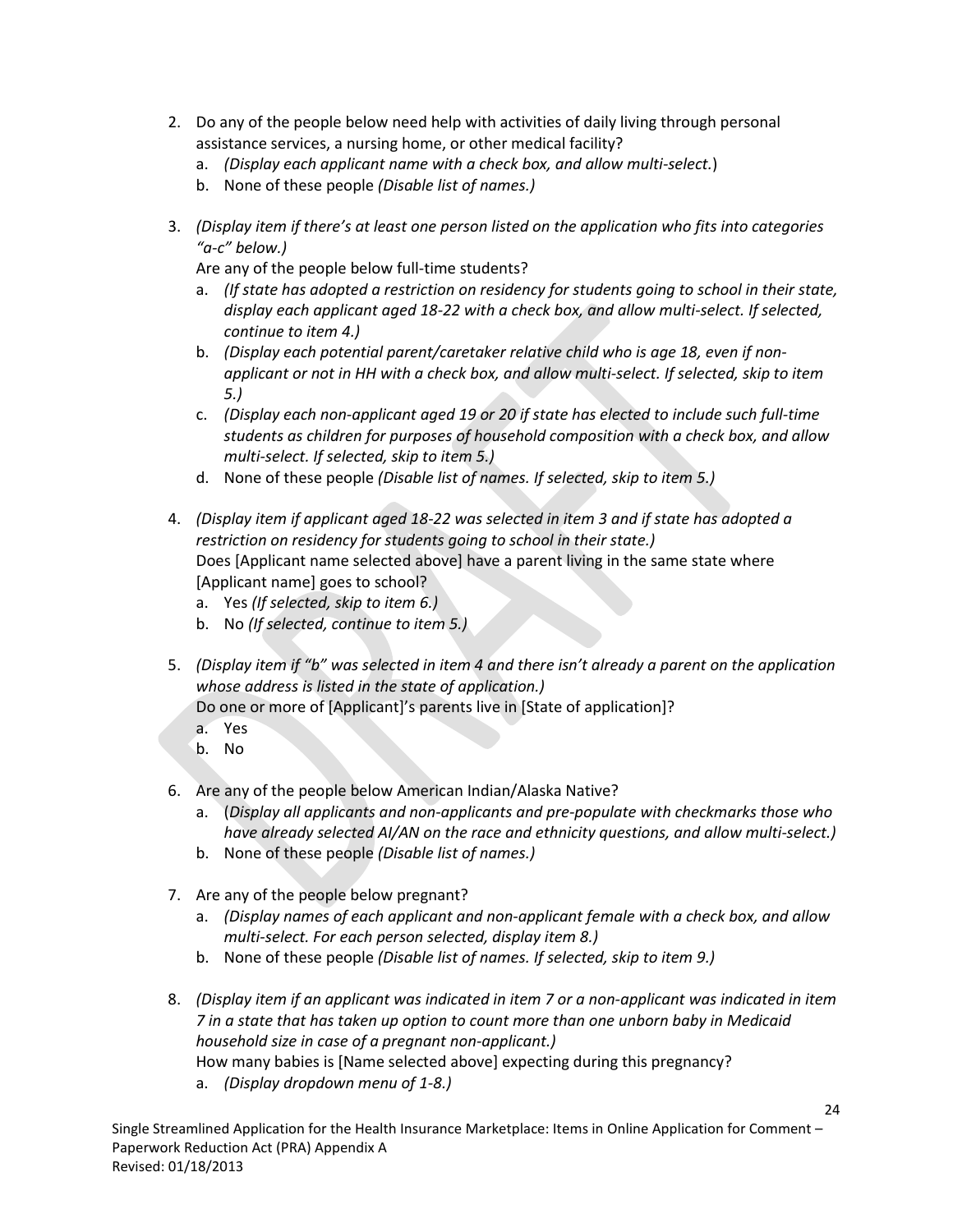- 9. Were any of the people below ever in foster care?
	- a. *(Display names of applicants aged 18-25 with check boxes, and allow multi-select.)*
	- b. None of these people *(Disable list of names.)*
- 10. *(Display item if an applicant name was selected in item 9.)* In what state was [Applicant name] in the foster care system?
	- a. *(Display dropdown menu of states.)*
- 11. *(Display item if state selected in item 10 is the same as state of application, or state Medicaid agency has chosen to allow other states' foster care recipients into their former foster care eligibility group.)*

Was [Applicant name] getting health care through [Name of state Medicaid program]?

- a. Yes *(If selected, continue to item 12.)*
- b. No *(If selected, skip to section X ["Expedited income"].)*
- 12. *(Display item if "a" was selected in item 11.)* How old was [Applicant name] when [he/she] left the foster care system?
	- a. *(Display dropdown of ages less than and equal to current applicant age, up to age 21.)*

## **X. Expedited income**

**Note to reviewers:** This process was developed so some people for whom tax data is available don't need to answer questions about their current/monthly income. If the results of this section place all household members in the APTC-income range, then those tax filers would skip to go to section XIII ["Health coverage (APTC eligible): access"]. This section is subject to change based on final guidance on authentication, consent and presence of an authorized representative. Some additional authentication "challenge" questions may be asked as a part of the Income step; however we aren't providing these questions to protect the integrity and security of our systems.

*(If any of the following conditions don't apply, skip this section and go to section XI ["Current/monthly income"] for each household member:*

- *Medicaid household and tax household are the same*
- *IRS tax data is available*
- *Tax filer(s) isn't an AI/AN*
- *Tax data shows income above the Medicaid/CHIP FPL limit relevant to each applicant for whom this tax filer's income will count. )*
- 1. *(Display item if single filer.)*

According to federal income tax return data, [FNLNS]'s income was [amount from IRS] in [last available tax return year].

25

What do you expect [FNLNS]'s yearly income will be in [coverage year]?

*(Display item if joint filers.)*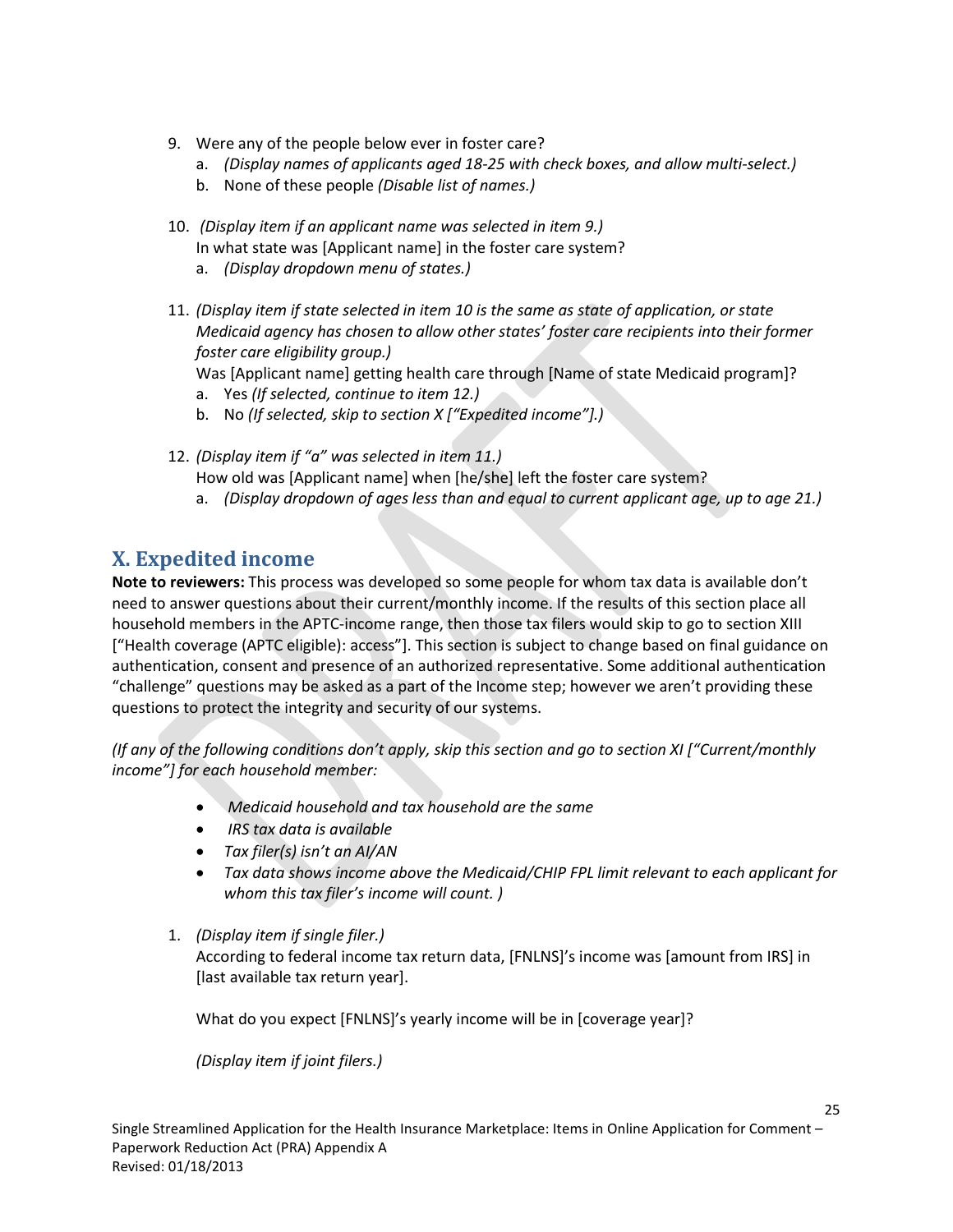According to federal income tax return data, [FNLNS] and [Spouse FNLNS]'s income was [amount] in [year].

What do you expect [FNLNS]'s and [Spouse FNLNS]'s yearly income will be in [coverage year]?

- a. [FNLNS]: Amount: \$ *(Display item if joint filers):*
- b. [Spouse FNLNS]: Amount: \$
- c. I don't know *(Display check box. If selected, skip to section XI ["Current/monthly income"].)*

*(If amount entered is equal to or higher than amount for each applicant in this tax filer's household to be above the Medicaid/CHIP FPL limit in the relevant state, continue to item 2. If amount entered is lower, skip to section XI ["Current/monthly income"].)*

- 2. Is [FNLNS]'s [if joint, display names of both filers] income (before taxes) for this month greater than [monthly FPL threshold amount]?
	- a. Yes *(If selected, skip to section XIII ["Health coverage (APTC eligible): access"] for this tax filer or joint filers and continue to next household member if applicable.)*
	- b. No *(If selected, continue to section XI ["Current/monthly income"].)*

# **XI. Current/monthly income**

**Note to reviewers:** These income questions were developed in consultation with IRS experts, based on a balance of obtaining an accurate MAGI amount while maximizing simplicity and minimizing burden on both applicants and the determination entity. Some additional authentication "challenge" questions may be asked as a part of the Income step; however we aren't providing these questions to protect the integrity and security of our systems.

*(Skip this section and go to section XIII ["Health coverage (APTC eligible): access"] for a tax filer if results of expedited income section indicate that all applicants for whom the tax filer's income is being considered are in the APTC income range.)*

1. *(Display item for each person with available current income data.)* Review our records of [FNLNS]'s income and edit if necessary.

*(Display the type of current income, accompanied by the employer name, address, phone number, Employer Identification Number (if applicable), the amount [before taxes] and frequency, and allow deletion of an income source or edits to the amount or frequency. The frequency dropdown would mirror that provided for application filer-entered income, as below. This section subject to change based on outcome of identity proofing/authentication/consent/presence of an authorized representative.)* Check this box if income is correct. *(Display check box.)*

26

2. *(Display item for each person with no available income data and repeat until "none" is selected.)*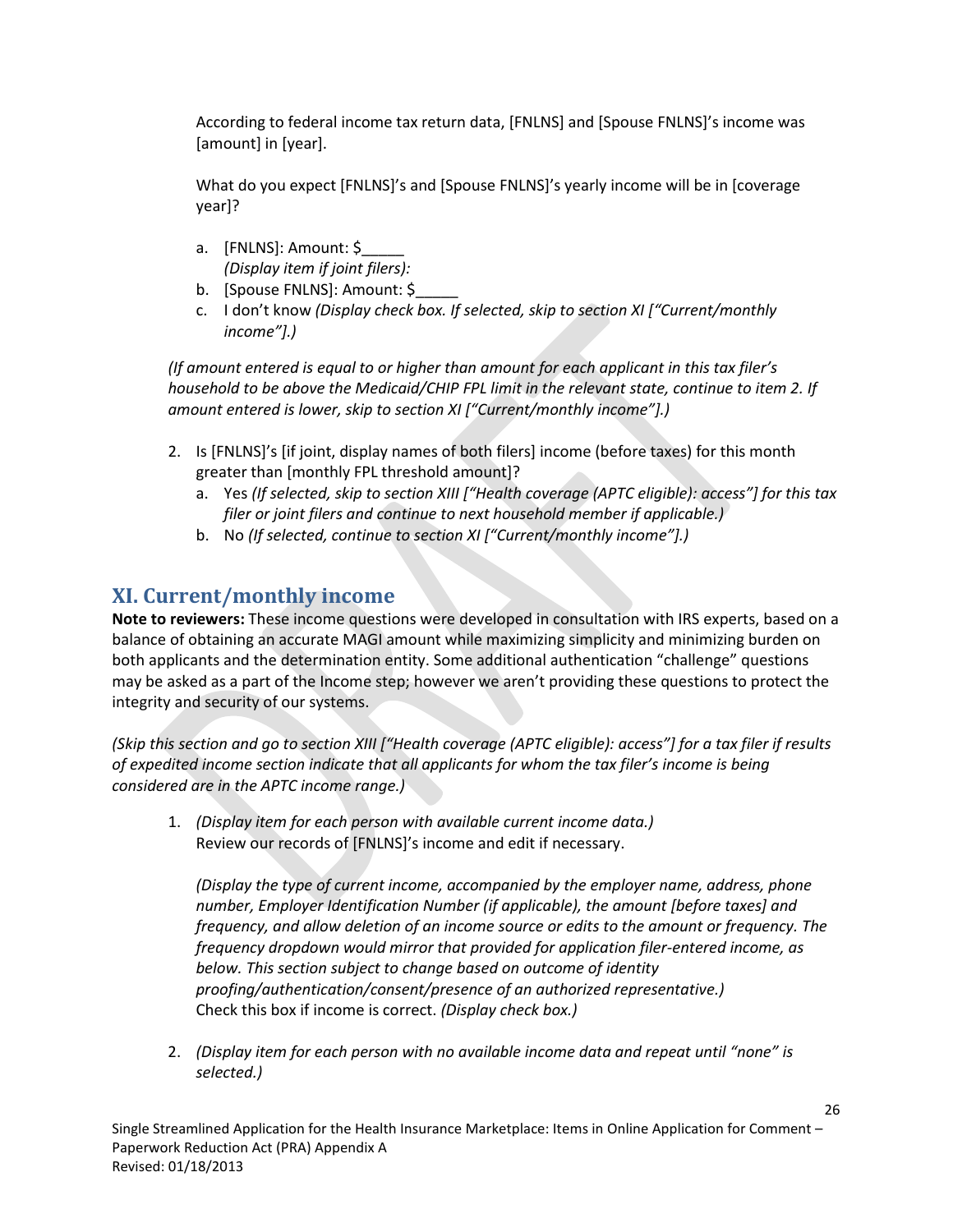Does [FNLNS] have any income?

- a. Yes *(If selected, display each income type ["i-xii"] with a check box, and allow multiselect.)*
	- i. None *(If selected, skip to item 16.)*
	- ii. Job *(If selected, continue to item 4.)*
	- iii. Self-employment *(If selected, skip to item 5.)*
	- iv. Social Security benefits *(If selected, skip to item 6.)*
	- v. Unemployment *(If selected, skip to item 7.)*
	- vi. Retirement/pension *(If selected, skip to item 8.)*
	- vii. Capital gains *(If selected, skip to item 9.)*
	- viii. Investment income *(If selected, skip to item 10.)*
	- ix. Rental or royalty income *(If selected, skip to item 11.)*
	- x. Farming or fishing income *(If selected, skip to item 12.)*
	- xi. Alimony received *(If selected, skip to item 13.)*
	- xii. Other income *(If selected, skip to item 14.)*
- b. No *(If selected, skip to the next household member's income screen or skip to section XII ["Discrepancies"] if no other household members are left.)*
- 3. *(Display item for each person with pre-populated income data.)* Does [FNLNS] have another income source? (Check all that apply.) *(Display each income type ["a-l"] with a check box, and allow multi-select.)* 
	- a. None *(If selected, skip to item 16.)*
	- b. Job *(If selected, continue to item 4.)*
	- c. Self-employment *(If selected, skip to item 5.)*
	- d. Social Security benefits *(If selected, skip to item 6.)*
	- e. Unemployment *(If selected, skip to item 7.)*
	- f. Retirement/pension *(If selected, skip to item 8.)*
	- g. Capital gains *(If selected, skip to item 9.)*
	- h. Investment income *(If selected, skip to item 10.)*
	- i. Rental or royalty income *(If selected, skip to item 11.)*
	- j. Farming or fishing income *(If selected, skip to item 12.)*
	- k. Alimony received *(If selected, skip to item 13.)*
	- l. Other income *(If selected, skip to item 14.)*
- 4. *(Display item if "ii" [Job] was selected in item 2 or "b" [Job] was selected in item 3).*
	- a. Name of employer:
	- b. How much does [FNLNS] get paid (before taxes are taken out)? You should also tell us here about a one-time amount you got from a current or former employer this month.
		- i. Amount: \$\_\_\_\_\_\_\_\_\_\_
	- c. How often does [FNLNS] get paid this amount? *(Display dropdown menu.)*
		- i. Hourly *(If selected, continue to "d.")*
		- ii. Daily *(If selected, continue to "d.")*
		- iii. Weekly
		- iv. Every 2 weeks
		- v. Twice a month
		- vi. Monthly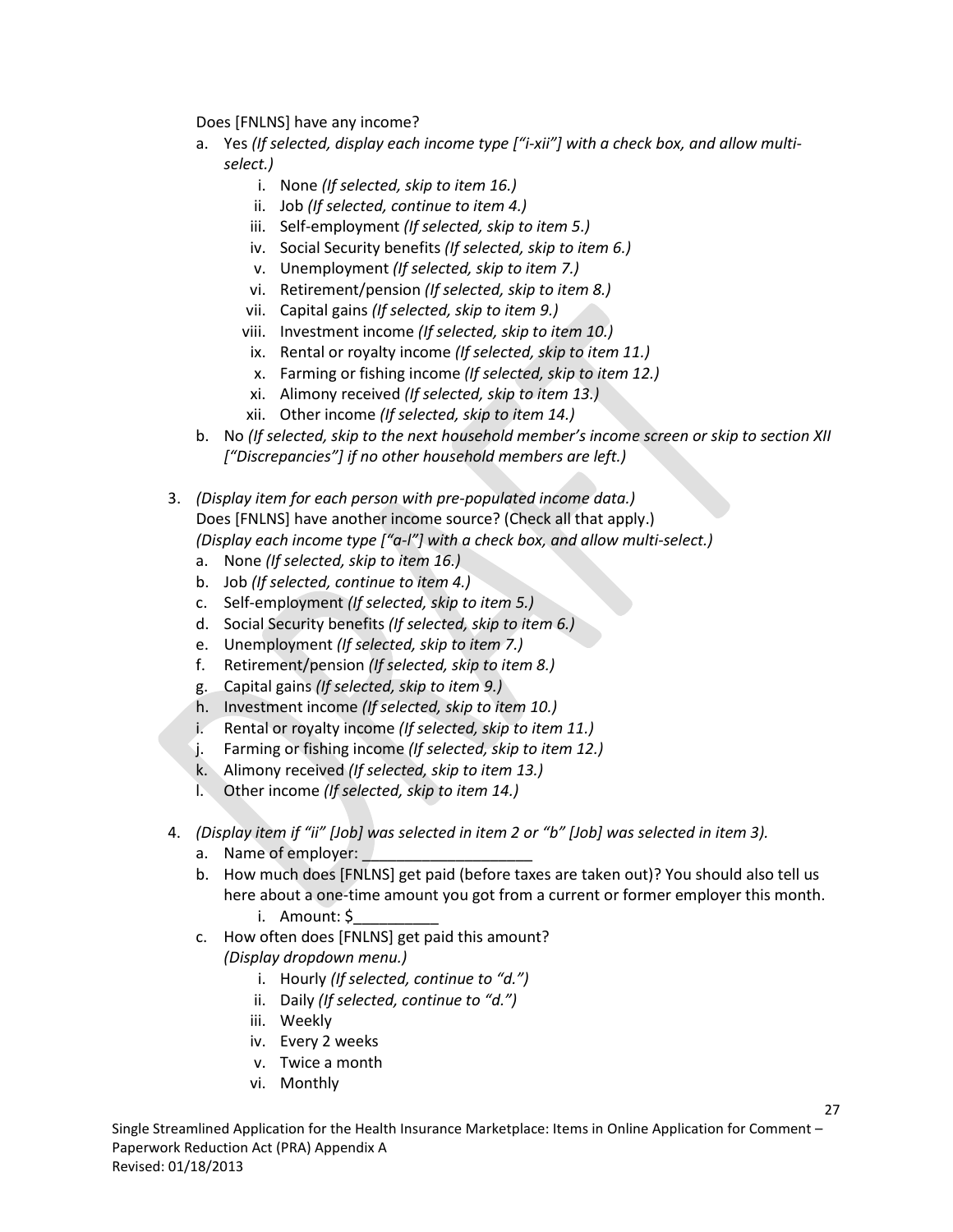- vii. Yearly
- viii. One time only
- d. *(Display item if "i" or "ii" is selected in "c."*) How much does [FNLNS] usually work per week at this job? *(Display frequency based on selection in "c.")*
	- i. Hours per week
	- ii. Days per week
- 5. *(Display item if "iii" [Self-employment] was selected in item 2 or "c" [Self-employment was selected in item 3.)*
	- a. Type of work:
	- b. How much net income (profits once expenses are paid) will [FNLNS] get from this selfemployment this month? (Click here for hints about what to subtract to get the net amount.) If the costs for this self-employment are more than the amount [FNLNS] expects to earn, you can write a negative number.
		- i. Amount: \$\_\_\_\_\_
- 6. *(Display item if "iv" [Social Security benefits] was selected in item 2 or "d" [Social Security benefits was selected in item 3.)*
	- a. How much does [FNLNS] get from Social Security retirement, disability, or survivors benefits?
		- i. Amount: \$\_\_\_\_\_
	- b. How often does [FNLNS] get this amount? *(Display dropdown menu.)*
		- i. One time only
		- ii. Monthly
		- iii. Yearly
- 7. *(Display item if "v" [Unemployment] was selected in item 2 or "e" [Unemployment] was selected in item 3.)*
	- a. From what state government or former employer does [FNLNS] get unemployment benefits?
	- $i.$ b. How much does [FNLNS] get?
		- i. Amount: \$\_\_\_\_\_
	- c. How often does [FNLNS] get this amount?
		- *(Display dropdown menu.)*
			- i. One time only
			- ii. Monthly
			- iii. Yearly
	- d. Is there a date that the unemployment benefits are set to expire?
		- i. Yes (If selected, display "1.")
			- 1. What's the date? MM/DD/YYYY
		- ii. No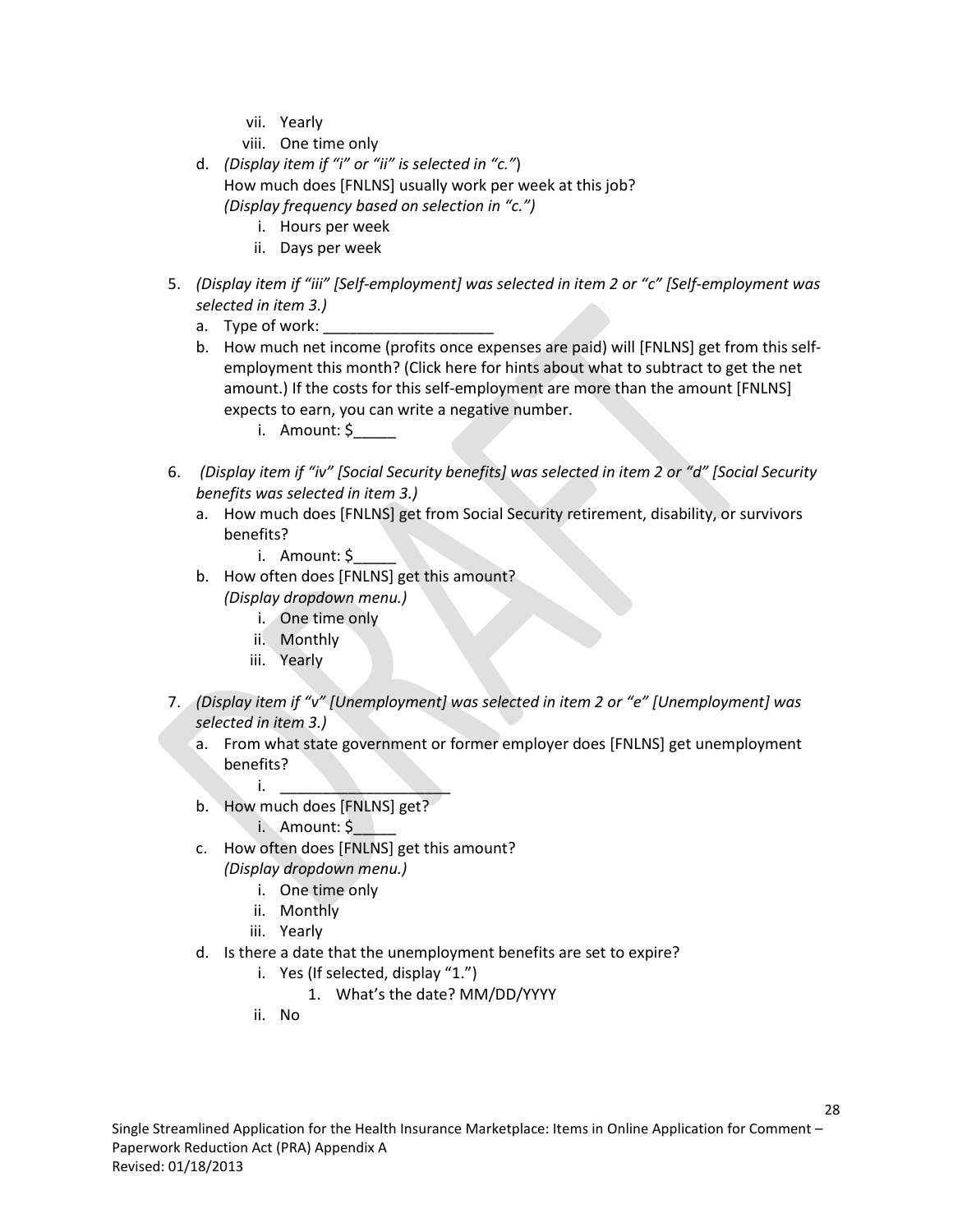- 8. *(Display item if "vi" [Retirement/pension] was selected in item 2 or "f" was selected in item 3. We'll provide help text to indicate certain types of pensions that aren't taxable and don't need to be included).*
	- a. How much does [FNLNS] get from this retirement account or pension? Include amounts received as a distribution from a retirement investment even if [FNLNS] isn't retired. i. Amount: \$\_\_\_\_\_
	- b. How often does [FNLNS] get this amount?
		- *(Display dropdown menu.)*
			- i. One time only
			- ii. Weekly
			- iii. Every 2 weeks
			- iv. Twice a month
			- v. Monthly
			- vi. Yearly
- 9. *(Display item if "vii" [Capital gains] was selected in item 2 or "g" [Capital gains] was selected in item 3. We'll provide help text to indicate examples of capital gains that should and shouldn't be reported.)*
	- a. How much does [FNLNS] expect to get from net capital gains (the profit after subtracting capital losses) this month?
		- i. Amount: \$\_\_\_\_\_
	- b. How much does [FNLNS] expect to get from net capital gains (the profit after subtracting capital losses) this year?
		- i. Amount: \$\_\_\_\_\_
- 10. *(Display item if "viii" [Investment income] was selected in item 2 or "h" [Investment income] was selected in item 3. We'll provide help text to indicate examples of investment income that should and shouldn't be reported.)*
	- a. How much does [FNLNS] get from investment income, like interest and dividends? i. Amount: \$\_\_\_\_\_
	- b. How often does [FNLNS] get this amount?
		- *(Display dropdown menu.)*
			- i. One time only
			- ii. Weekly
			- iii. Monthly
			- iv. Quarterly
			- v. Yearly
- 11. *(Display item if "ix" [Rental or royalty income] was selected in item 2 or "i" [Rental or royalty income] was selected in item 3. We'll provide help text to indicate examples of rental/royalty income that should and shouldn't be reported.)* 
	- a. How much does [FNLNS] get from net rental income (the profit after subtracting costs)? (Click here to learn about the costs that can be subtracted to get the net amount.) i. Amount: \$\_\_\_\_\_
	- b. How often does [FNLNS] get this amount?
		- *(Display dropdown menu.)*
			- i. One time only
			- ii. Weekly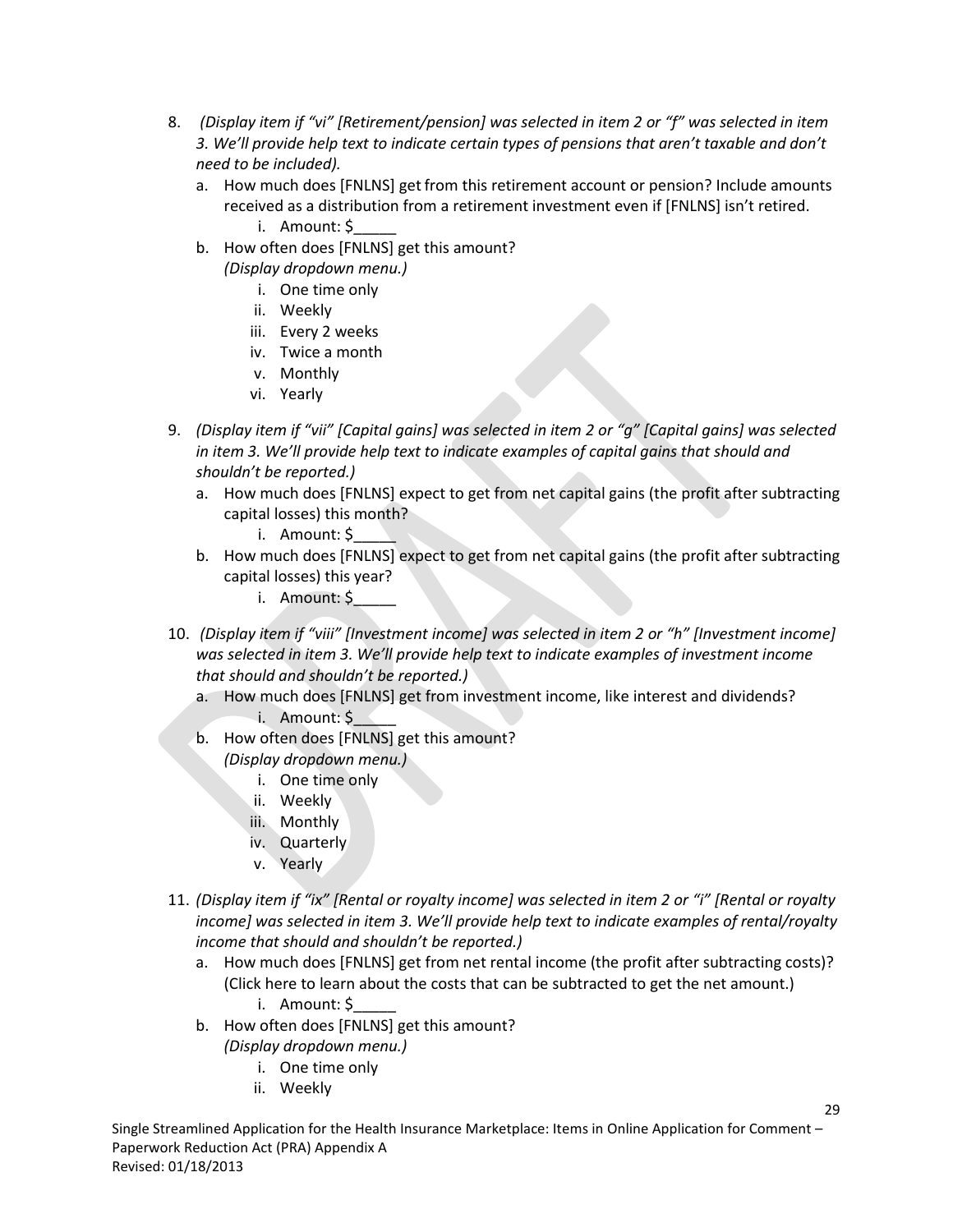- iii. Every 2 weeks
- iv. Twice a month
- v. Monthly
- vi. Yearly
- 12. *(Display item if "x" [Farming or fishing income] was selected in item 2 or "j" [Farming or fishing income] was selected in item 3. We'll provide help text to indicate examples of farming/fishing income that should and shouldn't be reported.)* 
	- a. How much does [FNLNS] get from net farming or fishing income (the profit after subtracting costs)? (Click here to learn about the costs that can be subtracted to get the net amount.)
	- b. Amount: \$\_\_\_\_\_
	- c. How often does [FNLNS] get this amount? *(Display dropdown menu.)*
		- i. One time only
		- ii. Weekly
		- iii. Every 2 weeks
		- iv. Twice a month
		- v. Monthly
		- vi. Yearly
- 13. *(Display item if "xi" [Alimony received] was selected in item 2 or "k" [Alimony received] was selected in item 3.)* 
	- a. How much does [FNLNS] get from alimony?
		- i. Amount:  $\zeta$
	- b. How often does [FNLNS] get this amount? *(Display dropdown menu.)*
		- i. One time only
		- ii. Weekly
		- iii. Every 2 weeks
		- iv. Twice a month
		- v. Monthly
		- vi. Yearly
- 14. *(Display item if "xii" [Other income] was selected in item 2 or "l" [Other income] was selected in item 3, and allow multi-select.)*

Which other type of income does [FNLNS] get?

- a. Canceled debts *(If selected, skip to "15 b.")*
- b. Court awards *(If selected, skip to "15 b.")*
- c. Jury duty pay *(If selected, skip to "15 b.")*
- d. Other *(If selected, continue to "15 a.")*
- 15. *(Display item for income types indicated in item 14.)*
	- a. You don't need to tell us about child support, veteran's payments, or Supplemental Security Income (SSI). (Click here to learn about more about what not to list.) What other type of income does [FNLNS] have?

- b. How much?
	- i. Amount: \$\_\_\_\_\_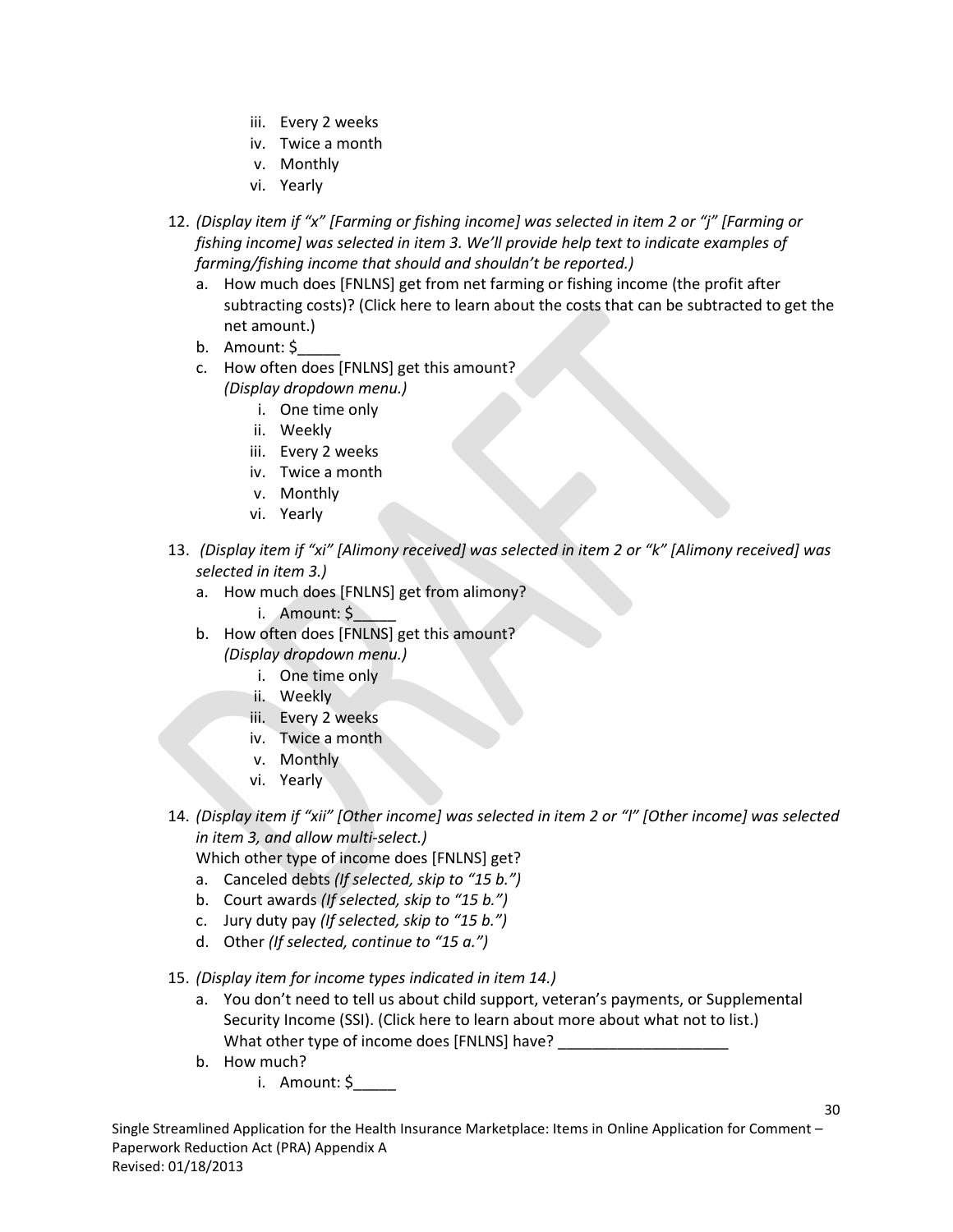c. How often?

*(Display dropdown menu.)*

- i. One time only
- ii. Weekly
- iii. Every 2 weeks
- iv. Twice a month
- v. Monthly
- vi. Yearly
- 16. *(Display item for all applicants and allow multi-select.)*

If [FNLNS] pays for certain things that can be deducted on an income tax return, telling us about them could make the cost of health insurance a little lower. What does [FNLNS] pay for? (check all that apply.)

- a. Alimony paid *(If selected, skip to "17 b.")*
- b. Student loan interest paid *(If selected, skip to "17 b.")*
- c. (*Display item if tax filer.*) Other deduction [FNLNS] could take on [his/her] [coverage year] tax return *(If selected, continue to "17 a.")*
- d. None
- 17. *(Display for applicants with responses to item 16.)*
	- a. You shouldn't include a cost that you already considered in your answer to net selfemployment or rental income. What other deductions do you have?
	- $\overline{\phantom{a}}$  , where  $\overline{\phantom{a}}$  , where  $\overline{\phantom{a}}$ b. How much?
		- i. Amount: \$
	- c. How often?

*(Display dropdown menu.)*

- i. One time only
- ii. Weekly
- iii. Every 2 weeks
- iv. Twice a month
- v. Monthly
- vi. Yearly
- 18. *(Display item if any income was reported: [FNLNS]'s income summary table with calculated monthly income amounts.)*
- 19. *(Display item if [FNLNS] is American Indian or Alaska Native, and has reported income above.)*

Of the income in the summary table, is any money from any of these sources? *(Display check boxes for "a-c.")*

- a. Per capita payments from the tribe that come from natural resources, usage rights, leases or royalties *(If selected, skip to "19 d.")*
- b. Payments from natural resources, farming, ranching, fishing, leases, or royalties from land designated as Indian trust land by the Department of Interior (including reservations and former reservations) *(If selected, skip to "19 d.")*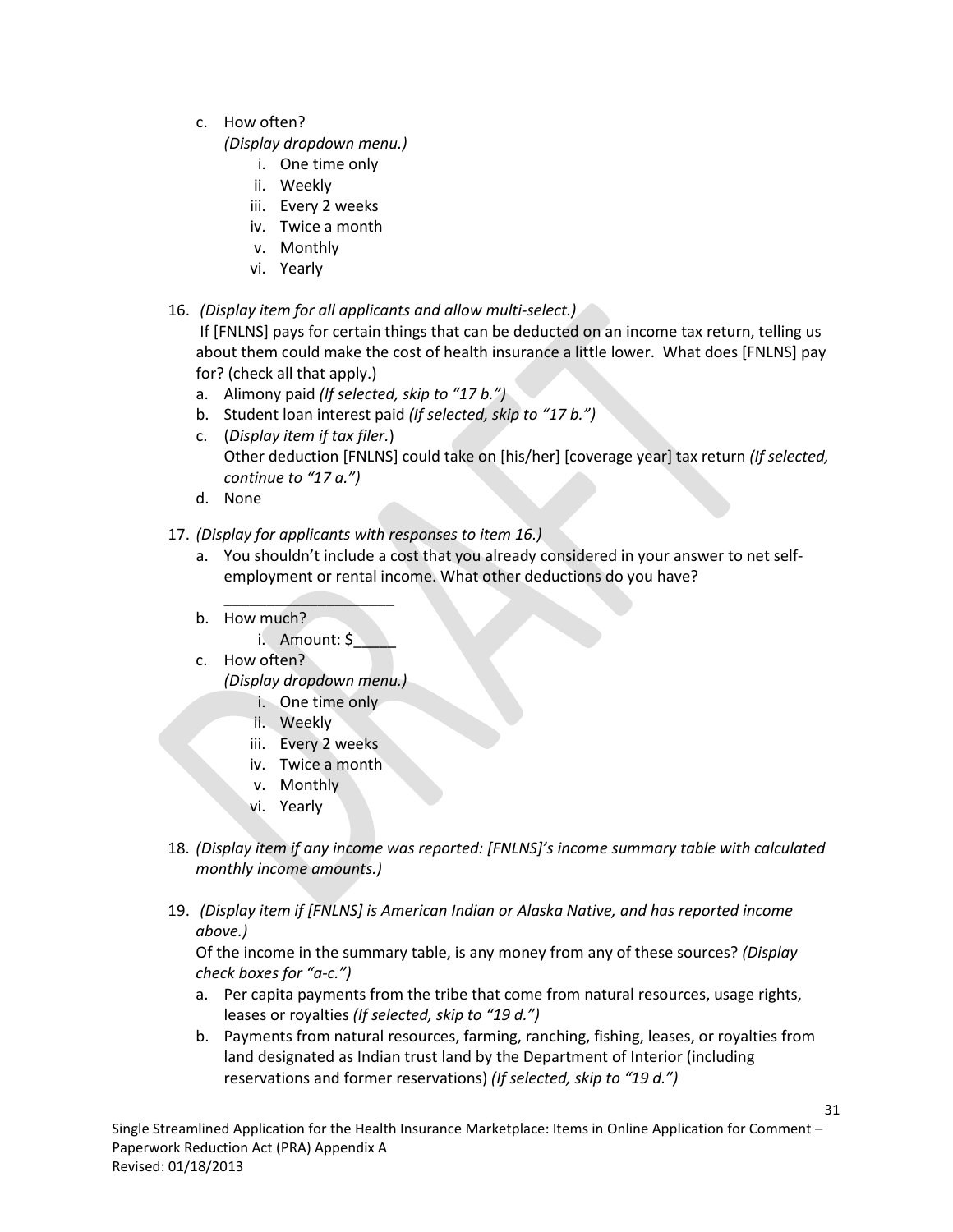- c. Money from selling things that have cultural significance *(If selected, skip to "19 d.")*
- d. Select income type: *(Display table of income this household member has entered.)*
- 20. Based on what you told us, if [FNLNS]'s income is steady month-to-month, then it's about [amount] per year. Is this how much you think [FNLNS] will get in [coverage year]?
	- a. Yes *(If selected, continue to section XII ["Discrepancies"].)*
	- b. No *(If selected, continue to item 21 or 22, based on availability of IRS data.)*
- 21. *(Display item if "b" was selected in item 20 and individual IRS data is available for this person.)*

According to federal income tax return data, [FNLNS]'s income was [amount] in [year]. Based on what you know today, how much do you think [FNLNS] will make in [coverage year]?

- a. Amount: \$\_\_\_\_\_\_\_\_\_
- b. I don't know *(If selected, continue to item 23.)*

*(This section is subject to change based on outcome of identity* 

*proofing/authentication/consent/presence of an authorized representative.)*

22. *(Display item if "b" was selected in item 20 and individual IRS data isn't available for this person).* 

Based on what you know today, how much do you think [FNLNS] will make in [coverage year]?

- a. Amount: \$
- b. I don't know *(If selected, continue to item 23.)*
- 23. *(Display item if "b" was selected on item 21 or 22).*

Do you expect your income in [coverage year] to be higher or lower than [amount in item 20], which is based on your monthly income?

- a. Higher
- b. Lower

## **XII. Discrepancies**

*(Display section after income information is complete for each household member, if the household in total has attested to income that puts any applicant in Medicaid or CHIP range, while the available electronic income data indicate that such applicant is above Medicaid or CHIP range as applicable.)*

1. *(Display item if the household member has deleted a job when it was pre-populated in the wage data.)*

Did [FNLNS] stop working at [Employer] within the last [#] months?

- a. Yes
- b. No *(if selected, continue to item 2.)*
- 2. *(Display item if "b" was selected in item 1.)* Did [FNLNS] ever work at [Employer]?
	- a. Yes *(If selected, skip to item 5.)*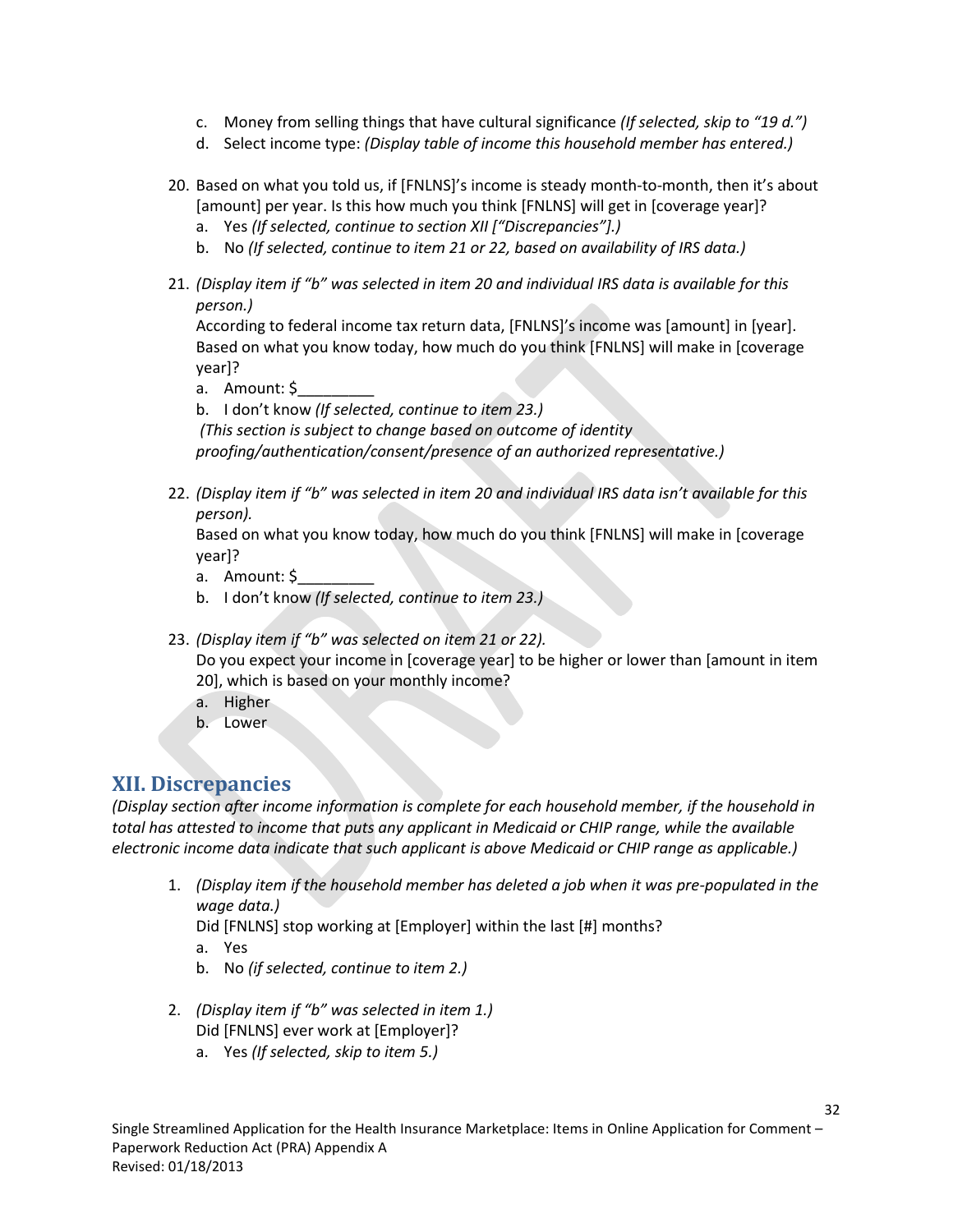- b. No *(If selected, skip to section XIII ["Health coverage (APTC eligible): access"] or section XIX ["Medicaid & CHIP specific questions"] depending on preliminary eligibility determination.)*
- 3. *(Display item if the household member has reduced the amount of monthly income from a job when it was pre-populated in the wage data.)*

Have [FNLNS]'s hours decreased at [Employer] during the last [#] months?

- a. Yes
- b. No *(If selected, continue to item 4.)*
- 4. *(Display item if "b" was selected in item 3.)*
	- Has [FNLNS]'s wage or salary been cut at [Employer] during the last [#] months?
	- a. Yes
	- b. No (*If selected, display message in "i.")*
		- i. The paycheck amount might be lower than the gross amount we're asking for here because taxes or other deductions are taken out of most paychecks. Double check the amount you listed for [Employer] is the gross amount.
- 5. *(Display item if "a" was selected in item 2 or "b" was selected in item 4.)* Is there another explanation for why the amount reported for [FNLNS]'s job income is lower than what our electronic records show? *(Help text will explain our data source.)* a. <u>\_\_\_\_\_\_\_\_\_\_\_\_\_\_\_\_\_\_\_\_\_</u>\_\_\_\_\_\_\_
- 6. *(Display item if applicant has attested to an annual income that is in the Medicaid/CHIP range and monthly income is not in the Medicaid/CHIP range, and the state has taken up the option to consider reasonably predictable increases in income.)* Is [FNLNS] a seasonal worker?
	- a. Yes
	- b. No
- 7. *(Display item if applicant's tax household is more than 3 people larger than the tax household size reported by the IRS from the most recent available return data.)* Explain why you told us that [FNLNS] will claim more dependents on [FNLNS]'s tax return than there were on [FNLNS]'s federal income tax return in [IRS reported tax year]. a. <u>\_\_\_\_\_\_\_\_\_\_\_\_\_\_\_\_\_\_\_\_\_\_\_\_\_\_</u>
- 8. *(Display one high-level "Income summary page" for all household members.)* Is there any other income the people above get, including joint income?
	- a. Add another income *(If selected, display message in "i.")*
		- i. Click on the person's name on the left side of the screen to add more income for that person.

**Note to reviewers:** The following sections appear after the user has completed the income section. Based on income, the individuals are determined potentially eligible for a particular program, such as Advanced Premium Tax Credits, Medicaid, or CHIP. Depending on the program for which the person is potentially eligible, the system will display appropriate questions. This is to minimize the burden to applicants by only asking questions that apply to a particular person.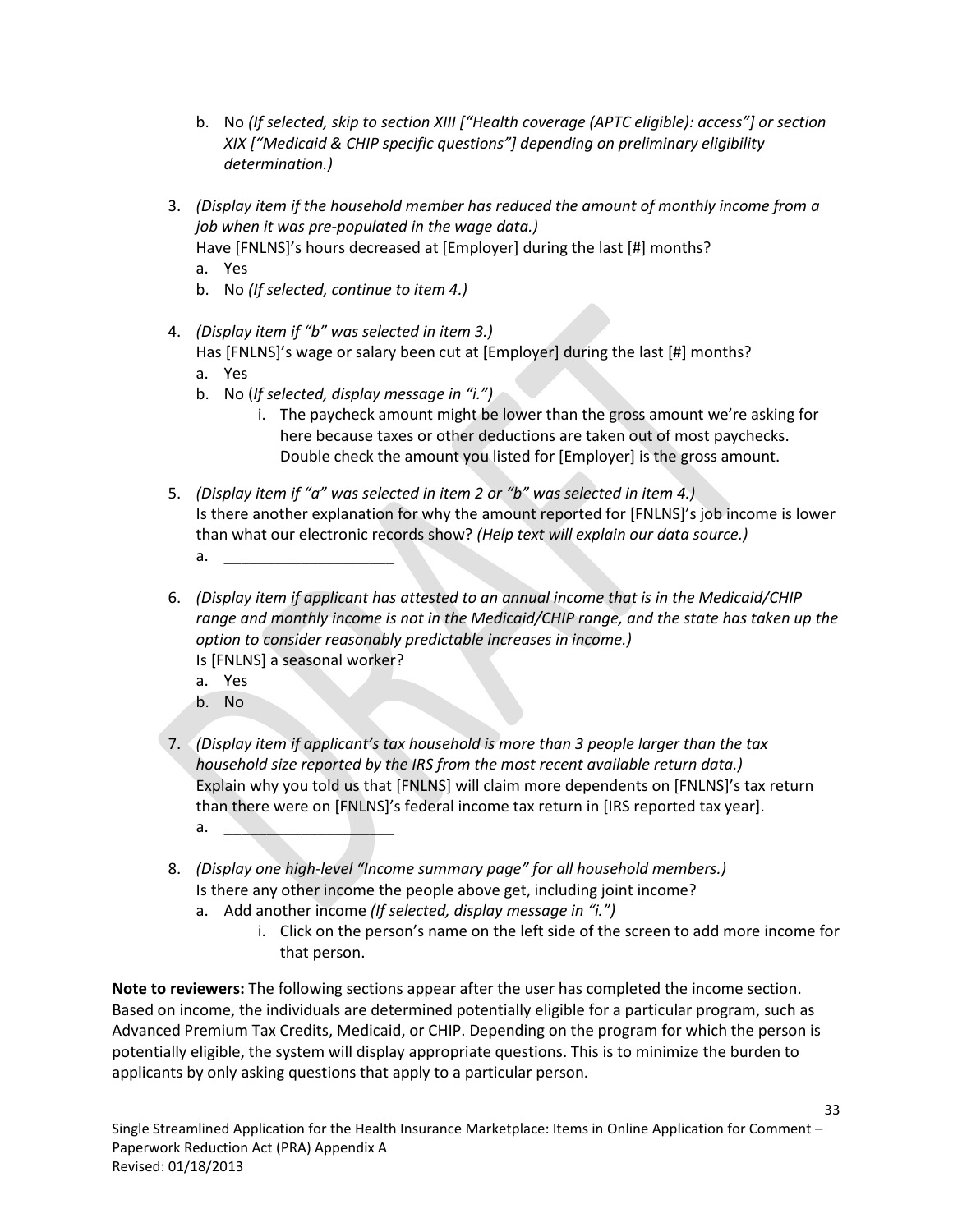Please note that sections XIII ("Health coverage (APTC eligible): access"), XIV ("Employer health coverage information"), and XV ("Other insurance (APTC eligible)") reflect our most current questions for employer-sponsored and other health coverage. These aren't reflected in Appendix B.

# **XIII. Health coverage (APTC eligible): access**

*(Display for each applicant potentially eligible for APTC based on income attestation. Please note that during certain times of the year, particularly during annual open enrollment, questions will be asked about both the current year and the coming coverage year due to the availability of Special Enrollment Periods.)*

#### **Health coverage information for [FNLNS]**

*(Display items 1 and/or 2 based on date of application.)*

- 1. Is [FNLNS] offered health coverage through a job (even if it's from another person's job, like a spouse)? *(Display "or parent/guardian" if person is under age 26)* 
	- a. Yes (*If selected, continue to item 2 based on the date of application, then continue to item 3.)*
	- b. No *(If selected, continue to item 2 if it's an open enrollment period, and skip to item 4 or item 5 depending on the date of the application.)*
- 2. Will [FNLNS] be offered health coverage from a job (even if it's from another person's job, like a spouse) (*Display "or parent/guardian" if person is under age 26*) in [coverage year]?
	- a. Yes *(If selected, display "i" and "ii", then continue to item 3. After completing this section, skip to item 2 in section XIV ["Employer health coverage information"].)*
		- i. Date [FNLNS] could start coverage: MM/DD/YYYY
		- ii. I don't know
	- b. No *(If selected, skip to item 4 or 5 depending on the date of application.)*
- 3. *(Display item if "a" was selected in item 1.)*

Tell us which employers offer health coverage:

- a. *(Where possible, pre-populate check box list of the following information obtained from income section. Provide ability to add another employer that offers health coverage, if needed.)*
	- i. Employer:
	- ii. Employer's street address:
	- iii. City:
	- iv. State: (*Display dropdown menu of states*.)
	- v. ZIP code:
	- vi. Employer's phone number:  $($   $)$   $-$  Ext.
	- vii. Employer Identification Number (EIN):
	- viii. Who can we contact about this employer's health coverage? If you're not sure, ask your employer. (optional) (*Display employer phone with "Same as above" check box or display "1, 2, and 3" if user-prepopulated employer information isn't available.)*
		- 1. Name: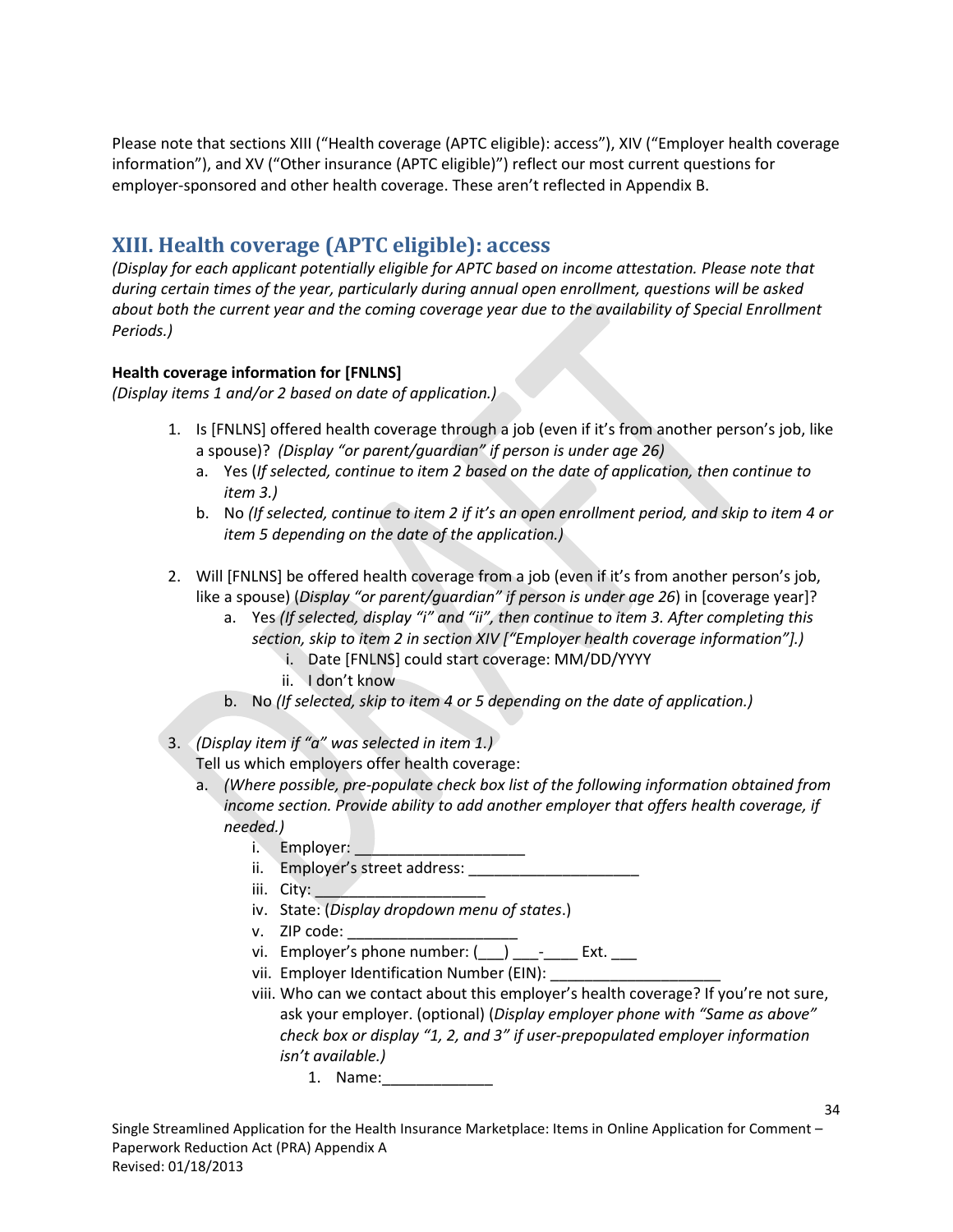- 2. Phone number  $(\_\_) \_\_\_$ - $\_\_$  Ext.  $\_\_$
- 3. Email address:
- a. Another employer *(Repeat values from above.)*

*(Display items 4 and/or 5 depending on the date of application.)*

- 4. Is [FNLNS] currently enrolled in health coverage from any of the following?
	- a. COBRA *(If selected, continue to item 5 based on the date of application, then continue to item 6.)*
	- b. Retiree health plan *(If selected, continue to item 5 based on the date of application, then continue to item 6.)*
	- c. Veterans health program (*If selected, continue to item 5 based on date of application, then skip to section XV ["Other insurance"].*)
	- d. None of the above (*If selected, continue to item 5 based on date of application, then skip to section XV ["Other insurance"].*)
- 5. Will [FNLNS] be enrolled in health coverage from any of the following in [coverage year]?
	- a. COBRA *(If selected, continue to item 6.)*
	- b. Retiree health plan *(If selected, continue to item 6.)*
	- c. Veterans health program (*If selected, skip to section XV ["Other insurance"].*)
	- d. None of the above (*If selected and selected "1 b" and "2 b," skip to section XV ["Other insurance"]. Otherwise, skip to section XIV ["Employer health coverage information."]*)

6. *(Where possible pre-populate check box list of the following information obtained from income section. Provide ability to add another employer that offers health coverage or select "Same as above," if needed.)*

Tell us about your former employer:

- a. Former employer: \_\_\_\_\_\_\_\_\_\_\_\_\_\_\_\_\_\_\_\_
- b. Former employer's street address:
- c. City:
- d. State: *(Display dropdown menu of states.)*
- e. ZIP code: \_\_\_\_\_\_\_\_\_\_\_\_\_\_\_\_\_\_\_\_
- f. Former employer's phone number:  $(\_\_\_\_\_\_\_\_$
- g. Employer Identification Number (EIN):
- h. Who can we contact about this employer's coverage? If you're not sure, ask your former employer (optional): *(Display employer phone with "Same as above" check box or display "i, ii, iii" if user prepopulated employer information is not available.)*
	- i. Name:
	- ii. Phone number:  $(\_\_) \_\_\_$ - $\_\_$  Ext.
	- iii. Email address: \_\_\_\_\_\_\_\_\_\_\_

## **XIV. Employer health coverage information**

*(Display section for each health coverage offer selected in section XIII ["Health coverage (APTC eligible): access"]. To avoid repetition, the dynamic system logic will record that individuals have access to coverage from a particular employer and not require them to enter the information again, if they've already provided the information. Please note that during certain times of the year, particularly during*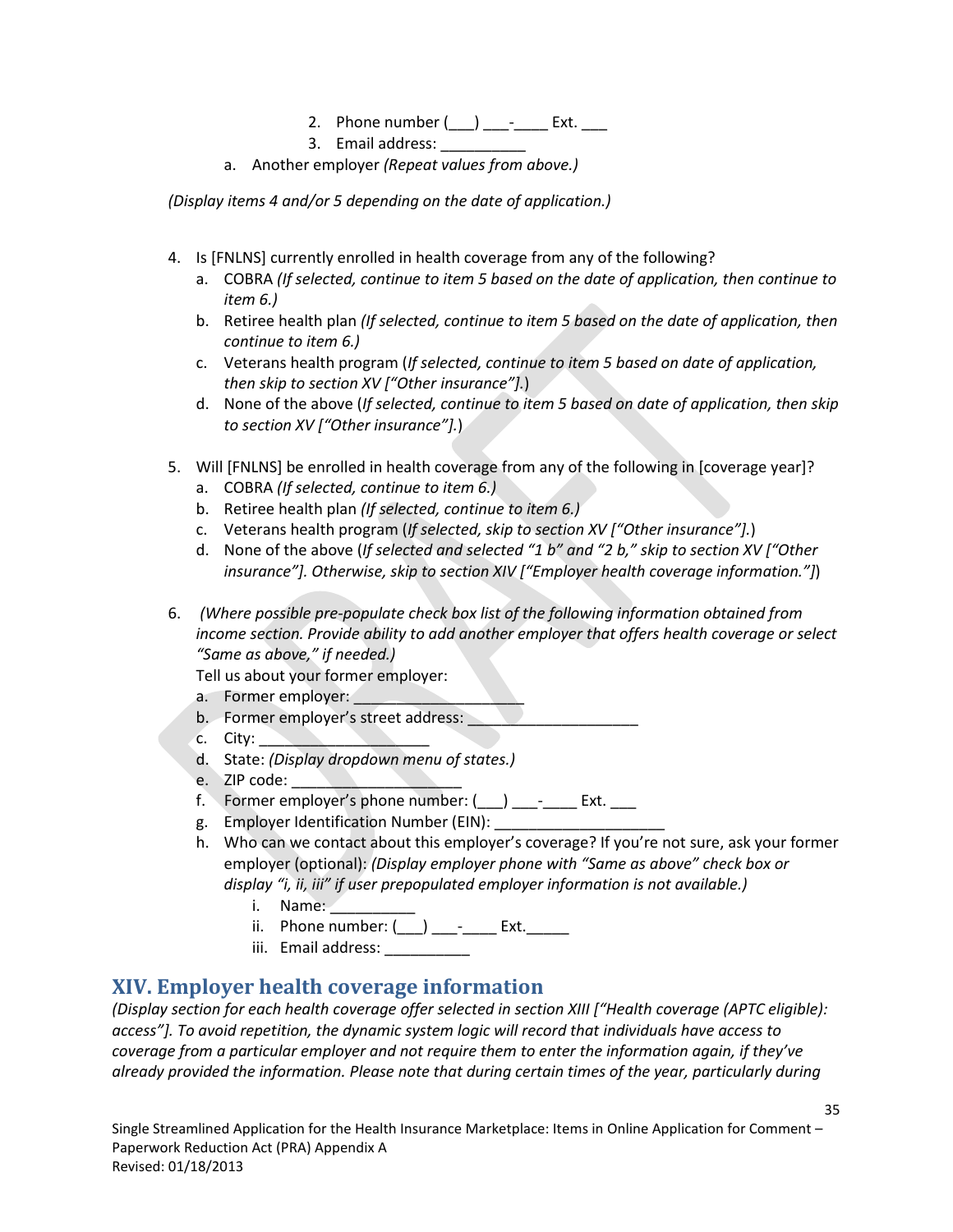*annual open enrollment, application filers/applicants will be asked to provide certain application information for both the current year and for the coming coverage year, due to the availability of Special Enrollment Periods.)*

*(Display a link to a printable "Employer Coverage Form." This is a blank form that can be provided by the employee to his/her employer to collect the necessary information to complete this portion of the application.)*

*(Display items 1 and/or 2 based on date of application.)*

- 1. Is [FNLNS] currently enrolled in a health plan offered by [Employer name]?
	- a. Yes
	- b. No
- 2. Will [FNLNS] be enrolled in a health plan offered by [Employer name] in [coverage year]?
	- a. Yes
		- i. Date [FNLNS] will be covered by [Employer name]'s plan: MM/DD/YYYY
		- ii. I don't know
	- b. No
- 3. Does [FNLNS] expect any changes to [Employer Name's] health coverage in [coverage year]?
	- a. Yes *(If selected, continue to item 4.)*
	- b. No *(If selected and selected "1 b" and "2 b" in section XIII, ["Health coverage (APTC eligible): access"], skip to section XV ["Other insurance"]. All others skip to item 5.)*
- 4. *(Display item if "a" was selected in item 3.)*

What does [FNLNS] expect to change in [coverage year]?

- a. [Employer name] will no longer offer health coverage *(If selected, display "i," then skip to section XV ["Other insurance."])*
	- i. What's the last day [Employer Name's] coverage will be available to [FNLNS]?
		- 1. Date: MM/DD/YYYY
		- 2. I don't know *(Display check box.)*
- b. *(Display item if selected "a" was selected in items 1 or 2.)*

[FNLNS] plans to drop [Employer Name]'s health coverage *(If selected, display "i," then continue to item 5.)* 

- i. What will be [FNLNS]'s last day of coverage through [Employer Name]'s health plan?
	- 1. Date: MM/DD/YYYY
	- 2. I don't know *(Display check box.)*
- c. *(Display item if "b" was selected in item 1.)*

[Employer Name] will offer [FNLNS] coverage in [coverage year].

i. What's the first date [FNLNS] would be covered by [Employer Name]'s health plan?

*(If selected, skip to item 6 with message that reads "Give the information for [Employer name]'s plan [in date entered in "a" or if no date entered, [coverage year]].)*

1. Date: MM/DD/YYYY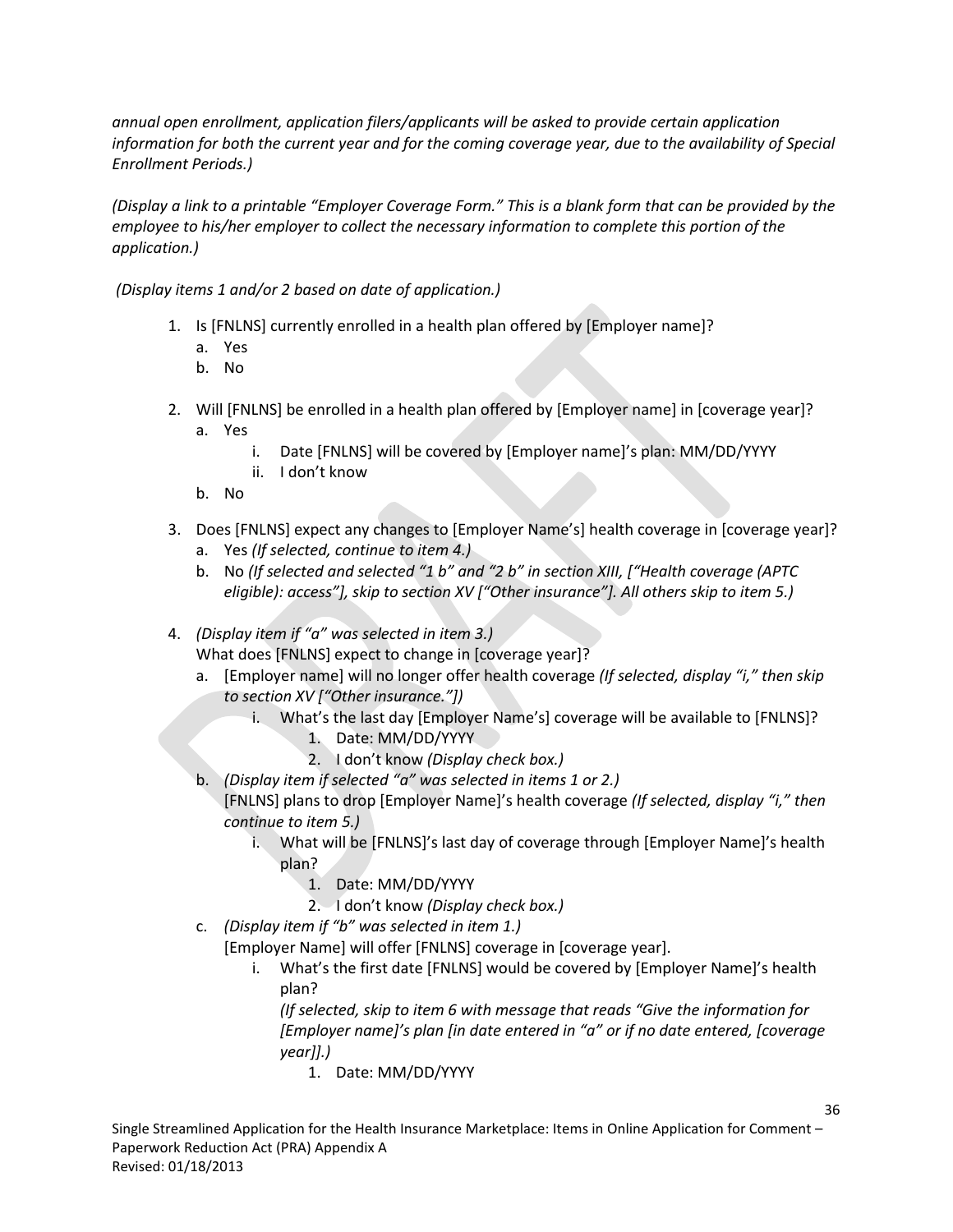- 2. I don't know *(Display check box.)*
- d. *(Display item if "b" was selected in item 1.)*

[FNLNS] is planning to enroll in [Employer Name's] health coverage in [coverage year]. *(If selected, display "i." and skip to item 6 with message that appears: "Give the information for this plan offered by [Employer name] in [date entered in "a" or if no date entered, [coverage year]].)*

- i. What's the first day [FNLNS] will be covered by [Employer Name]'s health plan?
	- 1. Date: MM/DD/YYYY
	- 2. I don't know *(Display check box.)*
- e. *(Display if "a" was selected in item 1.)*
	- i. [Employer Name]'s health plan options are going to change in [coverage year], including changes in the cost and minimum value. *(If selected, display "i," then continue to item 6.)*

When will the change happen?

- 1. Date: MM/DD/YYYY
- 2. I don't know *(Display check box.)*
- 5. What's the name of the lowest cost self-only health plan offered to [FNLNS]? (Only include plans that meet the "minimum value standard" set by the Affordable Care Act.) (Link to Employer Coverage Form.")
	- a.  $(Display free text field.)$
	- b. I don't know *(Display check box.)*
	- c. No plans meet the minimum value standard *(Display check box.) (Skip to item 7.)*
- 6. *(Display if "c," "d," or "e" was selected in item 4.)*

What's the name of the lowest cost self-only health plan that will be offered to [FNLNS] in [coverage year]? (Only include plans that meet the "minimum value standard" set by the Affordable Care Act.) *(Link to "Employer Coverage Form.")*

- a. \_\_\_\_\_\_\_\_\_\_\_\_\_\_ *(Display free text field.)*
- b. I don't know *(Display check box.)*

c. No plans meet the minimum value standard *(Display check box.) (Continue to item 7.)*

- 7. How much would [FNLNS] pay in premiums to enroll in this plan?
	- a. Amount: \$
	- b. I don't know *(Display check box.)*
- 8. How often would [FNLNS] pay this amount?
	- a. (*Display dropdown menu.)*
		- ii. Weekly
		- iii. Every 2 weeks
		- iv. Twice per month
		- v. Monthly
		- vi. Yearly
		- vii. Other: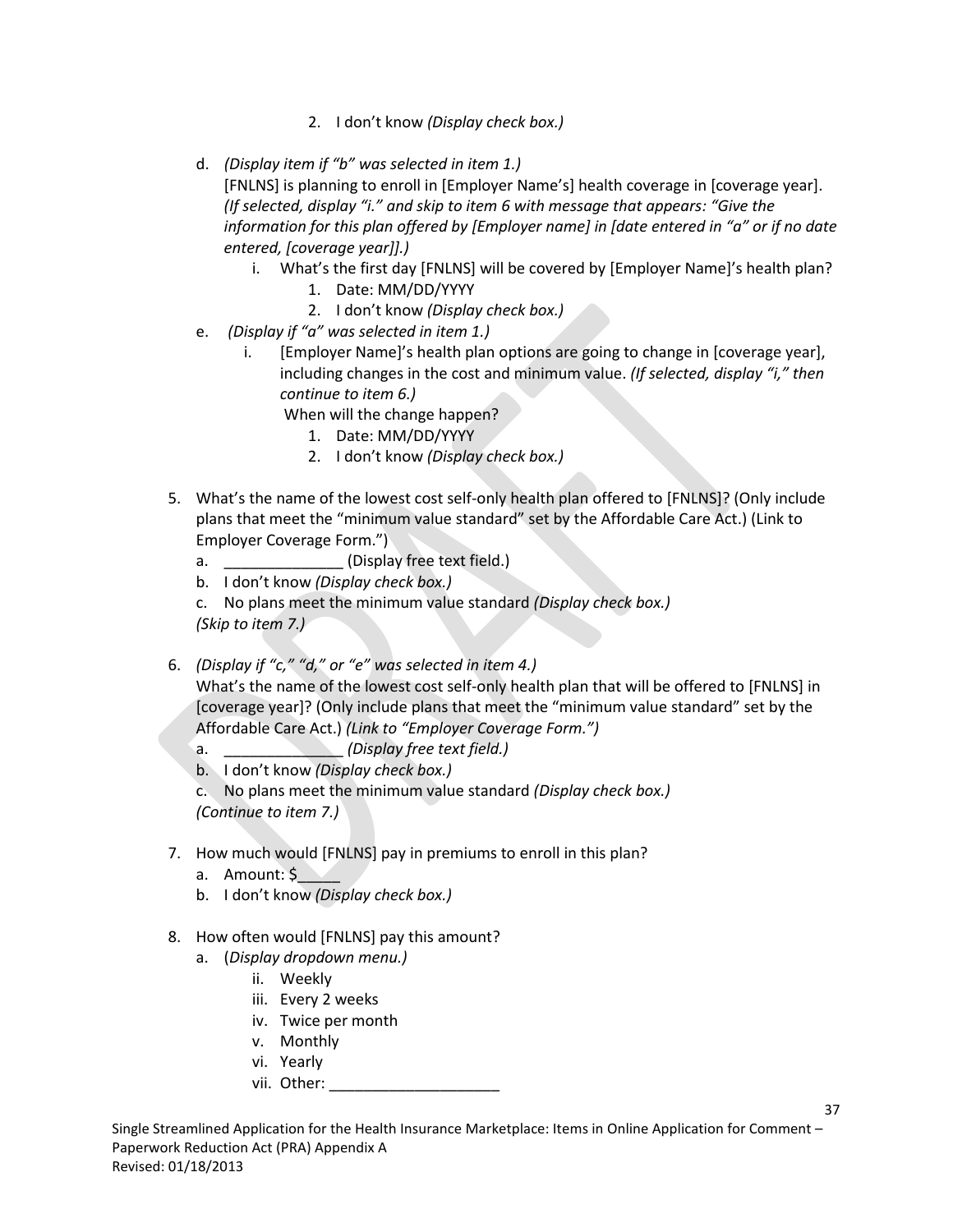viii. I don't know *(Display check box.)*

9. *(Display item if premium information isn't available or the attested plan cost is determined to be affordable based on household income for purposes of initiating an inconsistency period.)*

Does [FNLNS] think this coverage is affordable?

- a. Yes
- b. No

## **XV. Other insurance (APTC eligible)**

*(Display items below for all potentially APTC eligible applicants. Display items 1 and/or 2 based on date of application.)*

- 1. Is [FNLNS] eligible for health coverage from any of the following? Select even if [FNLNS] isn't currently enrolled.
	- a. Medicare
	- b. TRICARE
	- c. Peace Corps
	- d. Other state or federal health benefit program *(If selected, display "i" and "ii.")*
		- $i.$  Type:  $\blacksquare$
		- ii. Name of program:
	- e. None of the above
- 2. Will [FNLNS] be eligible for health coverage from any of the following in [coverage year]? Select even if [FNLNS] isn't currently enrolled.
	- a. Medicare
	- b. TRICARE
	- c. Peace Corps
	- d. Other state or federal health benefit program *(If selected, display "i" and "ii.")*  $i.$  Type:  $\blacksquare$ 
		- ii. Name of program:
	- e. None of the above

## **XVI. American Indian/Alaska Native (APTC eligible)**

*(Display items in this section if someone has been identified as AI/AN in section IX ["Special circumstances"] and is potentially eligible for APTC or QHP based on income attestation.)*

- 1. Are any of these individuals a member of a federally recognized tribe?
	- a. *(Display APTC eligible applicants who indicated they were AI/AN in section IX ["Special circumstances"] with check boxes, and allow multi-select.)*
	- b. None of the above.
- 2. *(Display item for each selected applicant in "1 a.")*
	- a. State: *(Display dropdown menu of states.)*
	- b. Tribe name: *(Display dropdown menu of tribes.)*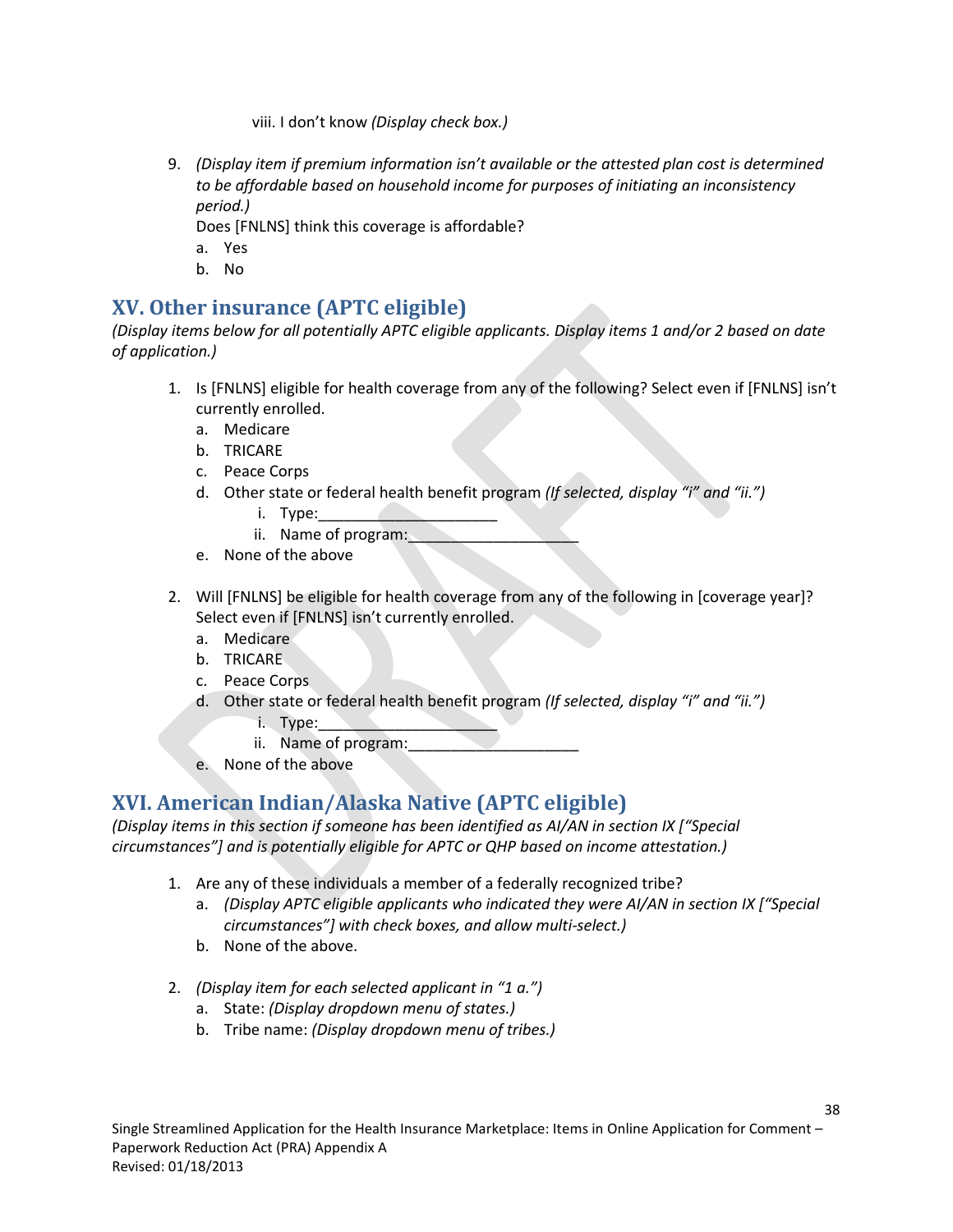## **XVII. Tax filer & other information**

- 1. *(Display item if the claiming tax filer hasn't entered a Social Security number on his/her personal page and one or more members of their tax household are eligible for APTC.)* [Tax filer name] indicated [he/she] is the claiming tax filer for [Applicant(s) names]; however a Social Security number (SSN) hasn't been entered for [Tax filer name]. Providing a SSN may help get a better idea of how much help you can get in paying for health insurance coverage. The SSN you provide won't be used to verify citizenship or immigration status. Does [Tax filer name] want to provide one now?
	- a. Yes *(If selected, display "i.")*
		- $i.$  SSN: \_\_\_-\_\_-\_\_\_\_\_\_
	- b. No
- 2. *(Display item if applicants are otherwise APTC eligible, but haven't identified that they expect to file taxes or be claimed as a dependent on someone else's tax return for the coverage year.)*

In order for [Applicant(s) names] to get help paying for health insurance, each person must file a tax return or be claimed as a dependent on someone else's tax return. Do you want to change your answers about how [Applicant(s) names] will file taxes for [coverage year]?

- a. Yes *(If selected, return to section VI ["Family & household"] and allow users to make changes to their responses.)*
- b. No *(If selected, will be determined ineligible for APTC in eligibility results.)*
- 3. *(Display item if applicants are otherwise APTC eligible, but are married and haven't identified that they expect to file a joint tax return.)* In order for [Applicant(s) names] to get help paying for health insurance, [he/she] must file a joint federal income tax return with (his or her) spouse. Do you want to change your answers about how [Applicant(s) names] will file taxes for [coverage year]?
	- a. Yes *(If selected, return to section VI ["Family & household"] and allow users to make changes to their responses.)*
	- b. No *(If selected, will be determined ineligible for APTC in eligibility results.)*
- 4. *(Display item if applicant is APTC or QHP eligible and indicated they're living outside the [State of Exchange] and didn't provide a city, ZIP code, and county in section VIII ["Other addresses"].)*

Where will [FNLNS] be living in [State of Exchange]?

- a. City:
- b.  $ZIP code:$
- c. County: *(Display dropdown selection of potential counties if ZIP code crosses more than one county.)*

# **XVIII. Special Enrollment Periods**

*(Display section for all APTC and QHP eligible individuals beginning on November 1, 2013, to see if they may qualify for a Special Enrollment Period.)*

- 1. Did any of these people lose health insurance in the last 60 days?
	- a. *(Display check box list of all APTC and QHP eligible individuals, and allow multi-select.)*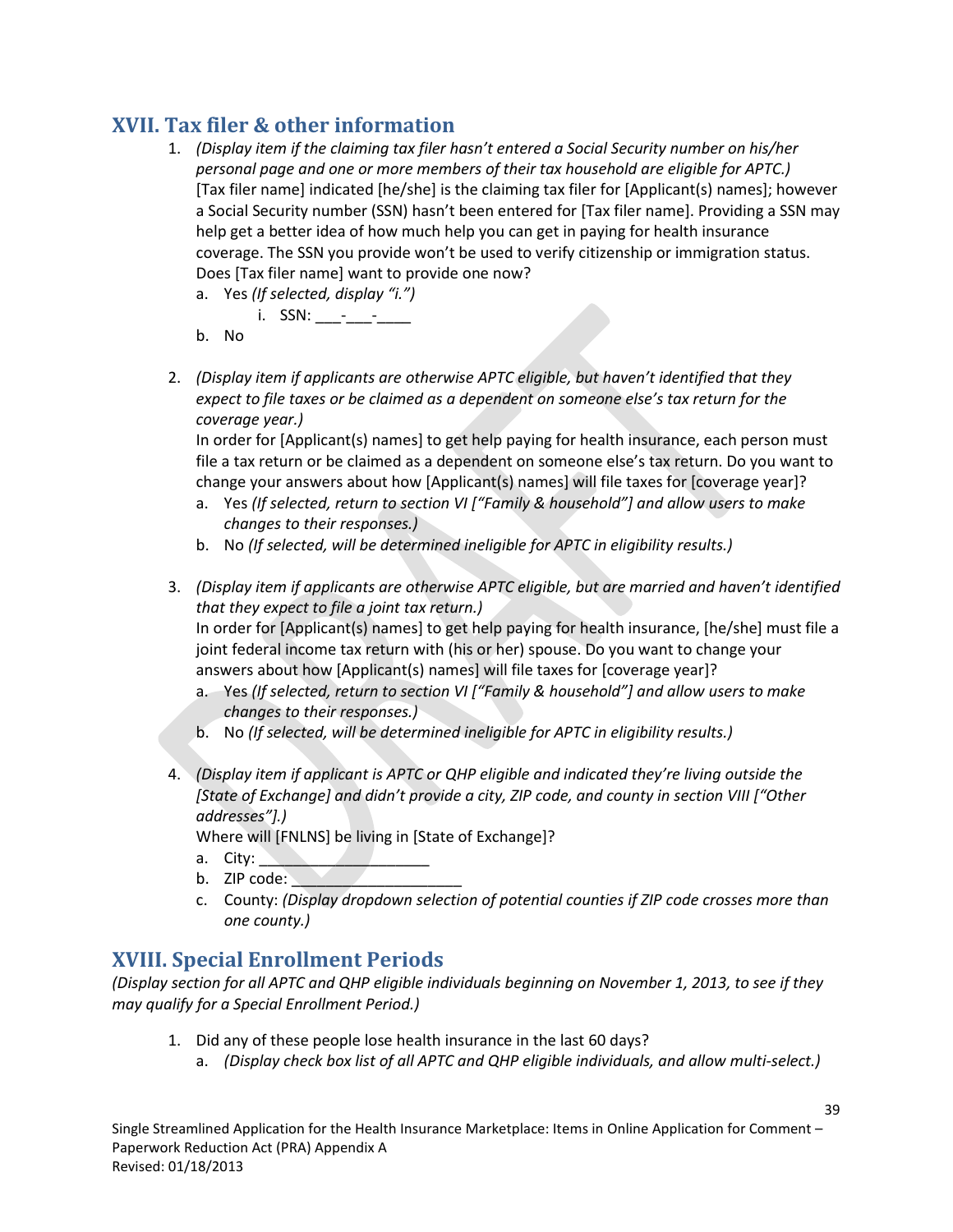2. *(Display item for each individual selected in item 1.)* When did [FNLNS] lose health insurance? a. MM/DD/YYYY

*(Continue to item 3.)*

- 3. *(Display item for each individual selected in item 1.)* Did [FNLNS] lose health insurance because of not paying premiums?
	- a. Yes
	- b. No
- 4. Did any of the following people get married in the last 60 days?
	- a. *(Display check box for all married APTC and QHP eligible individuals, and allow multiselect. If anyone is selected, continue to item 5.)*
- 5. *(Display item for each individual selected in item 4.)* When did [FNLNS] get married? a. MM/DD/YYYY
- 6. Have any of the following people been adopted or placed for adoption in the last 60 days?
	- a. *(Display check box list of all APTC and QHP eligible individuals, and allow multi-select. If anyone is selected, continue to item 7.)*
- 7. *(Display item for each individual selected in item 6.)* When was [FNLNS] adopted or placed for adoption?
	- a. MM/DD/YYYY
- 8. Did any of the following people gain eligible immigration status in the last 60 days?
	- a. *(Display check box list of all APTC and QHP eligible individuals who selected that they had eligible immigration status, and allow multi-select. If anyone is selected, continue to item 9.)*
- 9. *(Display item for each individual selected in item 8.)* When did [FNLNS] gain eligible immigration status?
	- a. MM/DD/YYYY
- 10. Did any of the following people move in the last 60 days?
	- a. *(Display check box list of all APTC and QHP eligible individuals, and allow multi-select.)*
- 11. *(Display item for each individual selected in item 10.)* Provide the following information from [FNLNS]'s previous address:
	- a. ZIP code:
	- b. County *(Display if system verifies address and finds that ZIP code covers more than one county, the system will provide an option for the user to select the correct county.)*

- 12. *(Display item for each individual selected in item 10.)* What was the date of the move?
	- a. MM/DD/YYYY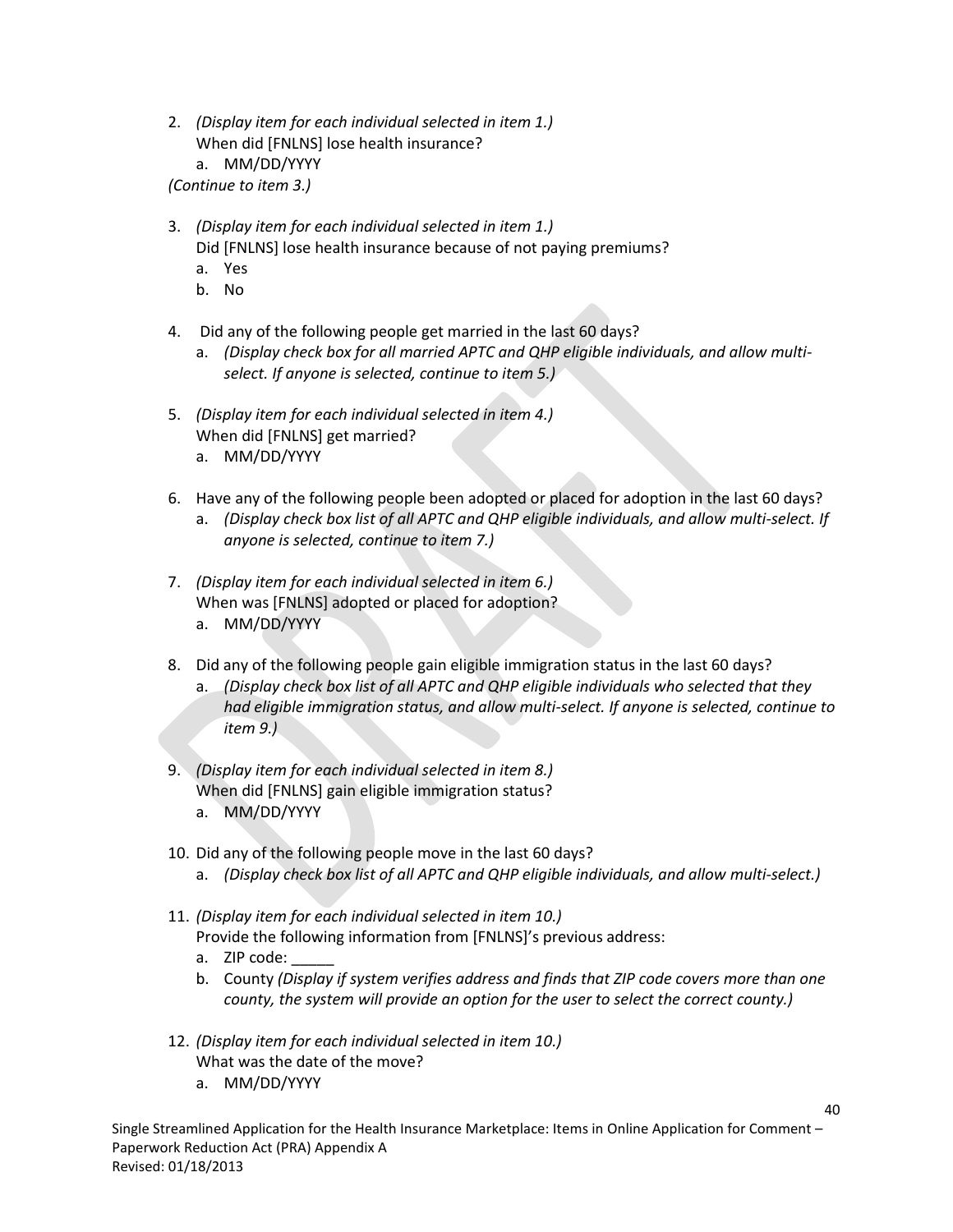- 13. Did any of the following people get released from incarceration (jail or prison) in the last 60 days?
	- a. *(Display check box list of all APTC and QHP eligible individuals, and allow multi-select. If anyone is selected, continue to item 14.)*
- 14. *(Display item for each individual selected in item 13.)* When was [FNLNS] released from incarceration (jail or prison)?
	- a. MM/DD/YYYY

# **XIX. Medicaid & CHIP specific questions**

**Note to reviewers:** The questions on past coverage for potentially-CHIP eligible applicants may be removed pending regulation. States may also choose to collect some of the information below, such as enrollment in other health insurance for potential Medicaid beneficiaries, post-eligibility for coordination of benefits, but as some states find it useful to have this information included with the application, these questions have been included here. The AI/AN questions were written by the Tribal Affairs group following an all-tribes consultation.

*(Display this section for each applicant that's potentially eligible for Medicaid or CHIP based on attestations and system logic.)*

- 1. Does [FNLNS] have health insurance now?
	- a. Yes *(If selected, continue to item 2.)*
	- b. No
- 2. *(Display if "a" was selected in item 1.)* What health insurance does [FNLNS] have now?
	- a. *(Display plan already identified on APTC page, if any.)*
	- b. *(Display name of Medicaid program in state of Exchange.)*
	- c. *(Display name of CHIP program in state of Exchange.)*
	- d. Medicare
	- e. Insurance through an employer *(If selected, continue to item 3.)*
	- f. Veterans or TRICARE
	- g. Other *(If selected, continue to item 3.)*
- 3. *(Display if "e" or "g" was selected in item 2.)* What's the health plan called?
- 4. *(Display if "d-g" was selected in item 2, wording to vary based on type of insurance.)* What's the [policy number/member ID]?
- 5. *(Display if applicant is American Indian or Alaska Native (AI/AN) and potentially eligible for Medicaid or CHIP.)* Has [FNLNS] ever gotten a health service from the Indian Health Service, a tribal health program, or urban Indian health program or through a referral from one of these programs? a. Yes

41

b. No *(If selected, continue to item 6.)*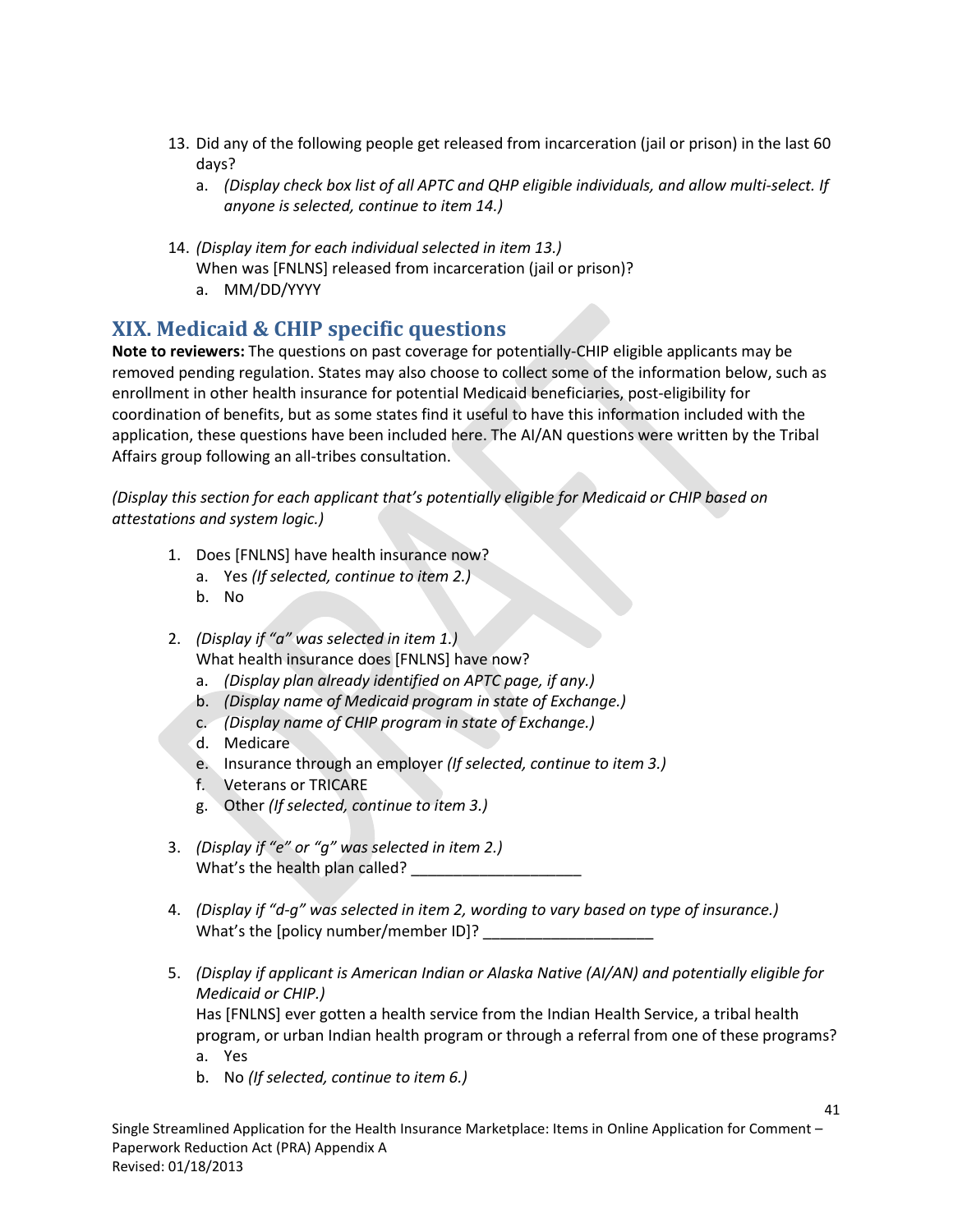- 6. *(Display if item "b" was selected in item 5.)* Is [FNLNS] eligible to get health services from Indian Health Services or a Tribal Health Organization?
	- a. Yes
	- b. No

## **A. Medicaid specific questions**

*(Display the items in this section if one or more applicants are potentially eligible for Medicaid based on income attestation.)*

- 1. Do you want help paying for medical bills from the last 3 months for [FNLNS]?
	- a. Yes
	- b. No
- 2. *(Display item if applicant is potentially eligible for Medicaid through the VIII group category, and is the parent or caretaker relative of a dependent child who isn't applying for coverage.)* Do any of the following people have health insurance now?
	- a. *(Display each non-applying dependent child name with a checkbox, and allow multiselect.)*
	- b. None of these people
- 3. *(Display item if the potentially Medicaid-eligible individual is a non-citizen in a state which requires 40 work quarters and applicant's own SSN hasn't provided enough quarters to meet the requirement).*

### *(Display item if FNLNS is married*.*)*

[FNLNS] could get free or low-cost health coverage if [he/she] has enough of a work history in the U.S. on [his/her] own or through a family member. We checked [FNLNS]'s work history already because you gave us [his/her] Social Security number (SSN). We can also check the work history for [FNLNS]'s family members if you give us the SSN of [FNLNS]'s parent or spouse. Would you like to give a SSN now?

### *(Display if FNLNS isn't married.)*

[FNLNS] could get free or low-cost health coverage if [he/she] has enough of a work history in the U.S. on [his/her] own or through a family member. We checked [FNLNS]'s work history already because you gave us [his/her] Social Security number (SSN). We can also check the work history for [FNLNS]'s family members if you give us the SSN of [FNLNS]'s father or mother. Would you like to give a SSN now?

- a. Yes *(If selected, display "i.")*
	- i. Name *(Choose from list if there's a known or potential parent or spouse on application.)*

- ii. *(Display only if not chosen from the list in "i.")*
	- 1. First name:
	- 2. Middle name: \_\_\_\_\_\_\_\_\_\_\_\_\_\_\_\_
	- 3. Last name:
	- 4. Suffix: *(Display dropdown menu of suffixes.)*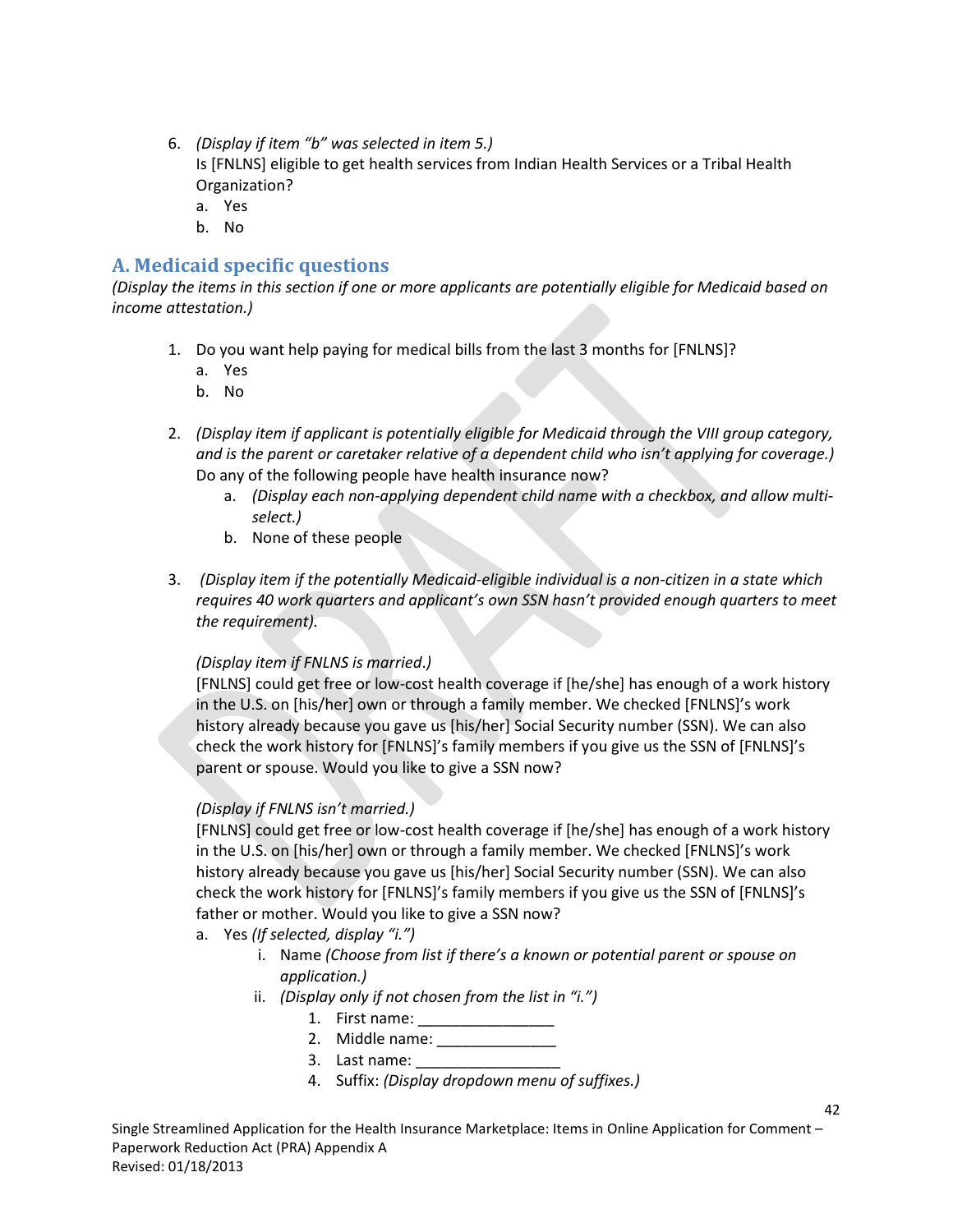- 5. Date of birth: MM/DD/YYYY
- 6. SSN:  $-$
- 7. Relationship *(Display if FNLNS is married, dropdown with "parent" or "spouse.")*

b. No

4. *(Display item if any parent or caretaker relative is potentially eligible for Medicaid and his or her dependent child is also potentially eligible for Medicaid and that child lives with 0 or 1 parent.)*

Does [Child name] have a parent living outside the home?

- a. Yes
- b. No
- 5. *(Display item if applicant is potentially eligible for the parent/caretaker relative category and the dependent child lives with 2 parents and the state has a deprivation requirement and no parent has been identified as underemployed or unemployed via the income section.)* How many hours per week do [Child's name]'s parents work?
	- a. Parent  $1:$
	- b. Parent 2:

### **B. CHIP specific questions**

*(Display section for each applicant potentially eligible for CHIP based on attestations and system logic.)*

1. *(Display item if state has a waiting period for CHIP and applicant potentially eligible for CHIP is not a pregnant woman.)*

Did [FNLNS] have health insurance from a job that ended in the last [number of months of waiting period]?

- a. Yes *(If selected, continue to item 2.)*
- b. No *(If selected, skip to item 3.)*
- 2. *(Display if "a" was selected in item 1.)* Why did that insurance end?
	- a. The parent no longer works for the employer that offered the insurance
	- b. The employer stopped offering insurance
	- c. The employer stopped offering insurance to dependents (kids)
	- d. The insurance was too expensive
	- e. [FNLNS] had medical needs not covered by the other insurance
	- f. Other:
- 3. *(Display item if state of Exchange hasn't taken up option to cover all otherwise eligible CHIP applicants with access to state employee benefits.)* Is [FNLNS] offered the [state of Exchange] state employee health benefit plan through a job, or a family member's job?
	- a. Yes
	- b. No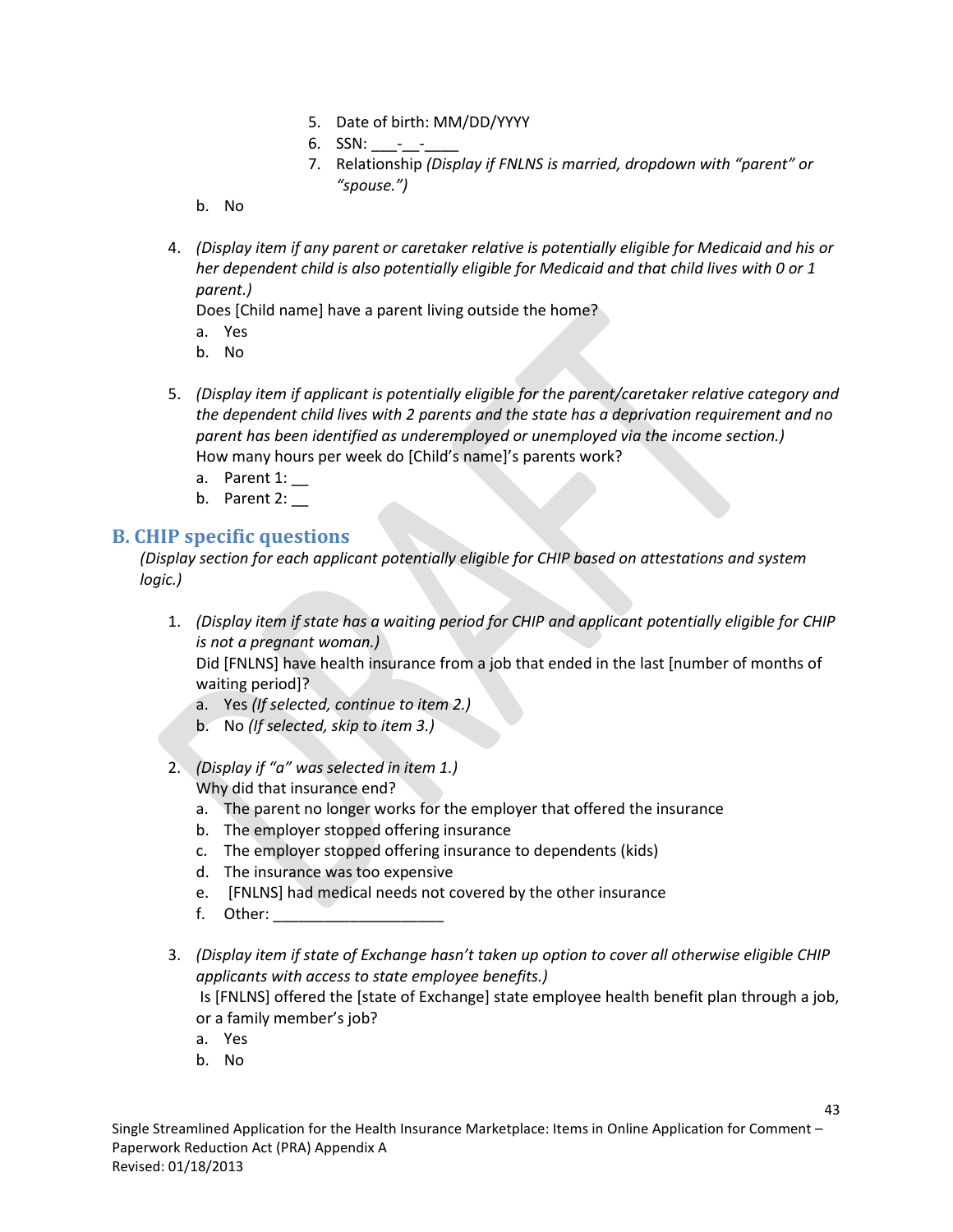## **XX. Review & sign**

**Note to reviewers:** This section describes the summary, signature, and results pages of the application, and is more focused on displaying information rather than asking questions. These sections attempt to acknowledge differences in what information the Marketplace will provide regarding Medicaid and CHIP in both assessment and determination models, and the options individuals may have, such as the ability to raise one's hand for a full determination by the Medicaid agency on bases other than MAGI. The signature requirements are subject to outstanding policies on authentication and consent. The eligibility results are subject to forthcoming rulemaking on coordinated notices. In addition, we're continuing to create a user-friendly interface, which could result in changes to the flow and format below.

#### **A. Review application**

*(Display section once per application.)*

- 1. Contact information [FNLNS1] (Edit) [Address] [Email address] [Preferred phone number]
- 2. Family & household [FNLNS1] (Edit) [Address] [Relationship to [FNLNS1]] [Date of birth] [Citizenship/immigration status] *(Display if person has identified to have an immigrant status.)* [Satisfactory immigration status: [Y/N] and [date entered the U.S.]

[FNLNS2] (Edit) [Address] [Relationship to [FNLNS1]] [Date of birth] [Citizen/immigration status] *(Display if person has identified to have an eligible immigration status.)* [Satisfactory immigration status: [Y/N] and [date entered the U.S.]]

- 3. Tax filing status (Edit) [FNLNS1] [Tax filing status] [FNLNS2] [Tax filing status]
- 4. Income information (Edit)

[FNLNS1] *(Display for each employer. Display unemployment benefits if applicable.)*  [Employer 1] [Employer 1 address] [Employer Identification Number]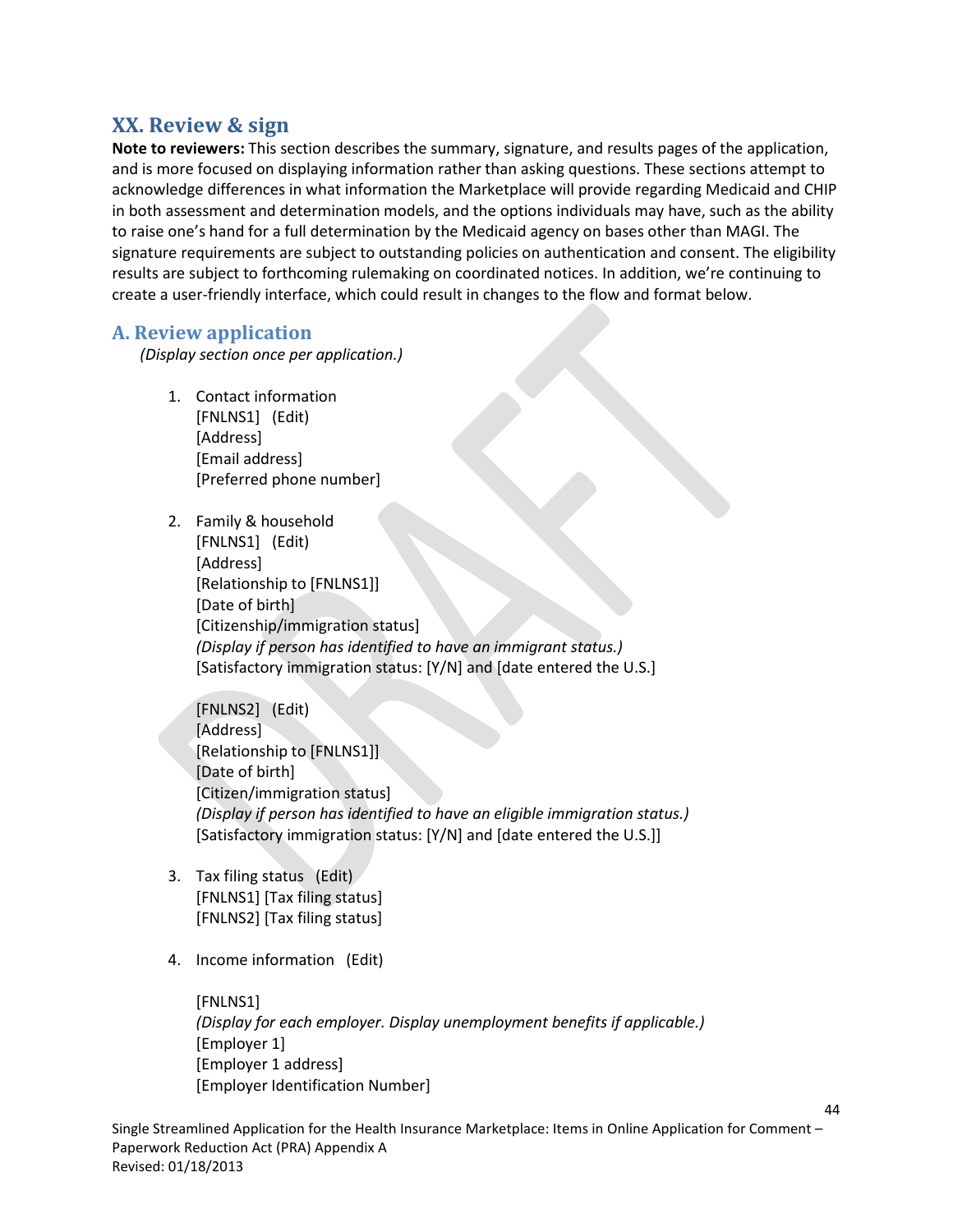[Wages per month, pre-taxes]

[Employer 2] [Employer 2 address] [Employer Identification Number] [Wages per month, pre-taxes] [Other income types and amount and frequency]

[FNLNS2]

*(Display for each employer. Display unemployment benefits if applicable.)*  [Employer 1] [Employer 1 address] [Employer Identification Number] [Wages per month, pre-taxes]

[Employer 2] [Employer 2 address] [Employer Identification Number] [Wages per month, pre-taxes] [Other income types and amount and frequency]

5. Additional information (Edit) [FNLNS1] [Additional information] [FNLNS2] [Additional information]

### **B. Sign & submit**

Read and check the box next to each statement if you agree. *(Display check boxes for user to indicate agreement and sign page.)*

- 1. *(Display item if applicants are eligible for Medicaid.)* I know that if Medicaid pays for a medical expense, any money I get from other health insurance or legal settlements will go to Medicaid in an amount equal to what Medicaid pays for the expense. *(Display check box.)*
- 2. *(Display item if a parent and his or her child are eligible for Medicaid and an absent parent was indicated for the child.)* I know I'll be asked to cooperate with the agency that collects medical support from an

absent parent. If I think that cooperating to collect medical support will harm me or my children, I can tell the agency and won't have to cooperate. *(Display check box.)*

- 3. No one applying for health insurance on this application is incarcerated (in prison or jail). *(Display check box.)*
	- a. *(If box is unchecked when submitted, display the following question.)* Who is incarcerated (in prison or jail)?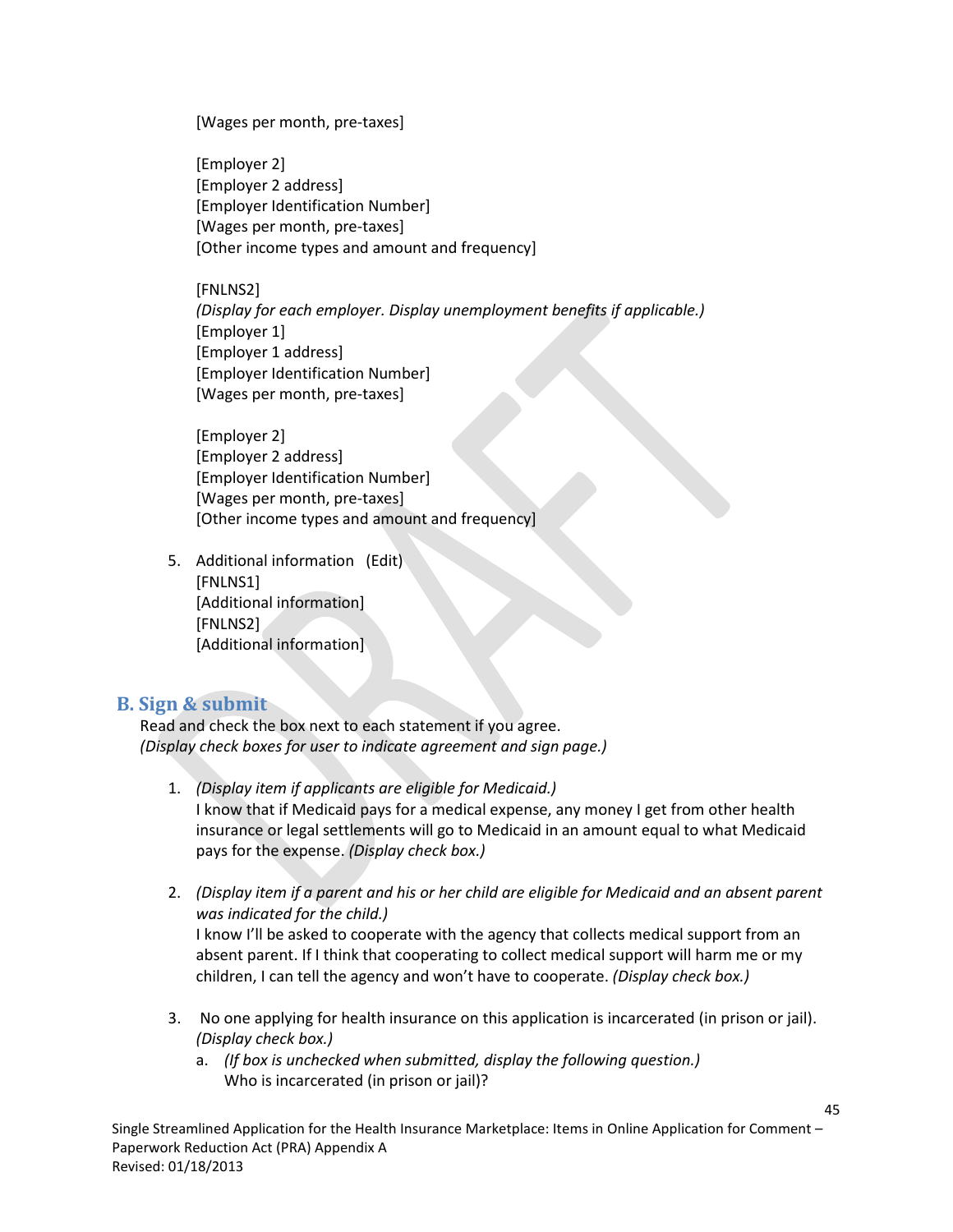- i. *(Display check box list of applicants.)* Is this person pending disposition?
	- 1. Yes
	- 2. No
- 4. I understand that if I'm eligible for help paying for health insurance, I may also be able to renew the coverage. During the renewal process, the Marketplace will use income data including information the tax returns of household members. This will determine yearly eligibility for help paying for health insurance for the next 5 years. The Marketplace will send me a notice and let me make changes. If I don't respond, the Marketplace will continue my eligibility at the level indicated by the data. I understand this renewal process will occur each year for the next 5 years unless I tell the Marketplace that I don't want to renew, or if I leave the Marketplace. I also understand that I can change my answer later. If I don't check the box, I can select less than 5 years. *(Display check box.)*
	- a. *(If box is unchecked when submitted, display the following.)* I give permission for my eligibility for help paying for health insurance to be renewed for
		- a period of:
		- 1 year
			- i. 1 year
			- ii. 2 years
			- iii. 3 years
			- iv. 4 years
			- v. Don't renew my eligibility for help paying for health insurance.
- 5. I know that I must tell the program I'm enrolled in if information I listed on this application changes. *(Display check box.)*
- 6. I'm signing this application under penalty of perjury. This means I've provided true answers to all the questions on this form to the best of my knowledge. I know that if I'm not truthful, there may be a penalty. *(Display check box.)*
- 7. *(Display for household contact and for each tax filer if APTC eligible. Subject to discussions on authentication, consent and authorized representatives.)* [FNLNS]'s electronic signature

### **C. Required documents**

*(Display if any factor of eligibility hasn't yet been verified in accordance with Marketplace rules. If an applicant is potentially Medicaid or CHIP eligible, and the Marketplace is making assessments rather than determinations for the relevant program, then the request to the applicant might be different so that documents go directly to state agencies.)*

The members of the household below need to provide additional documentation so we can verify the information entered on the application. If you plan to submit the required documents at a later time, you can access the "Required documents" checklist on your "My account" page.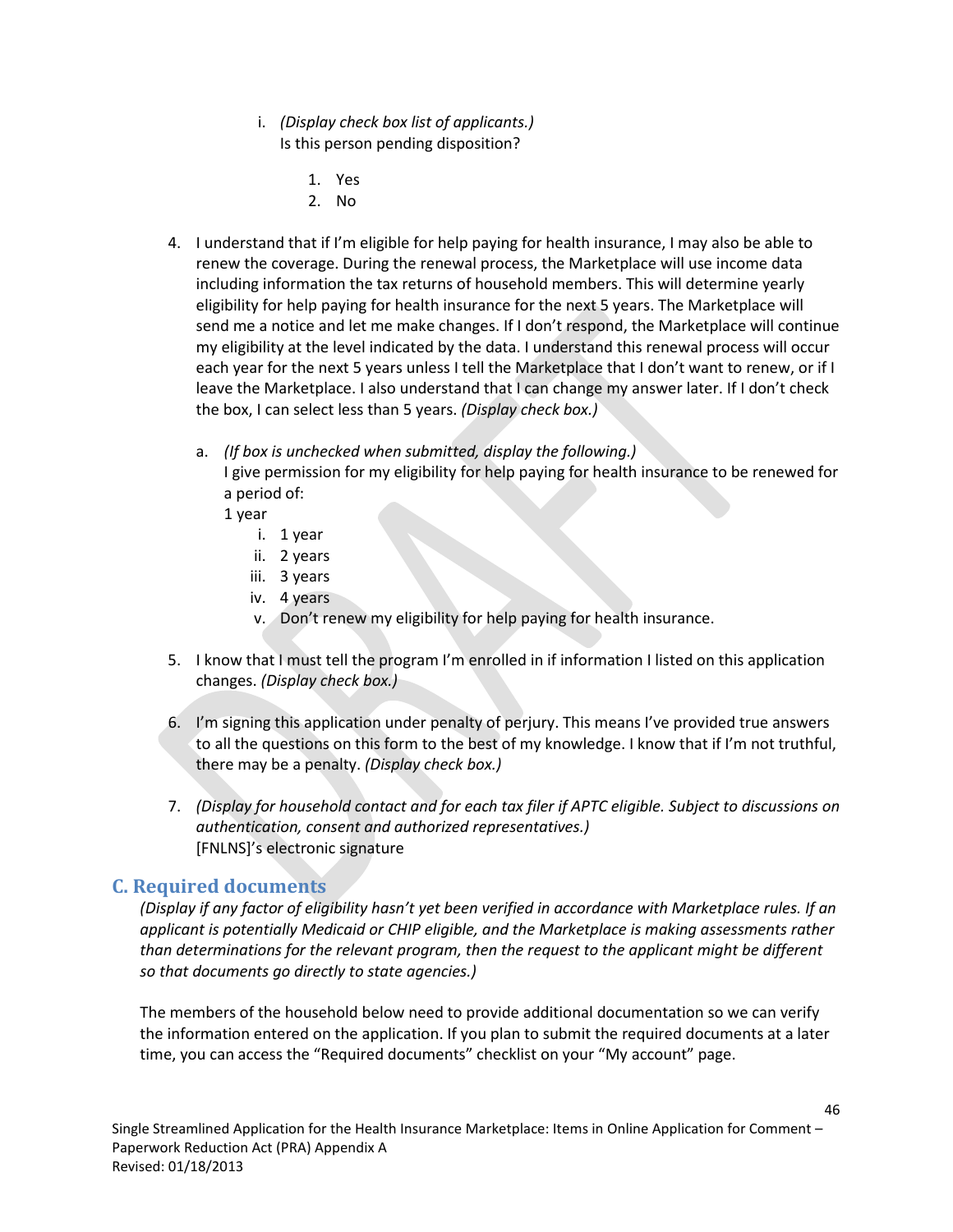#### *(Display applicable items.)*

- 1. Proof of income [FNLNS1] *(upload button)* [Due date] [FNLNS2] *(upload button)* [Due date]
- 2. Proof of tribal membership [FNLNS1] *(upload button)* [Due date] [FNLNS2] *(upload button)* [Due date]
- 3. Proof of eligible immigration status [FNLNS1] *(upload button)* [Due date] [FNLNS2] *(upload button)* [Due date]
- 4. Proof of citizenship [FNLNS1] *(upload button)* [Due date] [FNLNS2] *(upload button)* [Due date]
- 5. Proof of [other] [FNLNS1] *(upload button)* [Due date] [FNLNS2] *(upload button)* [Due date]
- 6. If you don't have an electronic copy of the required documents, you can mail them to this address: [Exchange] [Address]

#### **D. Eligibility results**

*(Display summary table which includes all individuals on the application – applicants and nonapplicants.)*

1. Eligibility results

[FNLNS1]

[Program name & eligibility status 1] [Program name & eligibility status 2] [Link to more information]

#### [FNLNS2]

[Program name & eligibility status 1] [Program name & eligibility status 2] [Link to more information]

- *(Values for "Program name.")*
	- a. Up to [\$XXXX] in advance payments of the premium tax credit for [FNLNS] [and FNLNS *(if filing joint return)*]

47

b. Cost sharing reductions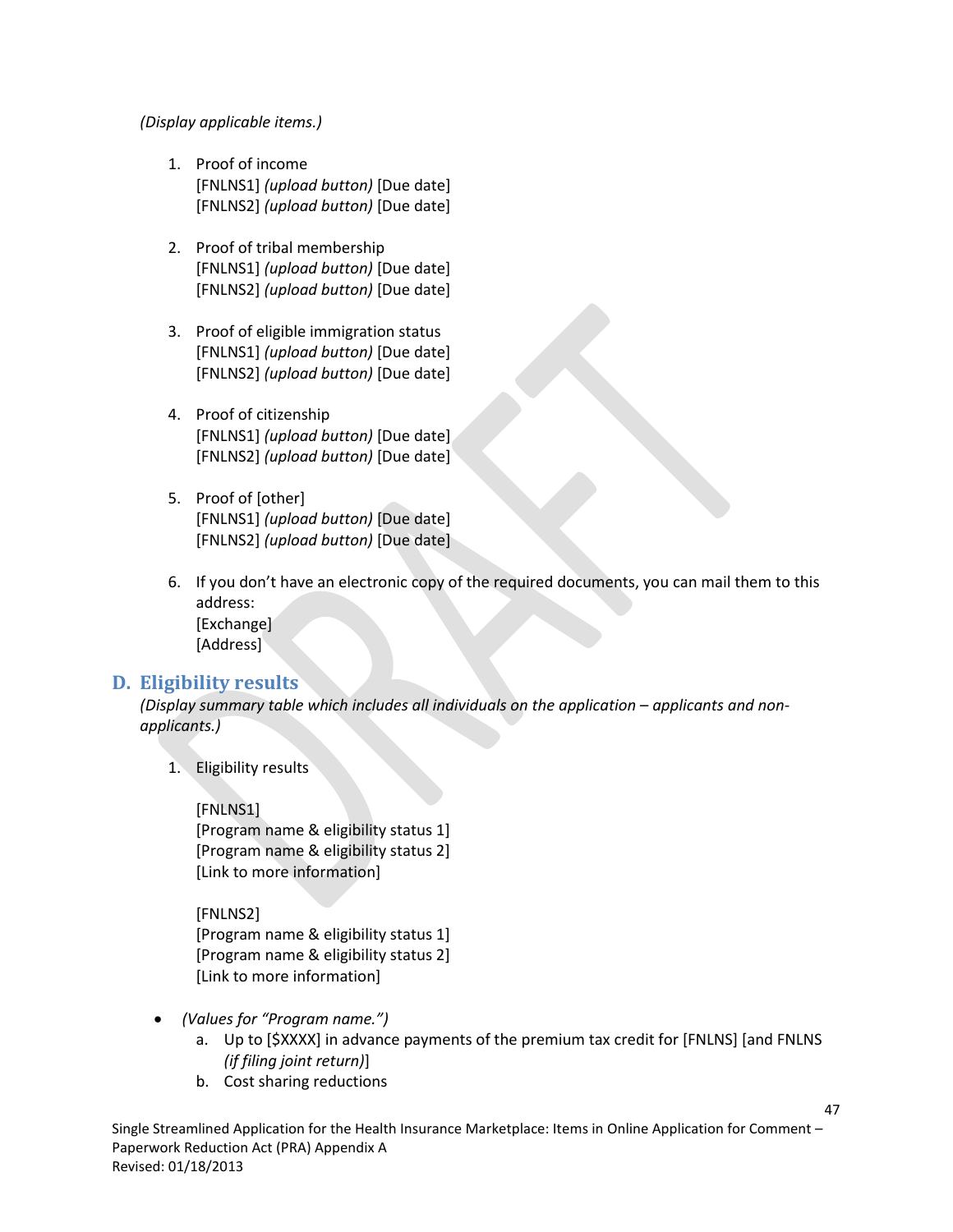- c. Medicaid
- d. Medicaid based on disability or age
- e. CHIP
- f. Emergency Medicaid
- g. Selecting plans through this Marketplace *(for individuals eligible to enroll in a Qualified Health Plan)*
- *(Values for "Eligibility status.")*
	- a. Eligible
	- b. Pending
	- 2. Not eligible for

[FNLNS1] [Not eligible for program name 1] [Not eligible for program name 2] [Link to more information & appeals]

#### [FNLNS2]

[Not eligible for program name 1] [Not eligible for program name 2] [Link to more information & appeals]

Link to more information & appeals

- a. If you think the Health Insurance Marketplace has made a mistake, you can appeal the decision within 90 days. To appeal means to tell someone at the Marketplace that you think the decision is wrong and you want a fair review of the decision. Find out more about how to appeal *(hyperlinked sentence).*
- b. Following federal law, there's no discrimination on the basis of care, color, national origin, sex, or disability. If you feel you've been discriminated against, you can file a complaint of discrimination *(hyperlinked sentence).*
- 3. *(Display only in a state where the Exchange is making an assessment of Medicaid eligibility and the person hasn't been assessed potentially eligible for Medicaid.)* Do you want to withdraw the Medicaid application for [FNLNS1] and just get a tax credit?
	- a. Yes
	- b. No
- 4. *(Don't display if applicant has answered "yes" to being disabled, blind, or in need of long term care or the State Medicaid agency is the entity processing this application.)* Do you want to request a full determination for Medicaid for [FNLNS] [and FNLNS (*if joint filers*)] as conducted by [name of the State Medicaid Agency] on the basis of age, disability or blindness?

- a. Yes
- b. No
- 5. Would you like to register to vote?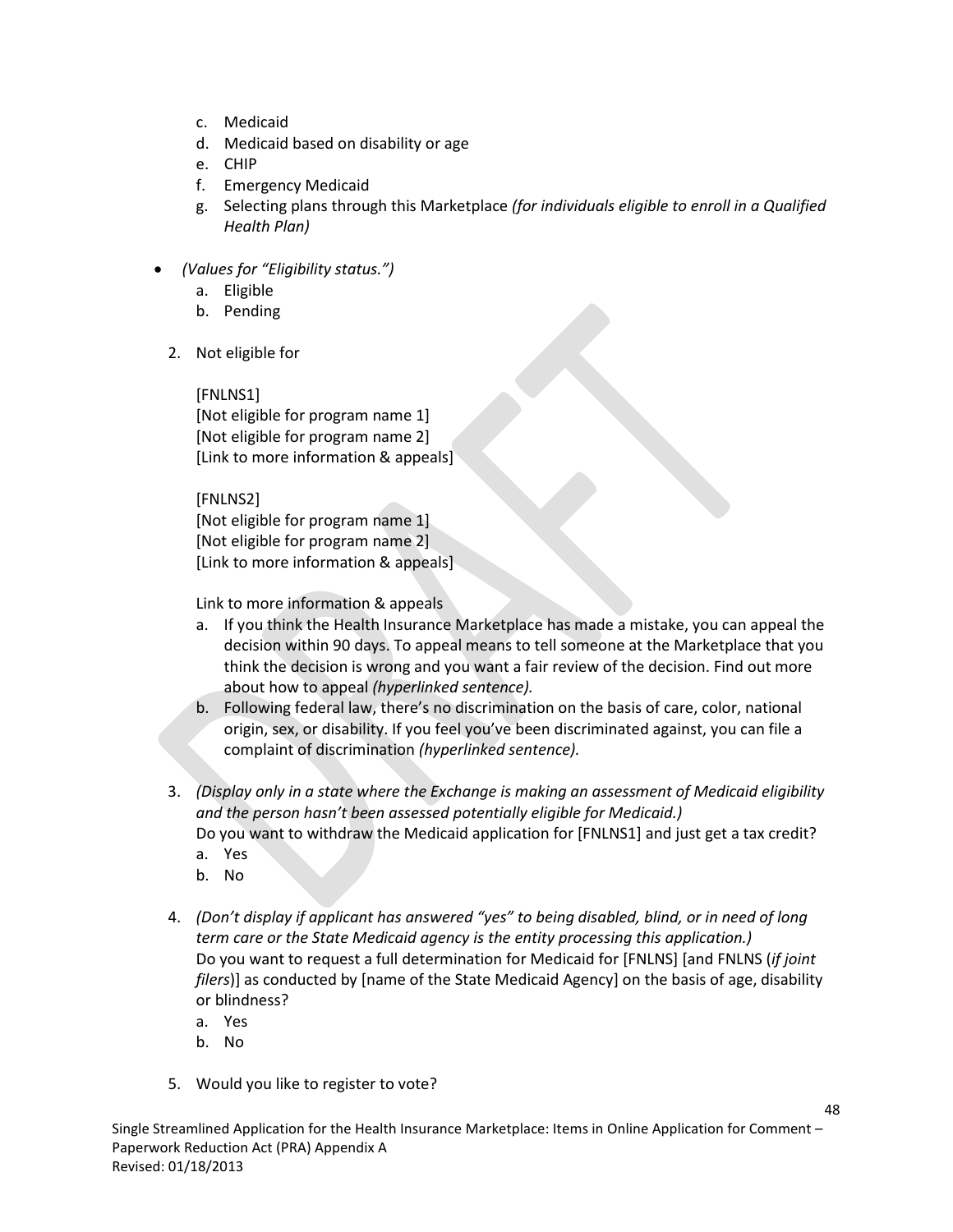- a. Yes *(Link to blank voter registration form)*
- b. No

*(The user continues from the Eligibility Results to a "to-do" list page that includes tasks tailored to each individual to complete their application and enrollment process. No additional questions are asked on the "to-do" list page. For APTC or QHP eligible individuals, this page includes tasks to enroll in a health plan and links to section XXI ["Plan enrollment"] and additional information. For Medicaid or CHIP eligible individuals, this page includes the state specific process for next steps from the State Medicaid or CHIP agency and links for additional information. If applicable, this "to-do" list also includes the status of required documents and due date(s) for document submission.)*

## **XXI. Plan enrollment (for APTC or QHP eligible applicants)**

- 1. Have you used tobacco products in the last 12 months? *(Note: This is placeholder language. The language and number of questions is to be determined.)*
- 2. *(User reviews and selects plan(s) (health and/or dental only) and identifies which applicants will be on each plan, if more than one plan is selected.)*
- 3. *(Display if item APTC eligible. User selects amount of advance payments of premium tax credit they want paid each month to their insurer and applied to plan premiums.)*

*(Display item if APTC eligible. Primary Tax Filer must review and sign the APTC Attestation. Placeholder language below.)*

I understand that because advance payments of the premium tax credit will be paid on my behalf to reduce the cost of my health insurance and/or health insurance for one or more of my dependents:

- I must file a federal income tax return in 2015 for the tax year 2014.
- If I'm married at the end of 2014, I must file a joint income tax return with my spouse.
- I expect that no one else will be able to claim me as a dependent on their 2014 federal income tax return.
- I expect that I'll claim a personal exemption deduction on my 2014 federal income tax return for any individual listed on this application as a dependent who is enrolled in coverage through this Marketplace and whose premium for coverage is paid in whole or in part by advance payments.

I also understand that when I file my 2014 federal income tax return, I must reconcile the amount of advance payments actually made with the amount of any premium tax credit I'm entitled to get. I understand that if the amount of the advance payments made on my behalf is less than the amount of any premium tax credit I'm entitled to get, I may be entitled to an additional credit amount. Alternatively, if the amount of advance payments made on my behalf exceeds the amount of any credit I'm entitled to get, I may owe additional federal income tax.

Tax filer signature(s)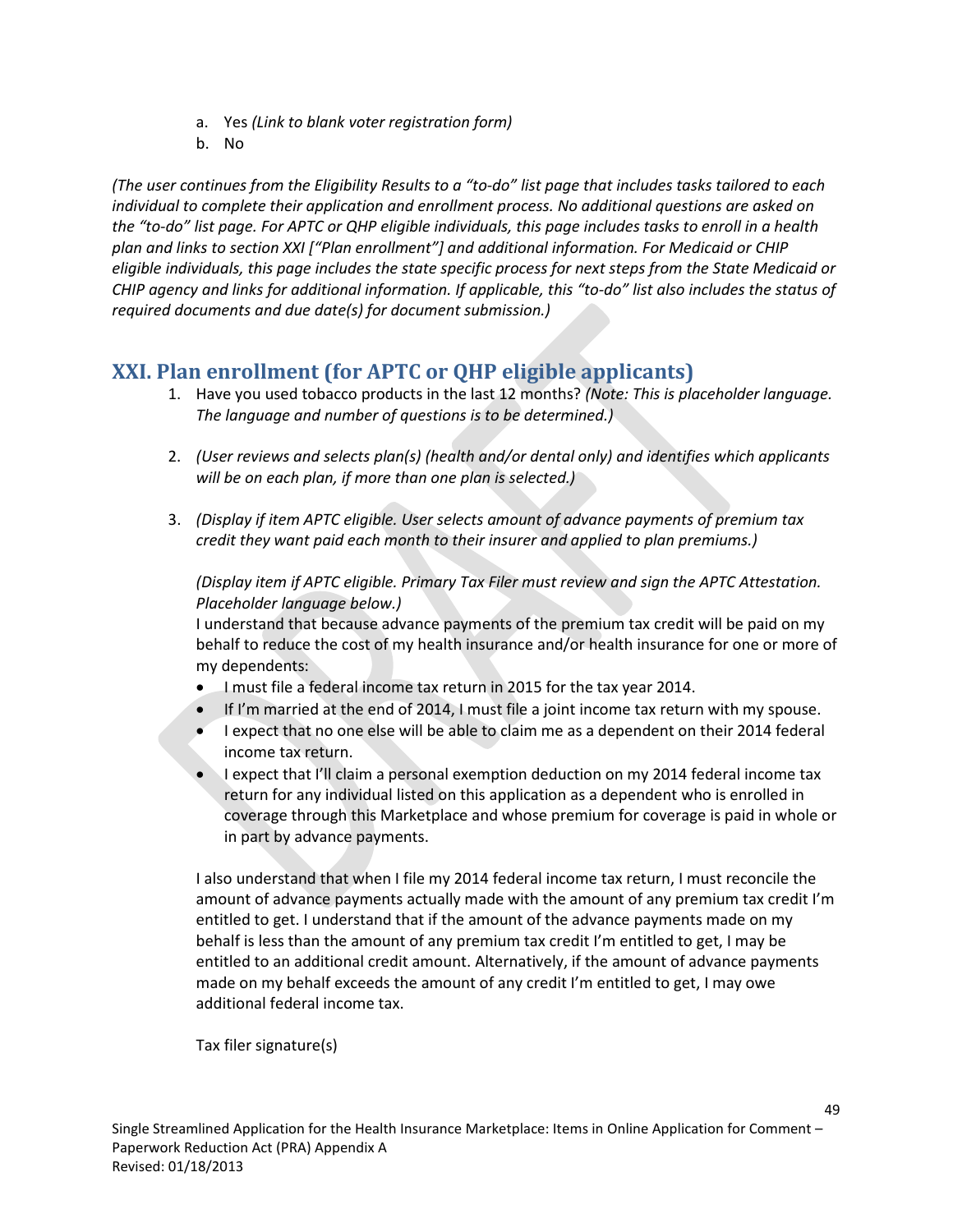**Note to reviewers:** This section displays the questions that appear for users who have indicated that they don't want help paying for health insurance or health benefits, and are applying to enroll in a qualified health plan through the Health Insurance Marketplace.

### **XXII. Non-financial assistance**

*(Display if "b" ["no"] was selected in item 2 ["Do you want to find out if [you/your family] can get help paying for health insurance or health benefits?"] in section IV ["Help paying for coverage"].)*

## **XXIII. Tell us how many people are applying for health insurance**

*(Display if household contact indicated that other family members want insurance/benefits.)*

- 1. Tell us about this person:
	- a. First name:
	- b. Middle name:
	- c. Last name:
	- d. Suffix: *(Display dropdown menu of suffixes.)*
- 2. Date of birth: MM/DD/YYYY *(Repeat items 1-2 for all applicants.)*
- 3. [Applicant Name] is the *(Display relationship dropdown menu)* of [Household contact]
	- a. Husband/wife
	- b. Domestic partner
	- c. Parent
	- d. Stepparent
	- e. Parent's domestic partner
	- f. Son/daughter
	- g. Stepson/stepdaughter
	- h. Child of domestic partner
	- i. Brother/sister
	- j. Uncle/aunt
	- k. Nephew/niece
	- l. First cousin
	- m. Grandparent
	- n. Grandchild
	- o. Other (*If selected, display subsequent list of relationships that are allowed for plan enrollment.*)
		- i. Adopted son/daughter
		- ii. Foster child
		- iii. Son-in-law/daughter-in-law
		- iv. Brother-in-law/sister-in-law
		- v. Former spouse
		- vi. Guardian
		- vii. Father-in-law/mother-in-law
		- viii. Sponsored dependent
		- ix. Trustee
		- x. Ward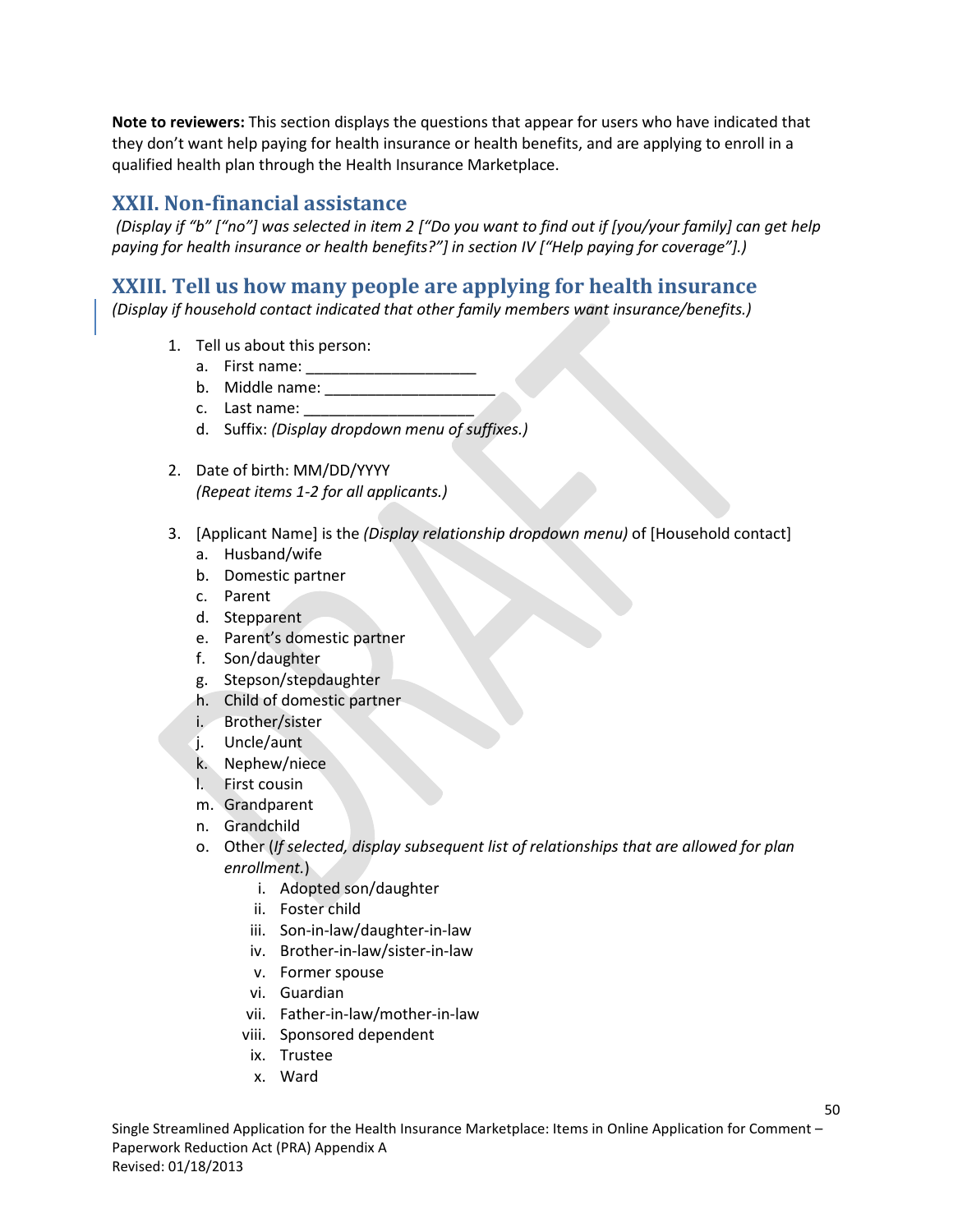- xi. Court-appointed guardian
- xii. Collateral dependent
- xiii. Other relative
- xiv. Other unrelated

## **XXIV. Personal information**

## **A. Tell us more about [Household contact, FNLNS]**

- 1. Sex:
	- a. Male *(Display check box.)*
	- b. Female *(Display check box.)*
- 2. *(Display item if a household member is listed on the applicant list.)* If [FNLNS] is applying for health insurance, you must provide a Social Security number (SSN) if available. If [FNLNS] doesn't have a SSN we can help [him/her] apply for one. Visit www.placeholder.gov.
	- a. Social Security number: \_\_\_\_-
- 3. *(Display for everyone who enters a SSN.)*
	- Is this [FNLNS] the same name that appears on [his/her] Social Security card?
	- a. Yes *(If selected, skip to C ["Ethnicity & race.])*
	- b. No *(If selected, continue to item 4.)*
- 4. *(Display item if "b" was selected in item 3.)* Enter the same name as shown on [FNLNS]'s Social Security card.
	- a. First name:
	- b. Middle name:
	- c. Last name:
	- d. Suffix: (*Display dropdown menu of suffixes*.)

*(If a SSN has been entered and not verified by the Social Security Administration, the system will provide two more opportunities for the user to review and make changes to name, birthdate, and SSN. All applicants continue to B ["Immigration status"].)*

### **B. Immigration status**

- 1. Is [FNLNS] a U.S. citizen or U.S. national?
	- a. Yes *(If selected and citizenship verified with SSA, continue to C ["Ethnicity & race"]. If selected and not verified with SSA, continue to item 2.)*

- b. No *(If selected, skip to item 4.)*
- 2. *(Display if SSA does not verify U.S. citizenship or U.S. national status.)* Is [FNLNS] a naturalized citizen?
	- a. Yes *(If selected, continue to 3.)*
	- b. No *(If selected, inconsistency is found.)*
- 3. *(Display if "a" was selected in item 2).*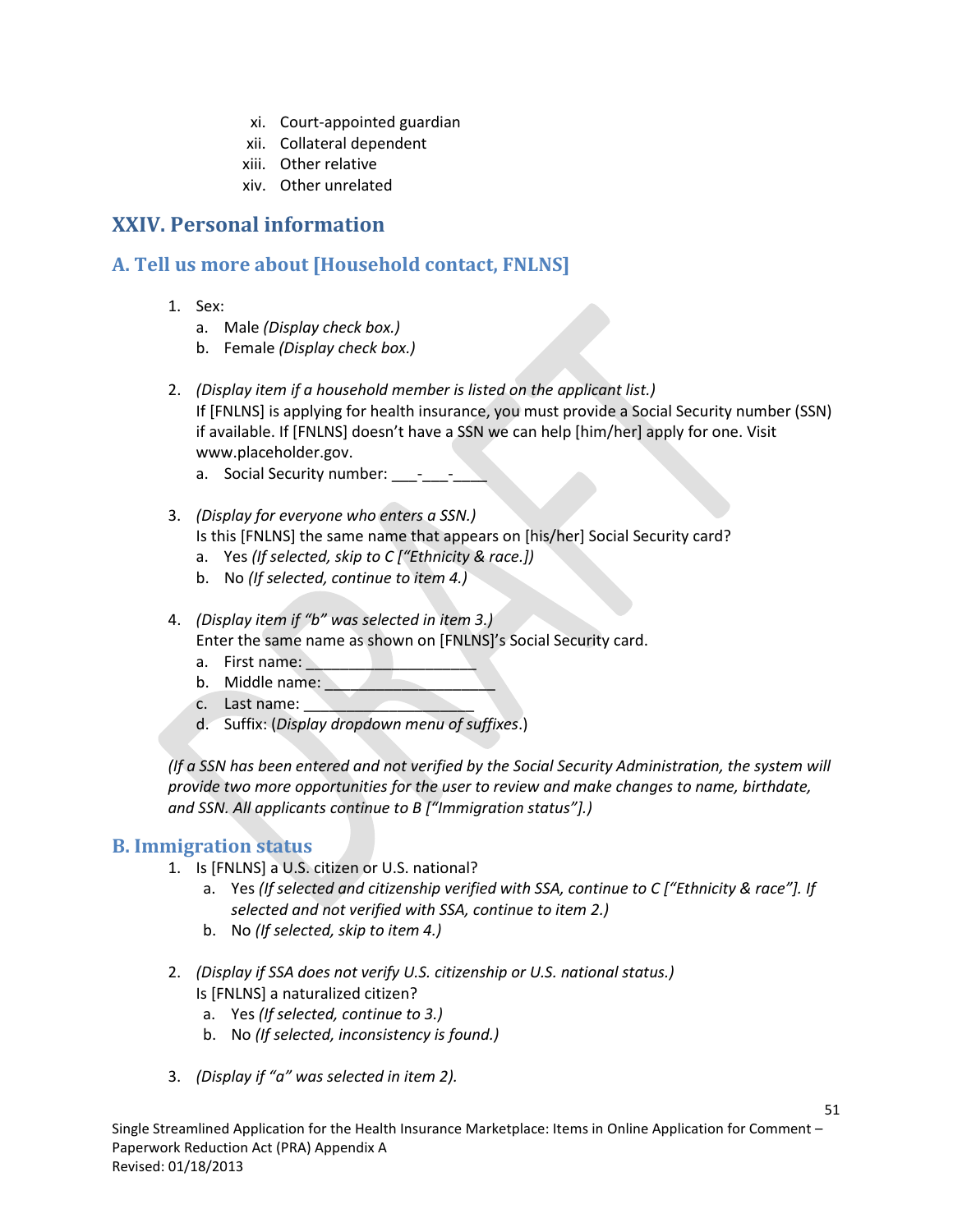Document type: (select one.)

- a. Naturalization certificate *(If selected, display "i" and "ii.")*
	- i. Alien number: \_\_\_\_\_\_\_\_\_\_\_\_\_\_\_\_\_\_\_\_ *(Display check box for "I don't have one.")*
	- ii. Naturalization number:
- b. Certificate of citizenship *(If selected, display "i" and "ii.")*
	- i. Alien number: \_\_\_\_\_\_\_\_\_\_\_\_\_\_\_\_\_\_\_\_ *(Display check box for "I don't have one.")*
	- ii. Citizenship certificate number: \_\_\_\_\_\_\_\_\_\_\_\_\_
- 4. Check if [FNLNS] has eligible immigration status: *(Link to explanation of eligible immigration statuses.)*
	- a. *(Display check box. If check box is selected, continue to item 5. If check box isn't selected, prompt user to review list of eligible statuses available through help text and select an option, if applicable.)*
- 5. Document type: (select one.) *(If "a-m" is selected, display values shown in "5 i-vii" below. Link to explanation and images of document and status types.)*
	- a. Reentry Permit (I-327)
	- b. Permanent Resident Card ("Green Card", I-551)\*
	- c. Refugee Travel Document (I-571)
	- d. Employment Authorization Card (I-766)\*
	- e. Machine Readable Immigrant Visa (with temporary I-551 language)\*
	- f. Temporary I-551 Stamp (on passport or I-94, I-94A)\*
	- g. Arrival/Departure Record (I-94, I-94A) issued by U.S. Citizenship and Immigration Services\*
	- h. Arrival/Departure Record (I-94, I-94A) issued by U.S. Customs and Border Protection\*
	- i. Arrival/Departure Record in unexpired foreign passport (I-94)\*
	- j. Unexpired foreign passport
	- k. Certificate of Eligibility for Nonimmigrant (F-1) Student Status (I-20)
	- l. Certificate of Eligibility for Exchange Visitor (J-1) Status (DS2019)
	- m. Notice of Action (I-797)\*
	- n. Other documents or status types (*Link to "Other documents and status types.") (If selected, continue to item 6.)*

*(\*For these document types allow one selection from item "5 a-n" and one selection from item "6 a-i." Otherwise, display items "5 a-n." If "n" is selected, disable other selections in item 5 and enable list of "other document and status types" below in "6 a. i.")*

*(Display appropriate option based on document type selected. The user will be prompted to provide one or more of the following based on the document type selection.)*

- i. Alien number: \_\_\_\_\_\_\_\_\_\_\_\_\_\_\_\_\_\_\_\_
- ii. I-94 number:
- iii. Passport or document number:
- iv. Foreign passport country of issuance: *(Display dropdown list of countries.)*

52

v. Passport expiration date: MM/DD/YYYY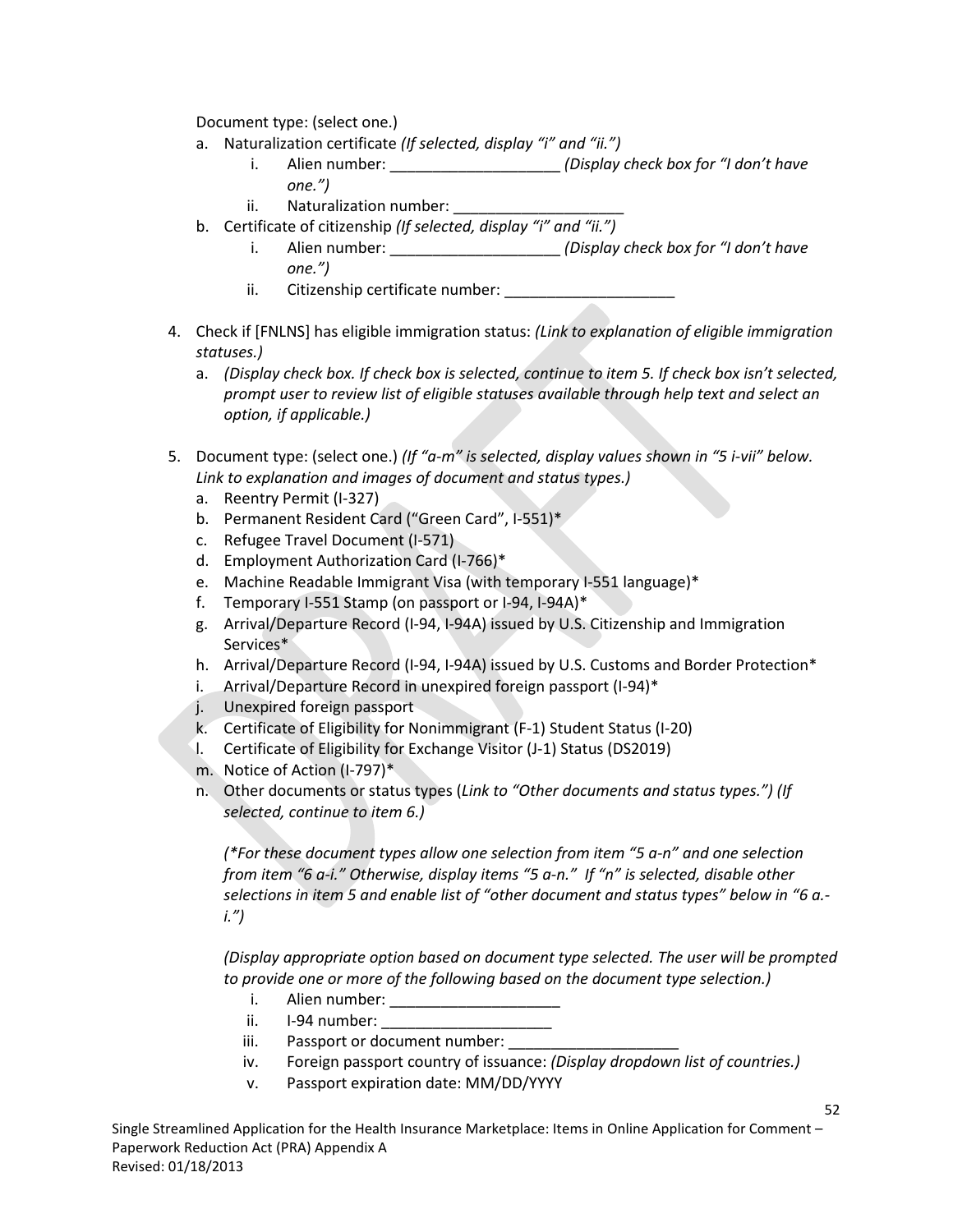- vi. SEVIS ID number: \_\_\_\_\_\_\_\_\_\_\_\_\_\_\_\_\_\_\_\_
- vii. Document description:
- 6. *(Display if "n" was selected in item 5, show list of other document and statuses, as follows. For some status types that are unverifiable, the system may ask for the user to upload documents. For some document types, a user can select both a document type and status.)*
	- a. Document indicating American Indian born in Canada (LPR I-551)
	- b. Document indicating member of a Federally-recognized Indian tribe\*\*
	- c. Certification from U.S. Department of Health and Human Services (HHS) Office of Refugee Resettlement (ORR)
	- d. Office of Refugee Resettlement (ORR) eligibility letter (if under 18)
	- e. Cuban/Haitian Entrant
	- f. Document indicating withholding of removal
	- g. Resident of American Samoa\*\*
	- h. Resident of Commonwealth of the Northern Mariana Islands\*\*
	- i. Other *(If selected, display these fields: Free text, Alien number, and I-94 number.)*

(\*\*For these document/status types ask for documents at section XXVIII ["Review & sign"].)

- 7. *(Display item for everyone who selects a verifiable immigration document type.)* Is [FNLNS] the same name that appears on [his/her] document?
	- a. Yes *(If selected, skip to C ["Ethnicity & race"].)*
	- b. No *(If selected, continue to item 8.)*
- 8. *(Display item if "b" was selected in item 7.)*

Enter the same name as shown on [FNLNS]'s document.

- a. First name:
- b. Middle name:
- c. Last name:
- d. Suffix: *(Display dropdown menu of suffixes.)*

*(After clicking "Save & continue" on section XXIV ["Personal information"], retries of the SSN and DHS numbers may occur based on responses from the Hub.)*

### **C. Ethnicity & race**

This information will be used to help the U.S. Department of Health and Human Services (HHS) better understand and improve the health of and health care for all Americans. Providing this information won't impact your eligibility for health coverage, your health plan options, or your costs in any way.

- 1. Is [Person Name] of Hispanic, Latino, or Spanish origin? (optional)
	- a. Yes *(If selected, display "i.")*
		- i. Ethnicity: (check all that apply.)
			- 1. Cuban
			- 2. Mexican, Mexican American, or Chicano/a
			- 3. Puerto Rican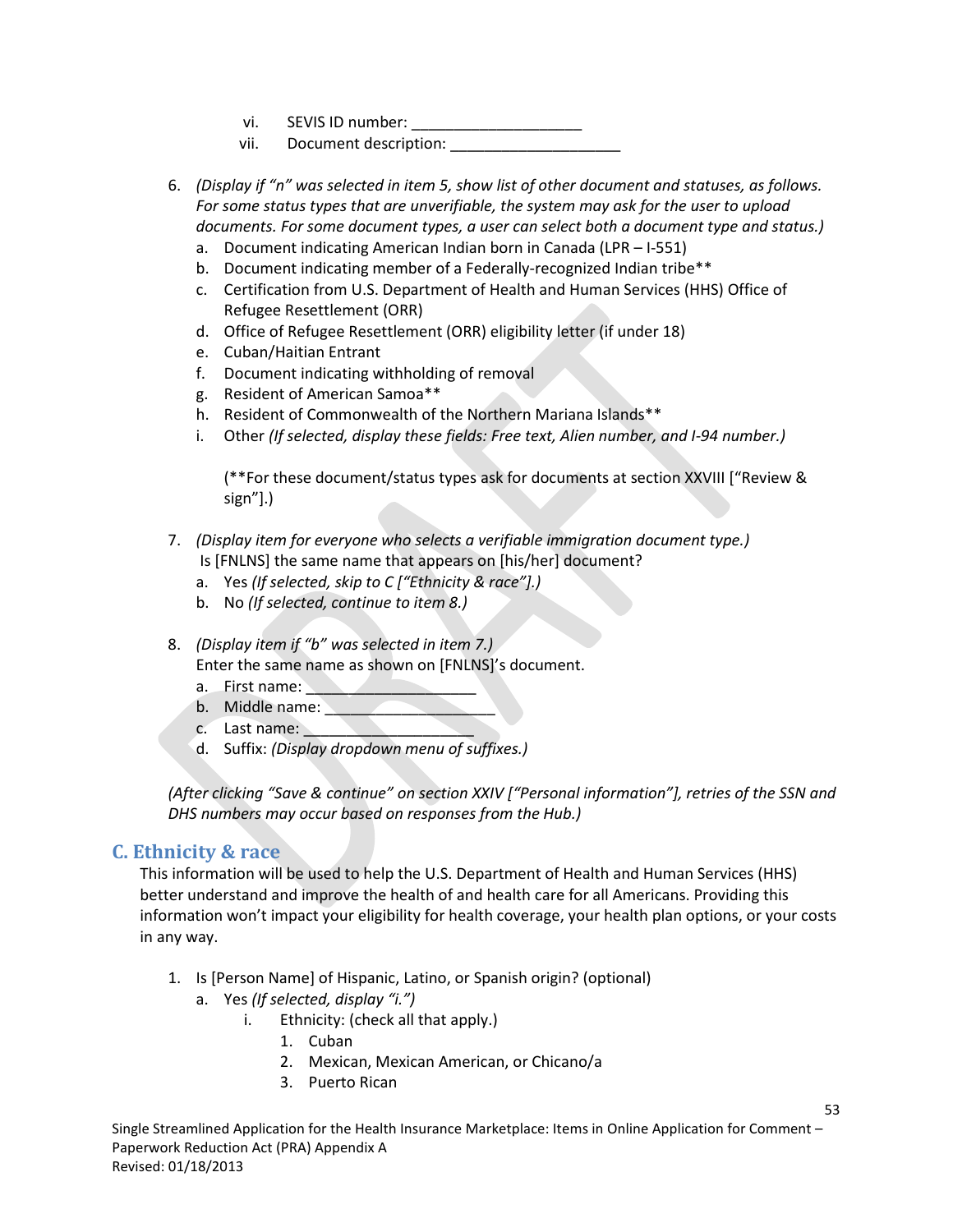4. Other: \_\_\_\_\_\_\_\_\_\_\_\_\_\_\_\_\_\_\_\_

*(Continue to item 2.)*

- b. No *(If selected, skip to item 2.)*
- 2. Race: (check all that apply) (optional) *(Display check boxes.)*
	- a. American Indian or Alaska Native
	- b. Asian Indian
	- c. Black or African American
	- d. Chinese
	- e. Filipino
	- f. Guamanian or Chamorro
	- g. Japanese
	- h. Korean
	- i. Native Hawaiian
	- j. Other Asian
	- k. Other Pacific Islander
	- l. Samoan
	- m. Vietnamese
	- n. White
	- o. Other:

## **XXV. Other addresses**

**Note to reviewers:** For individuals living outside the state of the Exchange in which they're applying, the system needs a city, ZIP code, and county (if ZIP code covers more than one county) in order to identify qualified health plans for that applicant.

- 1. *(Display item if there are any applicants other than the household contact.)* Do any of the people below live at an address other than [Household contact address]?
	- a. *(Display all applicants, and allow multi-select.)*
	- b. None of these people *(Disable list of names. Skip to section XXVI ["American Indian/Alaska Native"].)*
- 2. *(Display item if anyone is selected to have a different address in item 1, and repeat as necessary.)*
	- Where does [FNLNS] live?
	- a. Street address:
	- b. Apartment or suite number:
	- c. City:
	- d. State: *(Display dropdown menu of states.)*
	- e. ZIP code:
	- f. County: *(Display dropdown selection of potential counties if ZIP code crosses more than one county.)*

54

3. *(Display item if applicant lists any address [in item 2] for an applicant outside state of Exchange.)*

Is [FNLNS] living outside [State of Exchange] temporarily?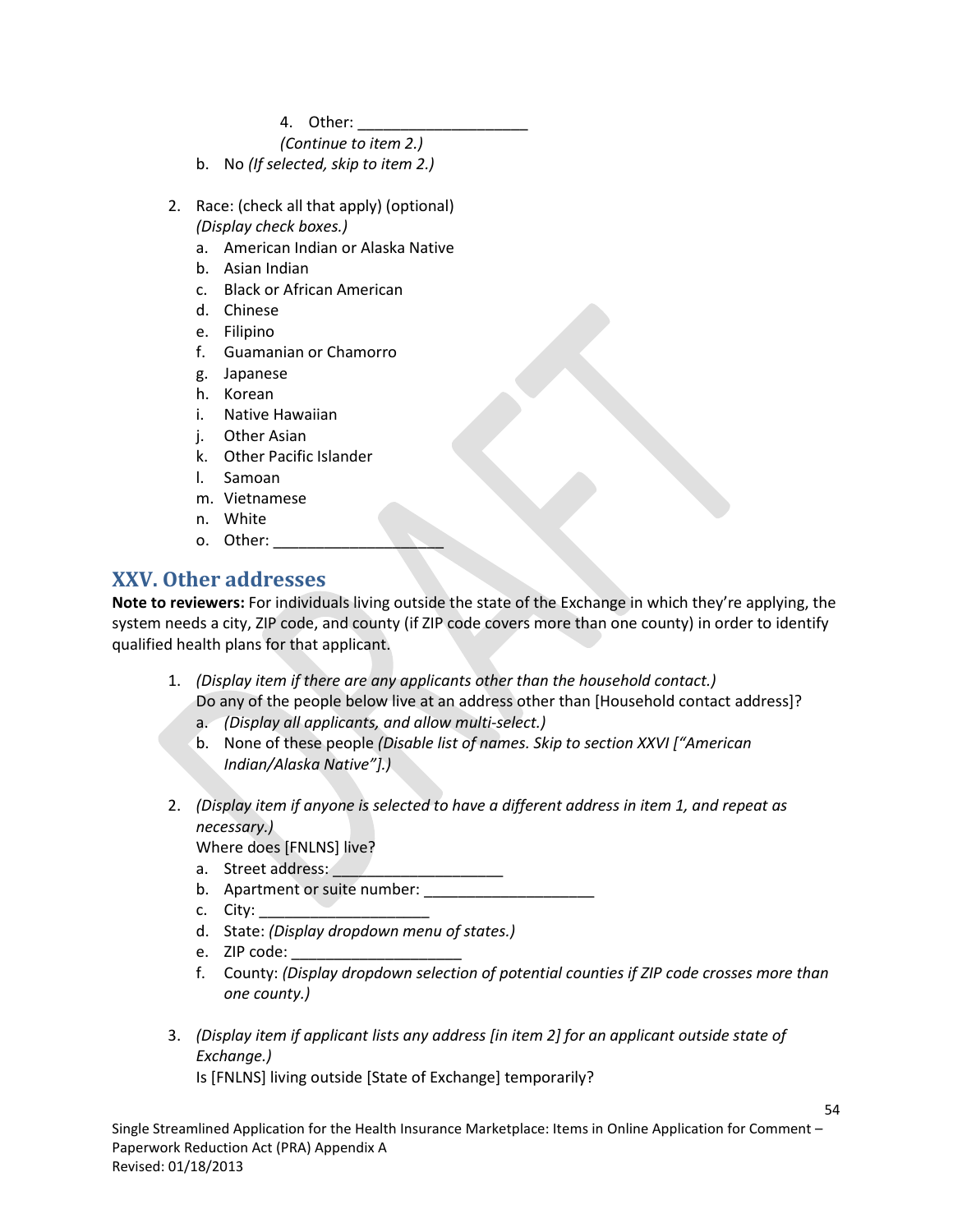- a. Yes *(If selected, continue to item 4.)*
- b. No *(If selected, skip to section XXVI ["American Indian/Alaska Native"].)*
- 4. Where will [FNLNS] be living in [State of Exchange]?
	- a. City:
	- b. ZIP code:
	- c. County: *(Display dropdown selection of potential counties if ZIP code crosses more than one county.)*

## **XXVI. American Indian/Alaska Native**

- 1. Are any of these people a member of a federally recognized tribe?
	- a. *(Display checkbox list of applicants' names. Pre-check names that had selected American Indian/Alaska Native from C ["Ethnicity & race"]. )*
	- b. None of the above.
- 2. *(Display for each selected applicant.)*
	- a. State: *(Display drop down menu of states.)*
	- b. Tribe name: *(Display drop down menu of tribes.)*

## **XXVII. Special Enrollment Periods**

*(Display section for all applicants in the non-financial assistance section beginning on November 1, 2013, to see if they may qualify for a Special Enrollment Period.)*

- 1. Did any of these people lose health insurance in the last 60 days?
	- a. *(Display checkbox list of all QHP eligible individuals, and allow multi-select.)*
- 2. *(Display for each individual selected in item 1.)* When did [Person's name] lose health insurance? a. MM/DD/YYYY

*(Continue to item 3.)*

- 3. *(Display for each individual selected in item 1.)* Did [Person's name] lose health insurance because of not paying premiums? a. Yes
	- b. No
- 4. Did any of the following people get married in the last 60 days?
	- a. *(Display check box for all QHP eligible individuals, and allow multi-select. If anyone is selected, continue to item 5.)*
- 5. *(Display item for each individual selected in item 4.)* When did [Person's name] get married? a. MM/DD/YYYY
- 
- 6. Have any of the following people been adopted or placed for adoption in the last 60 days? a. *(Display checkbox list of all QHP eligible individuals, and allow multi-select. If anyone is selected, continue to item 7.)*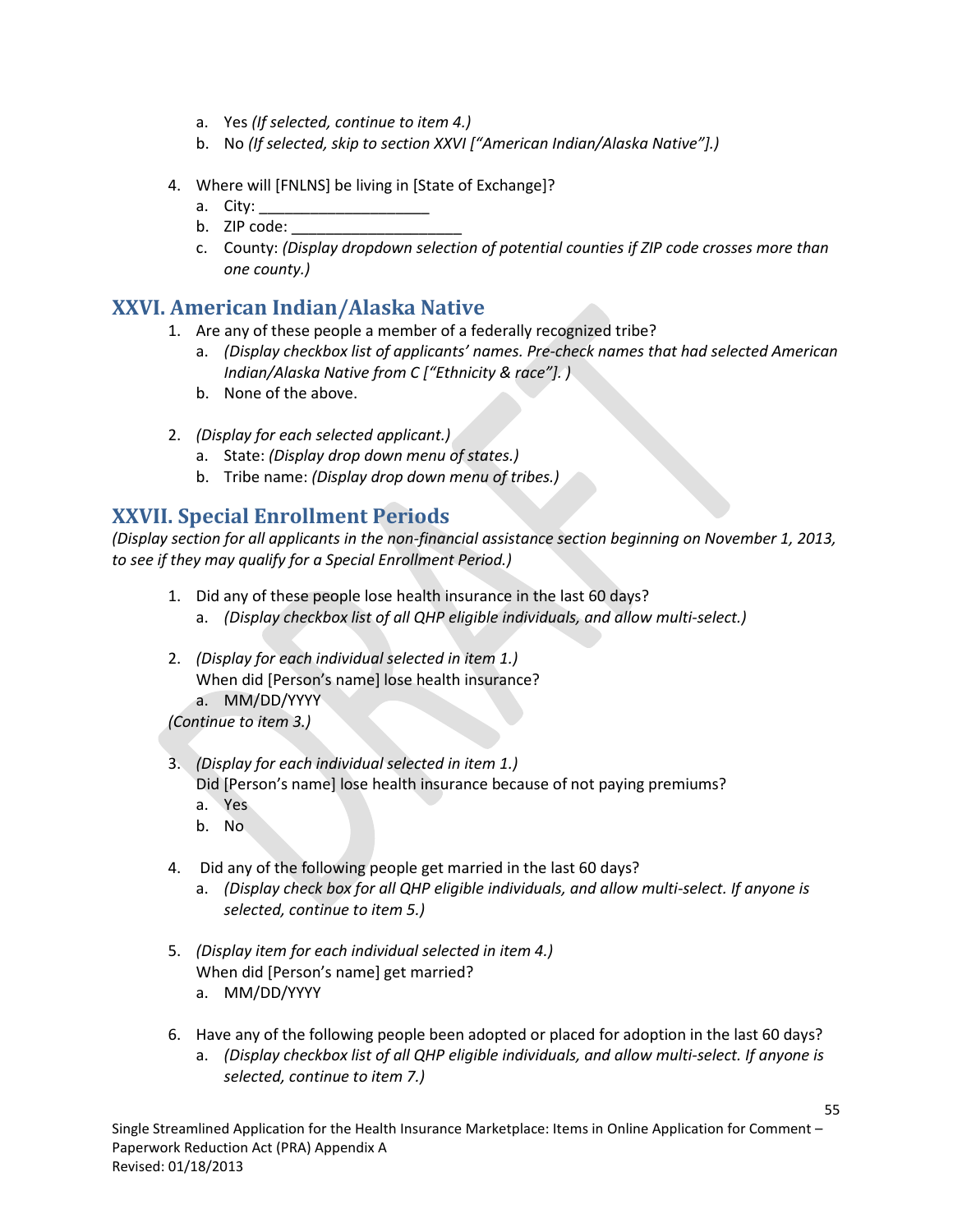- 7. *(Display item for each individual selected in item 6.)* When was [Person's name] adopted or placed for adoption? a. MM/DD/YYYY
- 8. Did any of the following people gain eligible immigration status in the last 60 days?
	- a. *(Display checkbox list of all QHP eligible individuals who selected that they had eligible immigration status, and allow multi-select. If anyone is selected, continue to item 9.)*
- 9. *(Display item for each individual selected in item 8.)* When did [Person's name] gain eligible immigration status? a. MM/DD/YYYY
- 10. Did any of the following people move in the last 60 days?
	- a. *(Display checkbox list of all QHP eligible individuals, and allow multi-select).*
- 11. *(Display item for each individual selected in item 10.)* Provide the following information from [Person's name]'s previous address:
	- a. ZIP code:
	- b. County: *(Display dropdown selection of potential counties if ZIP code crosses more than one county.)*
- 12. *(Display item for each individual selected in item 10.)* What was the date of the move?
	- a. MM/DD/YYYY
- 13. Did any of the following people get released from incarceration (jail or prison) in the last 60 days?
	- a. *(Display check box list of all QHP eligible individuals, and allow multi-select. If anyone is selected, continue to item 14.)*
- 14. *(Display for each individual selected in item 13.)*
	- When was [Person's name] released from incarceration (jail or prison)?
	- a. MM/DD/YYYY

### **XXVIII. Review & sign**

**Note to reviewers:** This section describes the summary, signature, and results pages of the application, and is more focused on displaying information rather than asking questions. The signature requirements are subject to outstanding policies on identity proofing and consent. In addition, we are continuing to create a user-friendly interface, which could result in changes to the flow and format described below.

#### **A. Review application**

*(Display once per application.)*

1. Contact information [FNLNS1] (Edit) [Address]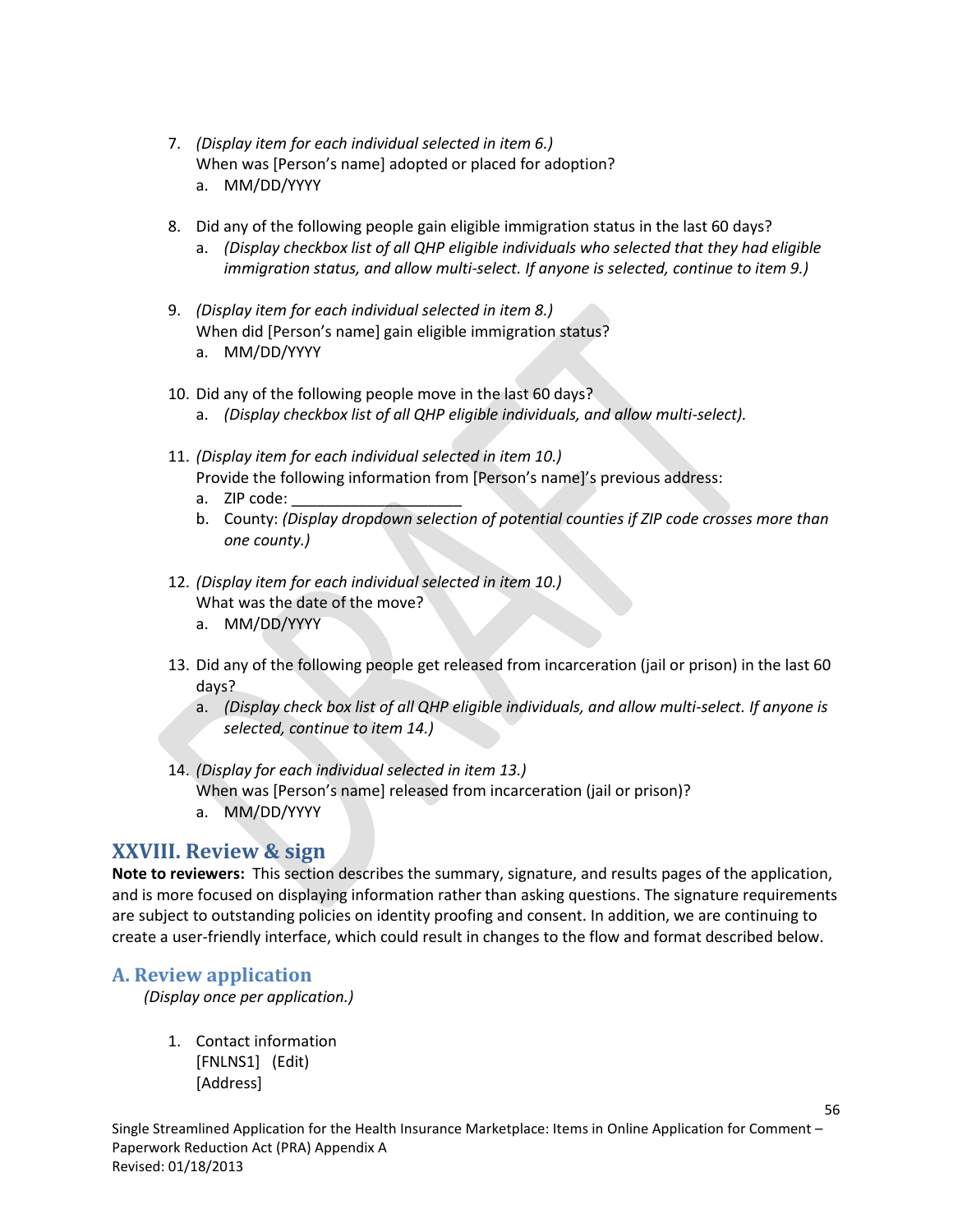[Email address] [Preferred phone number]

2. Family & household [FNLNS1] (Edit) [Address] [Relationship to [FNLNS1]] [Date of birth] [Citizenship/immigration status] *(Display if person has identified to have an immigrant status.)* [Satisfactory immigration status: [Y/N] and [date entered the U.S.]]

[FNLNS2] (Edit) [Address] [Relationship to [FNLNS1]] [Date of birth] [Citizen/immigration status] *(Display if person has identified to have an eligible immigration status.* [Satisfactory immigration status: [Y/N] and [date entered the U.S.]]

3. Additional information (Edit) [FNLNS1] [Additional information] [FNLNS2] [Additional information]

### **B. Sign & submit**

Read and check the box next to each statement if you agree. *(Display check boxes for user to indicate agreement and sign page.)*

- 1. No one applying for health insurance on this application is incarcerated (in prison or jail). *(If the box isn't checked, display "a.")*
	- a. Who is incarcerated (in prison or jail)? *(Display list of all applicants, and allow multi-select. If anyone is selected, display "i" for each selected individual.)* 
		- i. Is this person pending disposition?
			- 1. Yes
			- 2. No
- 2. I know that I must tell the Health Insurance Marketplace if information I listed on this application changes.
- 3. I'm signing this application under penalty of perjury. This means that I've provided true answers to all the questions on this form to the best of my knowledge. I know that if I'm not truthful, there may be a penalty.

57

4. *(Display for household contact.)*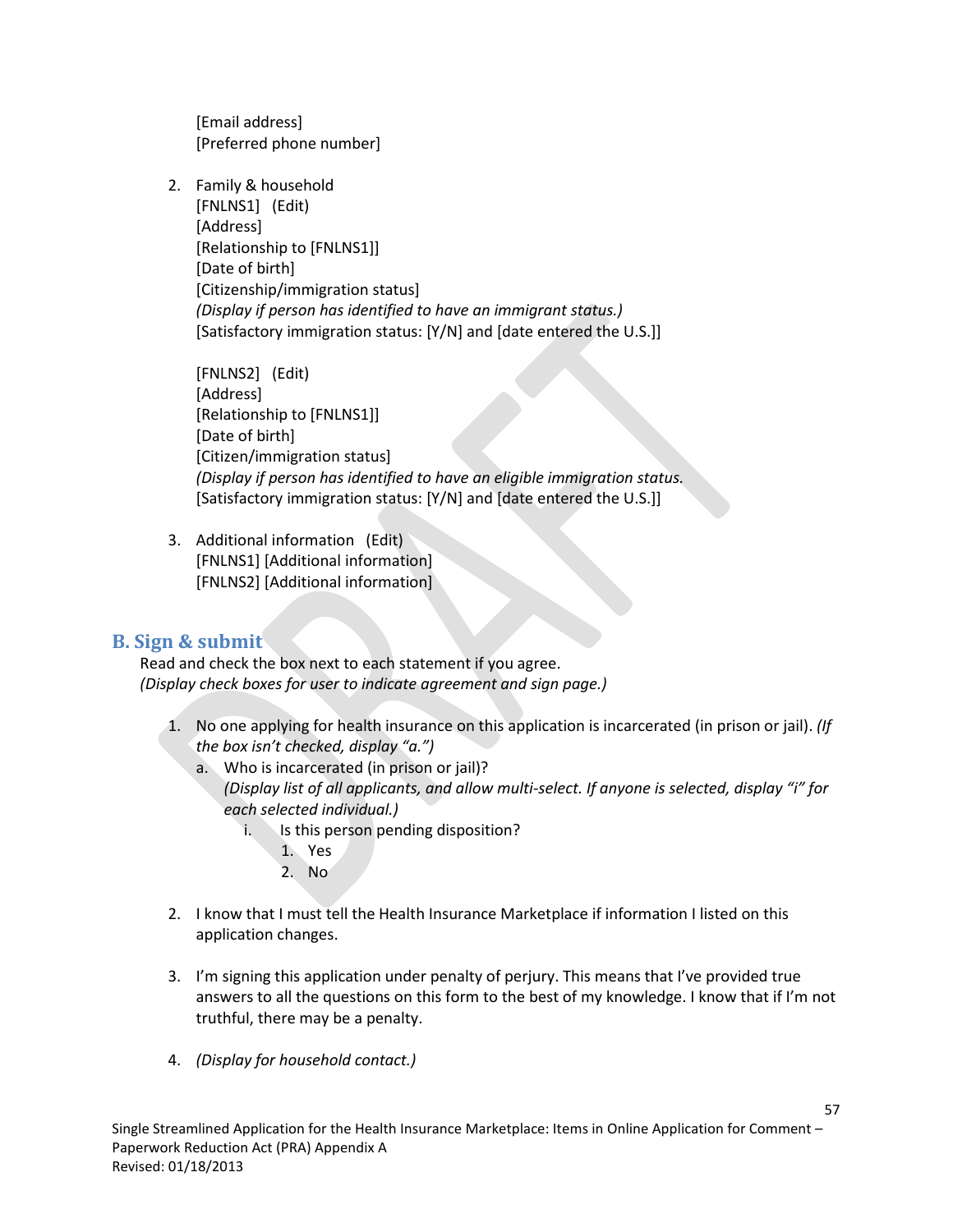[FNLNS]'s electronic signature

### **C. Required documents**

*(Display if any factor of eligibility hasn't yet been verified in accordance with Marketplace rules.)*

- 1. Proof of tribal membership [FNLNS1] *(upload button)* [Due date] [FNLNS2] *(upload button)* [Due date]
- 2. Proof of eligible immigration status [FNLNS1] *(upload button)* [Due date] [FNLNS2] *(upload button)* [Due date]
- 3. Proof of citizenship [FNLNS1] *(upload button)* [Due date] [FNLNS2] *(upload button)* [Due date]
- 4. Proof of [other] [FNLNS1] *(upload button)* [Due date] [FNLNS2] *(upload button)* [Due date]
- 5. If you don't have an electronic copy of the required documents, you can mail them to this address: [Exchange] [Address]

### **D. Eligibility results**

*(Display summary table which includes all applicants on the application.)*

1. Eligibility results

[FNLNS1]

[Program name & eligibility status 1] [Program name & eligibility status 2] [Link to more information]

#### [FNLNS2]

[Program name & eligibility status 1] [Program name & eligibility status 2] [Link to more information]

- *Values for "Program name & eligibility status"*
	- a. Cost sharing reductions *(for American Indian/Alaska Natives)*
	- b. Selecting a plan through this Marketplace *(for individuals eligible to enroll in a Qualified Health Plan)*
	- 2. Not eligible for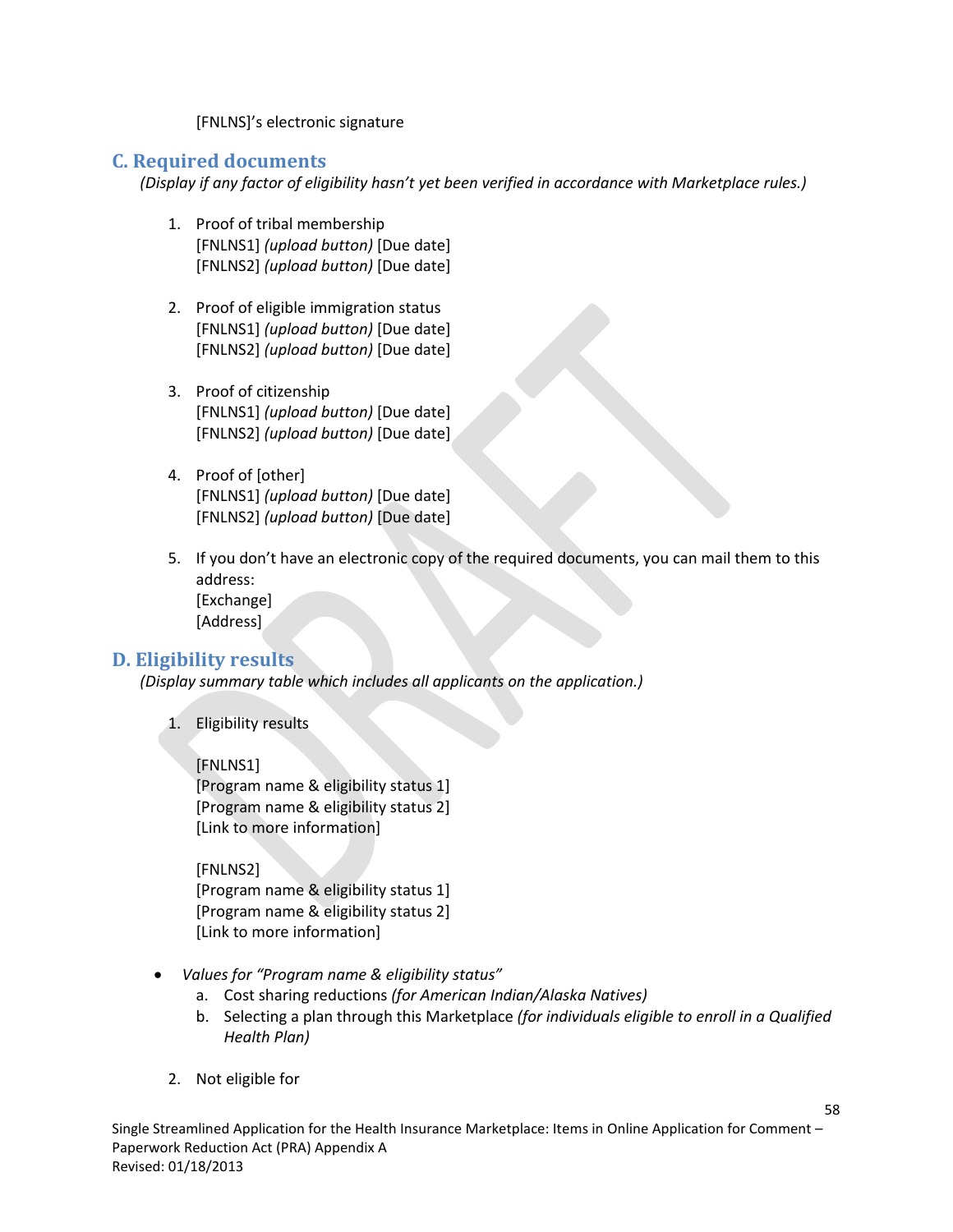[FNLNS1] [Not eligible for program name 1] [Not eligible for program name 2] [Link to more information & appeals]

[FNLNS2] [Not eligible for program name 1] [Not eligible for program name 2] [Link to more information & appeals]

Link to more information & appeals

- a. If you think the Health Insurance Marketplace has made a mistake, you can appeal the decision within 90 days. To appeal means to tell someone at the Marketplace that you think the decision is wrong and you want a fair review of the decision. Find out more about how to appeal *(hyperlinked sentence).*
- b. Following federal law, there's no discrimination on the basis of care, color, national origin, sex, or disability. If you feel you've been discriminated against, you can file a complaint of discrimination *(hyperlinked sentence).*
- 3. Would you like to register to vote?
	- a. Yes *(Link to blank voter registration form)*
	- b. No

*(The user continues from the Eligibility Results to a "to-do" list page that includes tasks tailored to each individual to complete their application and enrollment process. No additional questions are asked on the "to-do" list page. For QHP eligible individuals, this page includes tasks to enroll in a health plan and links to section XXI ["Plan enrollment"] and additional information. If applicable, this "to-do" list also includes the status of required documents and due date(s) for document submission.)*

## **XXIX. Plan enrollment**

- 1. Have you used tobacco products in the last 12 months? *(Note: This is placeholder language. The language and number of questions is to be determined.)*
- 2. User reviews and selects plan(s) (health and/or dental only) and identifies which applicants will be on each plan, if more than one plan is selected.